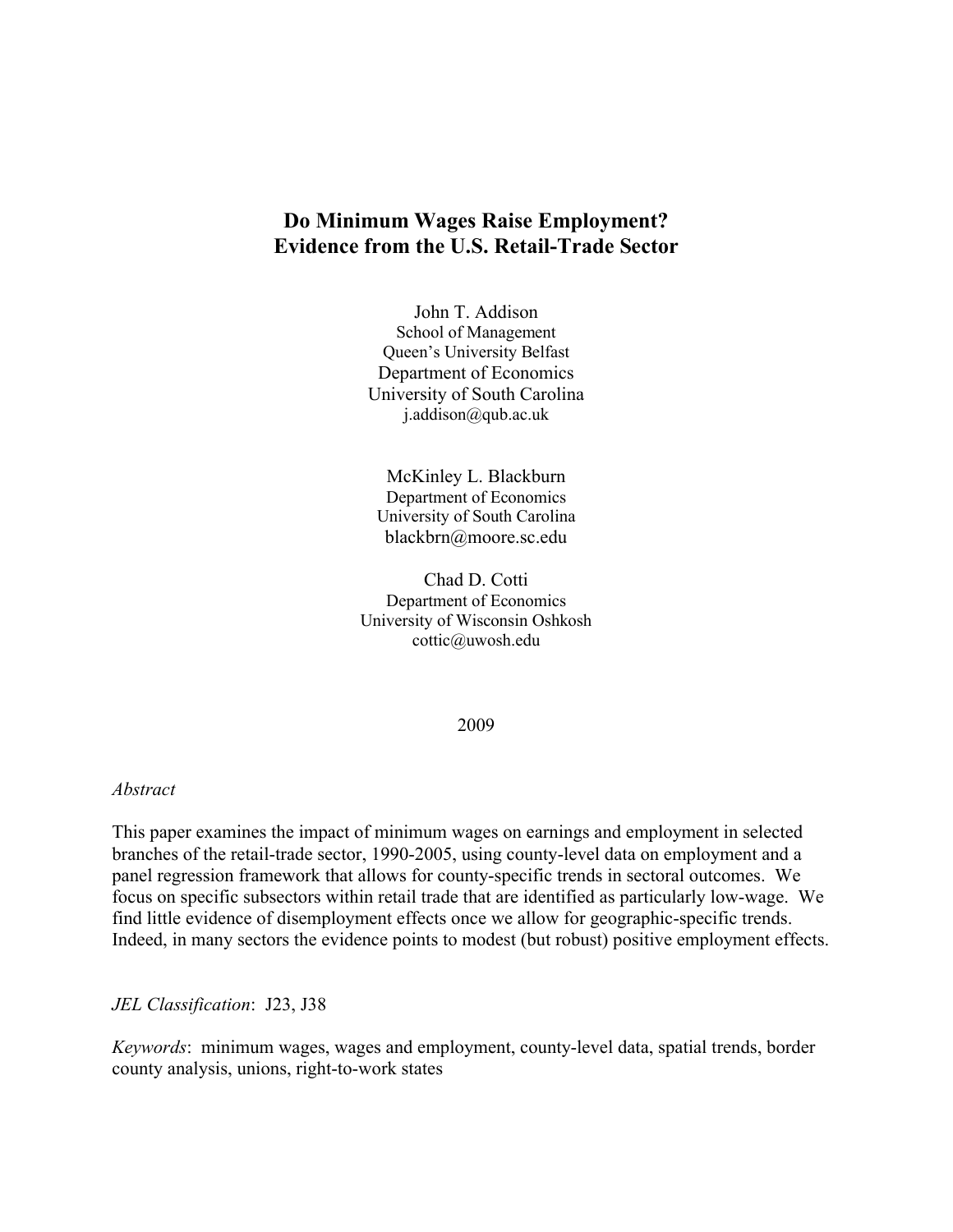A common approach in the recent literature on the effect of minimum wages on employment has been to examine labor market outcomes in specific sectors of the economy that tend to pay workers at or close to the minimum. Studies using this approach initially focused on the fast-food restaurant sector, using data collected following or surrounding an increase in the minimum wage (for example, see Katz and Krueger, 1992; Card and Krueger; 1994; Card and Krueger, 2000; Neumark and Wascher, 2000). The general tenor of findings from the fast-food sector offered at most slight support for the presumption that higher minimum wages lead to lower employment. $<sup>1</sup>$ </sup>

Other specific low-wage sectors of the labor market have not received the same attention as the restaurant sector. One exception is the general retail sector, where a limited number of studies have investigated potential disemployment effects (Kim and Taylor, 1995; Partridge and Partridge, 1999; Sabia, 2008). Although the prevalence of minimum-wage workers in the general retail sector is considerably lower than in the case of restaurants, these studies have universally supported the notion that minimum wages lower employment.

The present paper adds to the research examining minimum wages in sectors other than restaurants by focusing on employment effects in specific subsectors of the retail trade sector. Our choice of particular subsectors hinges principally on their tendency to pay wages near the minimum wage. Using *county-level* data on employment reported by establishments in the period 1990-2005, we are able to examine how employment levels vary with the current minimum wage in that particular state. Our panel-data regression framework is similar to that of Neumark and Wascher (1992), allowing for both county and time fixed effects. One important enhancement to their framework, however, is our ability to allow for county-specific trends in

1

 $1$  More recent studies by Dube, Lester, and Reich (2007) and Addison, Blackburn, and Cotti (2008) that use a more comprehensive sample and extended time frame to examine minimum-wage effects in the restaurant sector also fail to provide support for the existence of disemployment effects.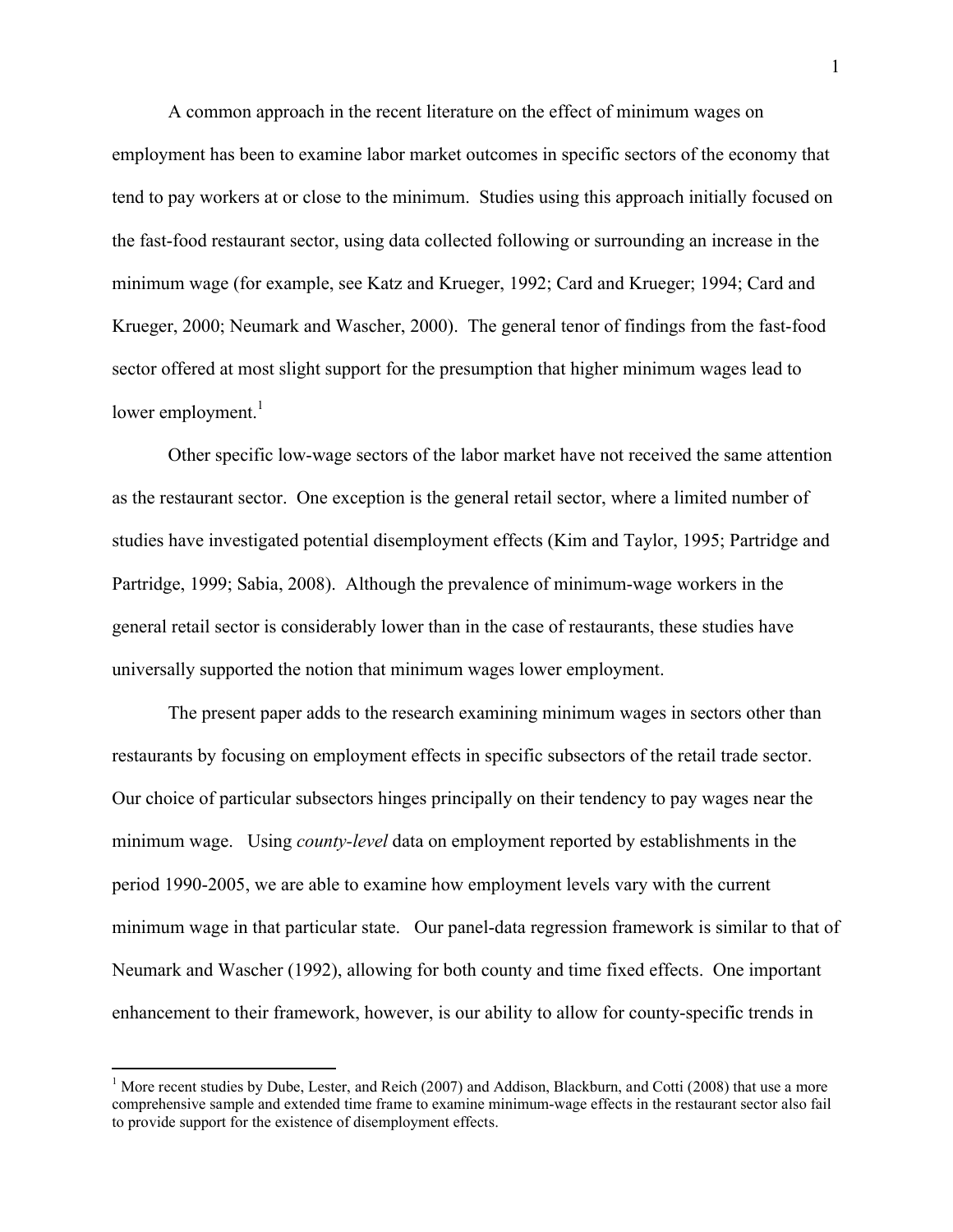sectoral outcomes, which specification materially impacts the estimate of the minimum wage effect.

Our results provide little support for the presence of disemployment effects in the retail trade sectors we examin**e**. In fact, many of our estimated elasticities actually suggest that increasing the minimum wage may modestly increase sectoral employment.

# **I. The Previous Literature on Minimum Wages in the Retail Sector**

In his case study of California's experience with raising its minimum wage in 1988, Card (1992) presented evidence that employment change in that state's retail trade sector developed in a manner similar to that of comparative states in which minima remained unchanged. Surprised by the apparent absence of disemployment effects, Kim and Taylor (1995) sought to re-examine employment outcomes in the retail trade sector in California in a more formal manner. Given the single change in the minimum wage for California, it was not possible to estimate minimumwage effects directly, so the authors instead attempted to estimate labor-demand functions for the various sectors making up the retail trade industry. This was accomplished primarily by looking at how employment changes within sectors of retail trade related to wage changes within those sectors.<sup>2</sup> The authors' primary data source is the County Business Patterns data from 1984 to 1989. Kim and Taylor acknowledge that measurement error and the usual endogeneity problems in estimating demand functions will cause problems for ordinary least squares estimates, so they estimate their equations instrumenting for the change in wages using the lagged wage level and average establishment size in the sector as instruments. Estimating their labor-demand functions separately for changes in adjacent years, both their OLS and instrumental variables results yield

<sup>&</sup>lt;sup>2</sup> They also performed a very similar analysis using cross-county variation in the same variables, this time measured for all retail trade employment. The change variables were measured as the change in California minus the change in the rest of the United States, thereby differencing out any industry-specific effects present in all states.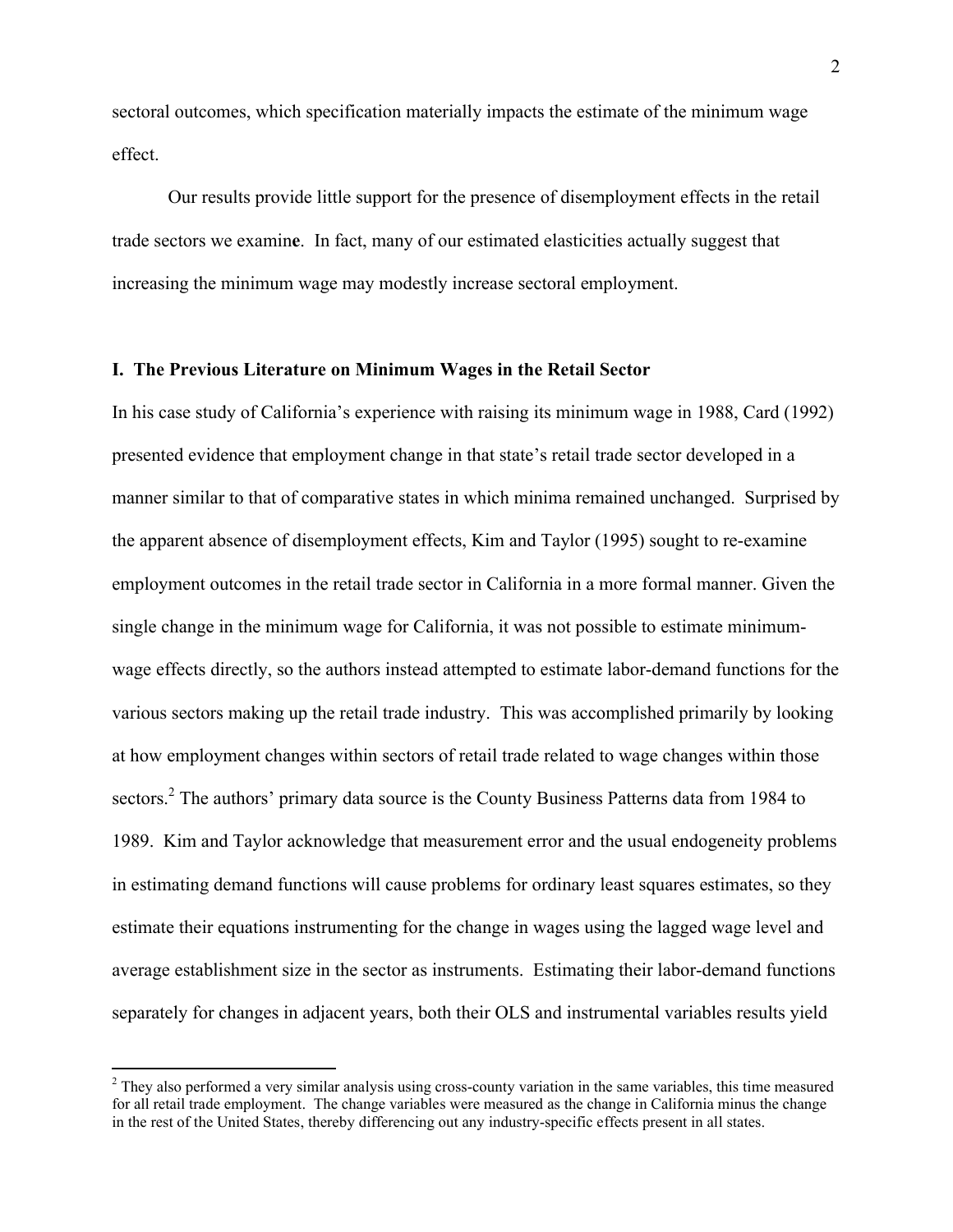little support for a negative impact of wages on employment before the minimum wage change in 1988. However, regression estimates using 1988-89 changes (surrounding the 1988 minimum-wage increase) provide strong evidence of a downward-sloping demand curve, with an elasticity of roughly -1. It is argued that the exogenous variation in wage changes created by the hike in the minimum wage explain the strong findings for the 1988-89 comparisons that are not replicated in the regressions for the individual years prior to the minimum-wage increase.

Card and Krueger (1995) criticize Kim and Taylor (1995) for the use of inadequate data and for an unsatisfactory choice of instruments. In their re-analysis, Card and Krueger also point out that the results are not robust to the use of a two-year difference (1987-89), even though the same minimum wage changes are just as relevant to those outcomes as they are to the 1988-89 difference. We, too, find Kim and Taylor's choice of instruments unconvincing. In particular, in order to identify a demand equation one would normally use factors that shift wages strictly because of supply considerations. Yet, models – not least in the minimum wage literature – often assume that demand responds to wages with a lag. Likewise, establishment size can be seen as a factor relevant to the determination of labor demand. Further, the lack of direct variation in minimum wages across sample observations in the setup of Kim and Taylor makes it difficult to argue convincingly that minimum wage changes led to the observed employment changes.

A combination of retail trade and nonprofessional industries in Iowa was studied in the analysis by Orazem and Mattila (2002). Part of their analysis examined how one-quarter (or four-quarter) employment changes in a specific sector and year responded to the ratio of the minimum wage to the (predicted) average wage for that sector and year. Their general finding was that employment growth was lower in sectors where the minimum wage ratio was higher (in a regression that examined a four-quarter difference in employment.) One peculiarity of their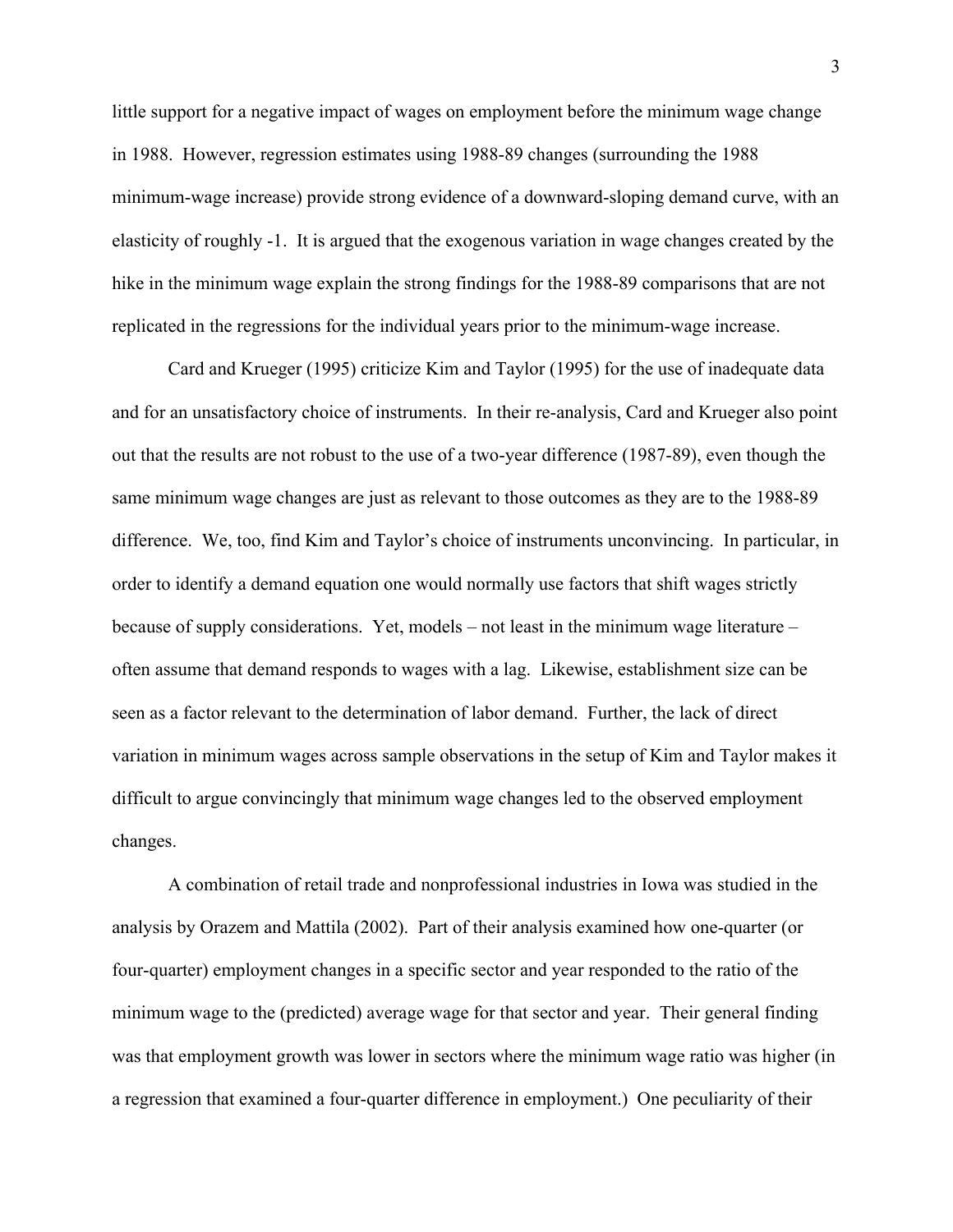specification is that they use the employment growth rate as the dependent variable, whereas the typical specification in the literature uses the level (or log of the level) of employment. Orzarem and Mattila's analysis is also weakened by the fact that all county/sectors experience the same time pattern for minimum wage changes. This renders their treatment similar to a state-level panel data analysis, but with no cross-state variation in the minimum wage. In these circumstances, they are able to estimate a minimum wage effect by using minimum wages divided by the county's average wage as their independent variable, so that average wage variation largely identifies the minimum wage effect.<sup>3</sup> One weakness of their results is that there is little evidence that the minimum wage effect differs with the minimum-wage coverage rate in the sector. A separate analysis in their paper focuses on firm-level data, where covered and uncovered firms can be identified, but again the evidence suggests minimum wage effects that are just as large in uncovered firms as in covered firms.

Partridge and Partridge (1999) considered minimum-wage effects in retail trade using state-level data on employment taken from *Employment and Earnings* for 1984-89. As in Kim and Taylor (1995), the data set is assembled from an establishment-level survey on employment levels, which Partridge and Partridge use to estimate panel data models similar in construction to those of Neumark and Wascher (1992). Their results point to a negative influence of minimum wages on retail employment, although this negative impact only operates via a lagged effect of the minimum wage. Like Orazem and Mattila (2002), they estimate a regression in which the growth in employment is the dependent variable (although their minimum wage variable is not deflated by average wages). As their reported estimates have a positive coefficient for the contemporaneous minimum wage variable and a negative coefficient for the lagged minimum

<u>.</u>

<sup>&</sup>lt;sup>3</sup>They also do not include time effects in their model, so some of the variation in the minimum wage variable stems from changes over time in the minimum wage.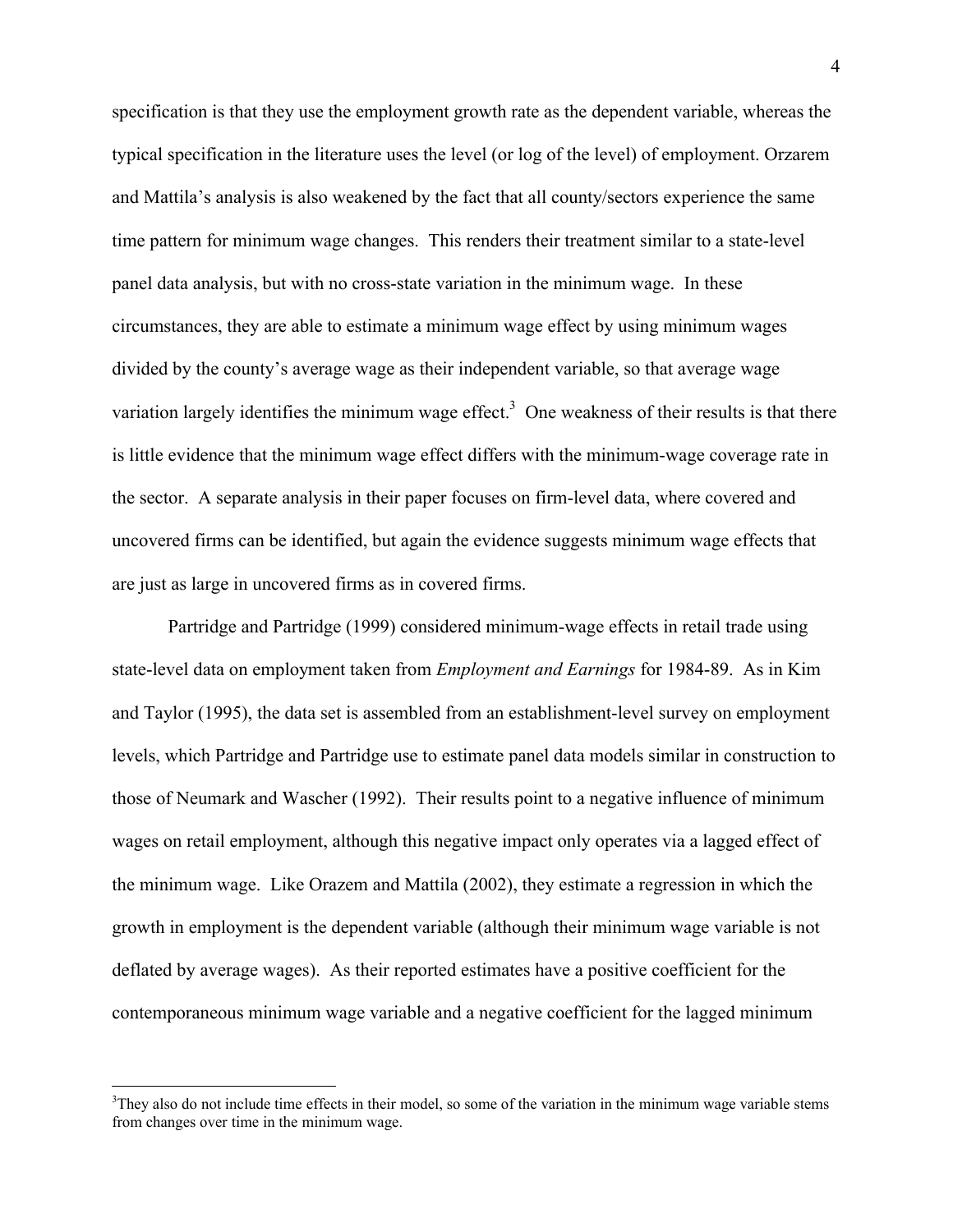wage, their findings are actually consistent with a positive minimum wage impact on employment if the typical specification is correct.<sup>4</sup>

Sabia (2008) used data from the Outgoing Rotation Group sample of the Current Population Survey to consider whether minimum wages affected general retail trade employment over the 1979-2004 period.<sup>5</sup> He also uses the state-level panel data setup of Neumark and Wascher (1992), but with the dependent variable being the percentage of the adult population employed in retail trade.<sup>6</sup> His results point to a negative impact of raising the minimum wage on retail trade employment, suggesting an elasticity of roughly -0.1. The negative influences are even larger when focusing on the percentage of teenagers in retail trade, with an elasticity for this group in the range -0.3 to -0.4. Similar elasticities are reported when the overall teenage employment-to-population ratio is used as the dependent variable. Sabia's estimates of a negative impact of higher minimum wages on employment are sensitive to the inclusion of statespecific trend in his models, as the minimum wage coefficient becomes positive and statistically significant once these trends are included. An analysis of work hours of teenagers in the retail trade sector points to minimum wages having no effect on average work hours among those who stay employed.

In what follows, we also use the state-panel approach of Neumark and Wascher (1992) to examine potential minimum-wage effects on employment and earnings in retail trade. Our approach differs from that of Sabia (2008) in at least two important ways. First, we use more

<sup>&</sup>lt;sup>4</sup> If employment (E) is determined by the minimum wage (MW) in the (log) level equation  $E_1 = \beta_0 + \beta_1 MW_1 + u_1$ , the first-difference specification of Partridge and Partridge would be  $\Delta E_t = \beta_1 MW_t - \beta_1 MW_{t-1} + \Delta u_t$ . A positive coefficient on  $MW_t$  and a negative coefficient on  $MW_{t-1}$  could then be consistent with a positive minimum-wage effect.

 $<sup>5</sup>$  A substantial change in the industrial coding in the CPS occurred over this period. In particular, eating and</sup> drinking establishments are no longer included as part of the retail trade industry in the newer NAICS coding. Sabia uses consistent coding over time, although it is not clear whether he sought to be consistent with the newer coding or the older coding.

<sup>&</sup>lt;sup>6</sup> He also considers the percentage employed in small businesses, with qualitatively similar results to those for retail employment.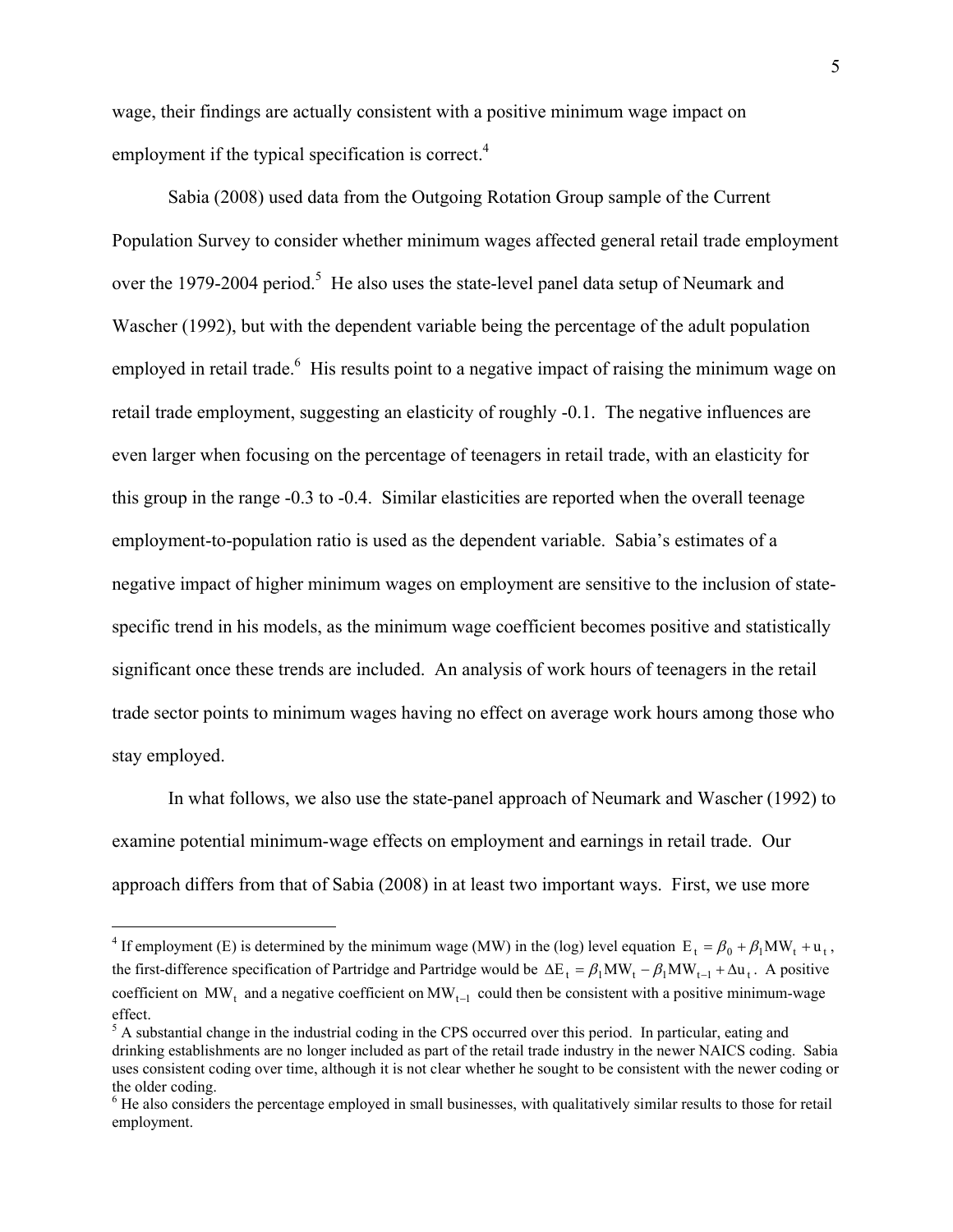complete data on employment in retail trade by using county-level counts of employment from the Quarterly Census of Employment and Wages. In contrast, much of the previous research has used employment estimates from the Current Population Survey, which are often based on small samples when measured at the state level. Second, as sectors within retail trade vary substantially in the degree to which they can be characterized as "low-wage," at the outset we identify those particular retail sectors where employers are most likely to face higher costs as a result of minimum-wage increases. Furthermore, our analysis is based on a nationwide sample, rather than the limited geographic focus inherent in Kim and Taylor (1995) and Orazem and Mattila (2002). Finally, our empirical models can also be interpreted as reduced-form, thereby avoiding the particular endogeneity problems faced by Kim and Taylor.

### **II. Data**

 $\overline{a}$ 

# A. *The QCEW*

The primary data source used in this study is the Quarterly Census of Employment and Wages (QCEW) from the Bureau of Labor Statistics  $(BLS)$ .<sup>7</sup> The QCEW reports quarterly county-level payroll data on private employment and earnings for narrowly defined industries. These data are collected from paperwork employers file in conjunction with the unemployment insurance program, which according to the BLS covers 99.7 percent of all wage and salary civilian employment.<sup>8</sup> The industry definition of all firms in the data is coded according to the North American Industrial Coding System (NAICS), and aggregations of the data by county,

 $<sup>7</sup>$  The QCEW program is often referred to as the ES-202 program, as it is derived from an obsolete transmittal with</sup> that number that was part of the Employment Security (Unemployment Insurance) program. Before changing the name to QCEW, the program was known as the Covered Employment and Wages program**.**

<sup>8</sup> See http://www.bls.gov/cew/cewfaq.htm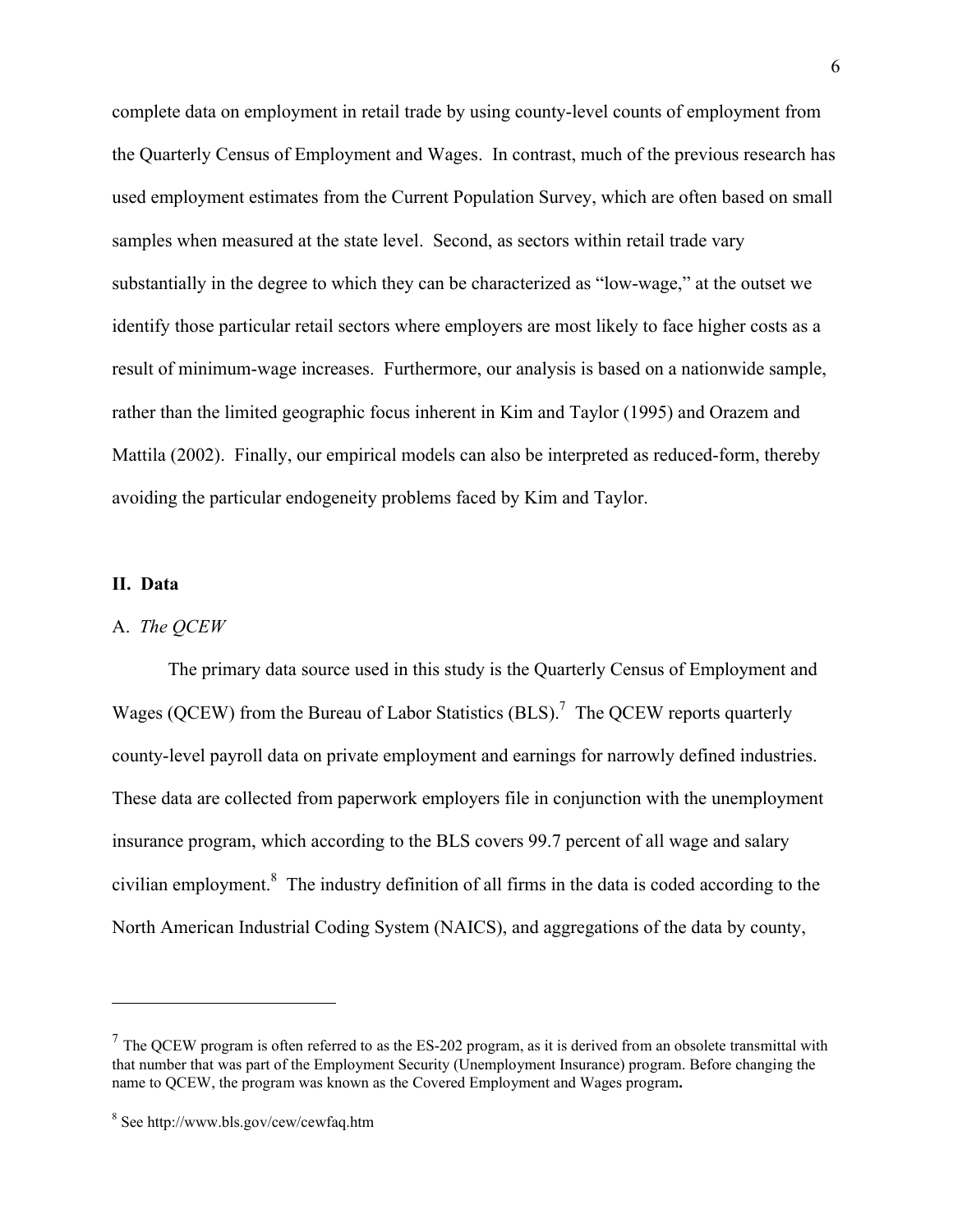industry, and quarter are available to users, beginning with the initial data collection for the first quarter of 1990.

The data contained within the QCEW survey have many advantages over information found in other employment surveys. Principally, the QCEW provides census (rather than sample) observations of employment and earnings for detailed industries within a large number of narrowly defined geographic regions (in our case counties). The county level of aggregation provides a reasonable approximation of a labor market, especially for the retail sector. Even in metropolitan areas with several counties, the large number of employers in this sector within a county (lowering the necessity of long commutes) suggests that potential employees would typically look to nearby establishments as a source of employment. Even in more urban areas, which might encompass several counties, the large number of employers in the retail sector within any particular county suggests that potential employees would be likely to search for employment with establishments that are in close proximity. Moreover, the data are available since 1990 and reported with a reasonably high frequency (that is, quarterly). The combination of all of these characteristics makes the QCEW a strong and flexible resource in the study of minimum wage effects.

That said, the QCEW is not without imperfection. Notably, the survey does not distinguish between part-time and full time employees, and there is no measure of hours worked or the average wage. The sole earnings measure available is information on the average weekly earnings per worker in a specific industrial sector by county.<sup>9</sup> Even so, the QCEW provides accurate and comprehensive measures of employment and earnings in highly disaggregated markets, and represents a data source that has been underutilized in research examining minimum-wage impacts on employment and earnings.

<sup>&</sup>lt;sup>9</sup> This measure includes most wage-like compensation, including tips, bonuses, stock options, and employer contributions to retirement plans.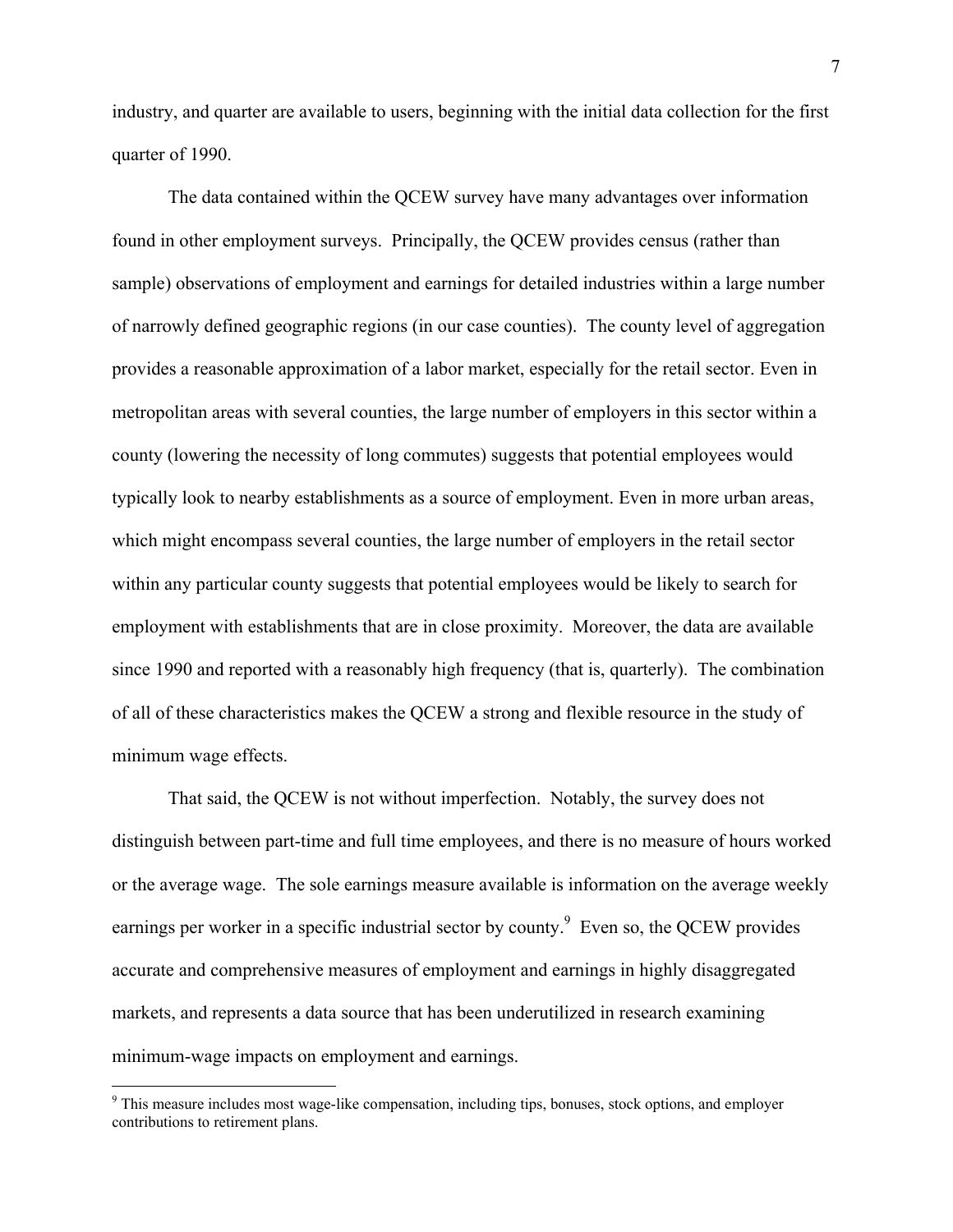### B. *Dependent Variables*

Drawing from the QCEW, the dependent variables utilized in the present study are formed from an extract of quarterly observations of county-level employment and earnings for sub-sectors of the U.S. retail industry for the years 1990-2005. Specifically the sectors analyzed are *Food and Beverage Stores* (NAICS 445), *Supermarkets* (NAICS 44511), *Convenience Stores* (NAICS 44512), *Specialty Food Stores* (NAICS 4452), *Beer, Wine, and Liquor Stores* (NAICS 4453), *Gasoline Stations* (NAICS 447), *Sporting Goods, Hobby, Book*, *and Music Stores* (NAICS 451), *General Merchandise Stores* (NAICS 452), *Department Stores* (NAICS 4521), and *Miscellaneous Store Retailers* (NAICS 453). The method for selecting these sectors is provided in detail in the next section of the paper.

The BLS does censor sector-specific observations on employment and earnings if the number of establishments in the county is below a certain level in a particular quarter. Specifically, the BLS withholds publication of data when necessary to protect the identity of cooperating employers, as there are industry/county combinations where the QCEW data would include a very small number of establishments. These data are duly suppressed in the QCEW public-use data for that industry/county, but may be included in the data at less detailed levels of aggregation (for example, in a more general definition of industry for that county). Hence, data on more disaggregated sectors will have much smaller sample sizes and be increasingly dominated by larger counties. Moreover, our samples were further reduced as we restricted our analysis to a balanced panel of counties, and so exclude any counties that failed to meet the censoring threshold in any of the quarters from 1990 to 2005.

The top two panels of Table 1 provide sector-specific summary statistics on the two dependent variables utilized in this analysis, while the final column of the table provides the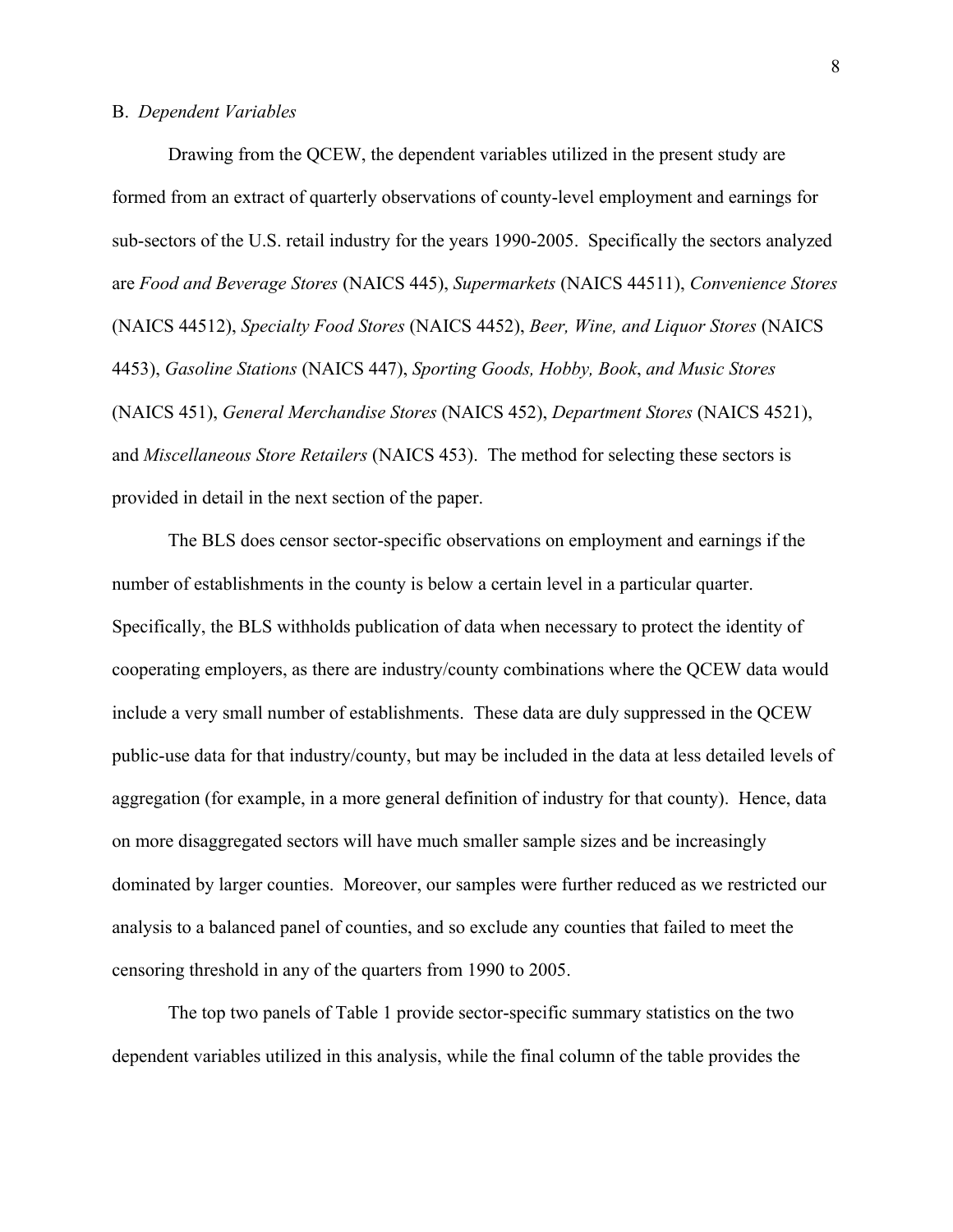number of counties available in each sector that meet the balanced panel restriction.<sup>10</sup> One notable aspect of the employment averages presented in Table 1 is that average employment in certain highly disaggregated sectors (for example, supermarkets) actually exceeds the average employment in the more aggregated sector of which it is a part (for example, food and beverage stores). Although this would be impossible if the averages were drawn from the same sample, in this case it is simply because disaggregated samples are much more heavily censored; hence, averages are dominated by much larger counties.

#### C. *Independent Variables*

1

The primary variable of interest is the enforced minimum wage in the relevant state, where the minimum wage variable is calculated as the higher of the state minimum wage (if one exists) and the federal minimum wage. Information on state minimum wages was collected from the material on state labor-law changes presented annually in the January edition of the *Monthly Labor Review*, along with previously published information on state minimum wages at the start of our sample period (see Addison and Blackburn, 1999). In the first quarter of 1990, there were fifteen states with minimum-wage levels above the federal mandate of \$3.35. Over the next 63 quarters there were 75 increases in state-level minimum wages in which the resulting minimum wage was above the federal standard. Further, there were four separate federal minimum wage increases over this period.

As we will discuss in detail in the followings section of the paper, we wish to supplement data on employment and earnings from the QCEW with additional measures that might reflect supply-and-demand factors in low-wage labor markets in a particular county. Specifically, the inclusion of additional controls is needed to capture the effects of other factors that may

<sup>&</sup>lt;sup>10</sup> Since the information in this column pertains to the number of counties that meet the balanced panel restriction of having data available throughout the 64 quarters, the number of quarterly observations utilized for each sector is simply the number of counties multiplied by 64.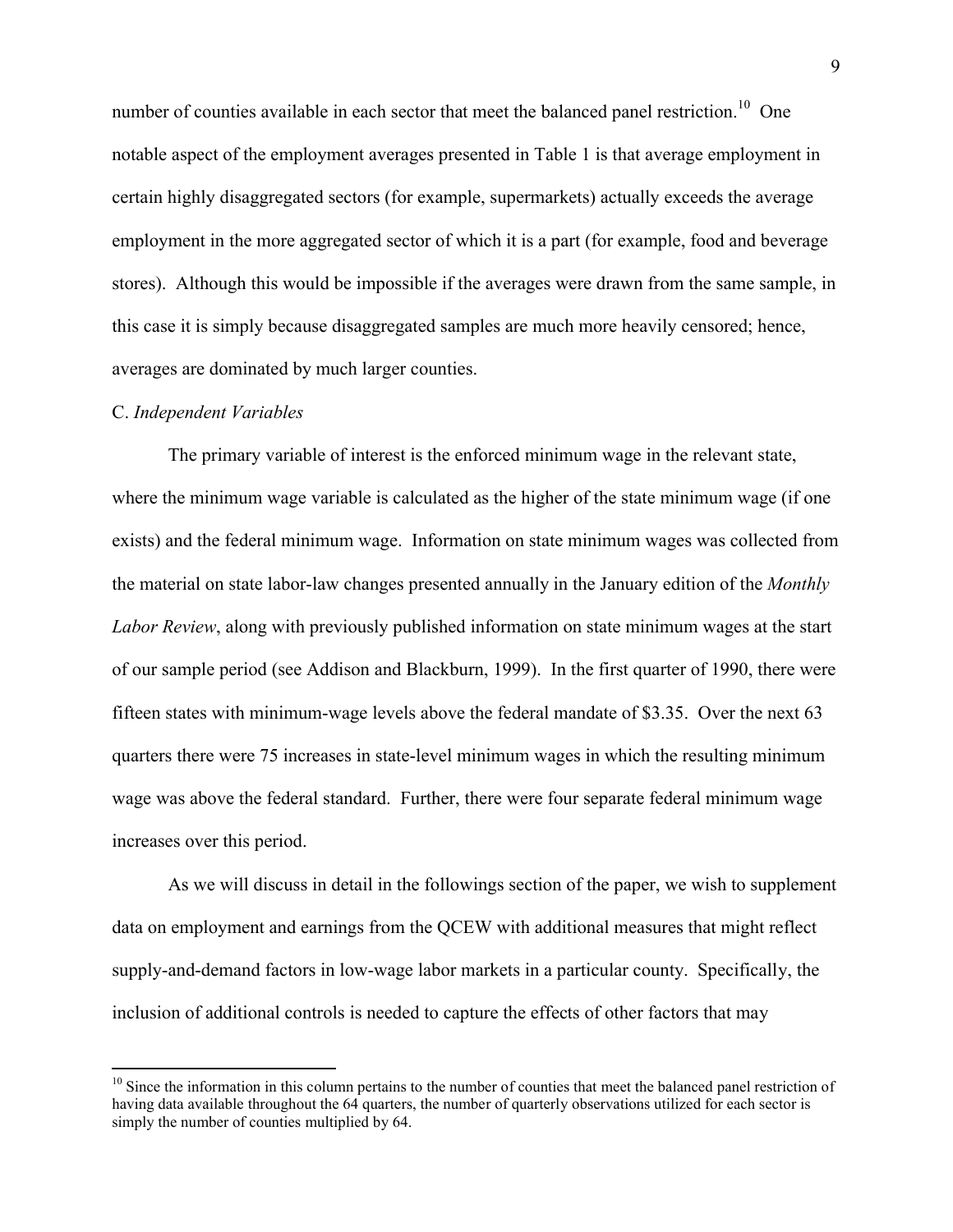influence employment or earnings and vary across the sample through time. In attempting to measure county-specific, time-varying supply and demand factors that might influence employment and earnings, we collected data on total county employment and average weekly earnings for all industries combined from the QCEW.

Data were also gathered on other measures that may be relevant to outcome indicators in low-wage labor markets; specifically, county-level population estimates (from the U.S. Census Bureau's Population Estimates Program), county-level unemployment rates (from the Local Area Unemployment Survey), and state-level school enrollment rates for those aged 16-24 (from the Current Population Survey).

The bottom panel of Table 1 provides summary statistics for all of the independent variables employed in our study. The averages provided were calculated from the sample of counties consistent with all analysis performed for the *Food and Beverage Stores* sector, the largest sample utilized in the primary component of the analysis.

# **III. Empirical Specifications**

Our empirical models are based on a theoretical model of minimum wage effects (on employment) that allows for the possibility that minimum wages may not be effective or binding in a particular labor market. This possibility arises because the equilibrium wage may settle at a wage that is above the legislated wage floor. As demonstrated in Addison, Blackburn, and Cotti (2008), a constant-elasticity demand function leads to the following relationship between observed employment (E) and the minimum wage  $(w_{min})$ :

$$
log(E) = d\eta log(w_{min}) + \gamma' x \quad , \tag{1}
$$

where x includes other demand and supply factors that affect the employment outcome. The equation for average wages is: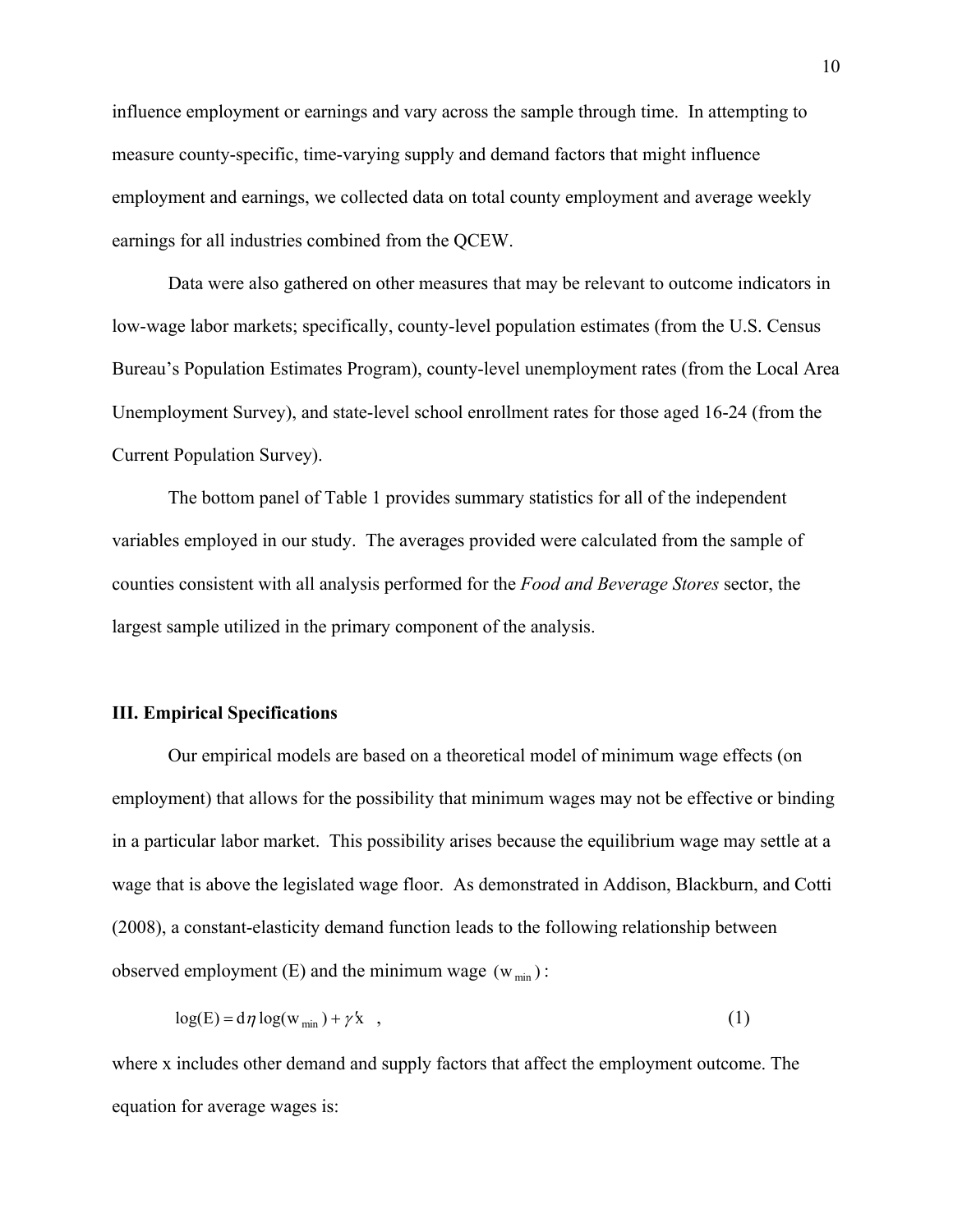$$
log(w) = d log(w_{min}) + \lambda' x
$$
 (2)

This formulation shows that the coefficient on the minimum wage in the standard employment equation is a product of the underlying elasticity of labor demand ( $\eta$  < 0) and a dummy variable (d) equal to one if the minimum wage is above the competitive equilibrium wage. The effect of minimum wages on employment would be zero if either the elasticity of labor demand were 0 or the minimum wage were ineffective. The coefficient on the minimum wage in the average wage equation helps to sort out whether or not the minimum wage tends to be effective.

Our primary econometric model for estimating equations (1) and (2) can be written:

 $log(Y_{ist}) = \varphi log(MW_{st}) + \gamma X_{ist} + \mu_i + \lambda_i t + \tau_t + \varepsilon_{ist}$ 

 $\overline{a}$ 

where i, s, and t respectively indicate the county, state and quarter of observation and Y represents either employment or earnings. This specification allows for both fixed county effects and fixed quarter effects, as well as a time-trend in the error term that is county-specific. Given that our estimation incorporates fixed effects, the vector X need include only factors that vary across counties and over time. Although the inclusion of fixed county and time effects is common in these type models, it is less common that a geographic-specific time trend is incorporated. Our concern is that, given the long time period from which our data are drawn, there may be a tendency for minimum wages to increase in counties as a result of an improvement in local-area employment conditions. Ignoring this tendency could lead to the spurious finding of positive employment effects. $^{11}$ 

A model incorporating geographic-specific trends has been termed a "random growth" model in the literature. When allowing for these trends, we estimate the model using a generalization of the fixed effects estimator that implicitly controls for the presence of these

 $11$  Sabia (2008) also considered the importance of state-level trends in his analysis, finding that accounting for these trends no longer provided evidence of a disemployment effect in the retail sector. Neumark and Wascher (2007) found that adding state-level trends tended to lead to insignificant minimum wage coefficients, although this seems partly due to the increase in standard errors caused by this inclusion.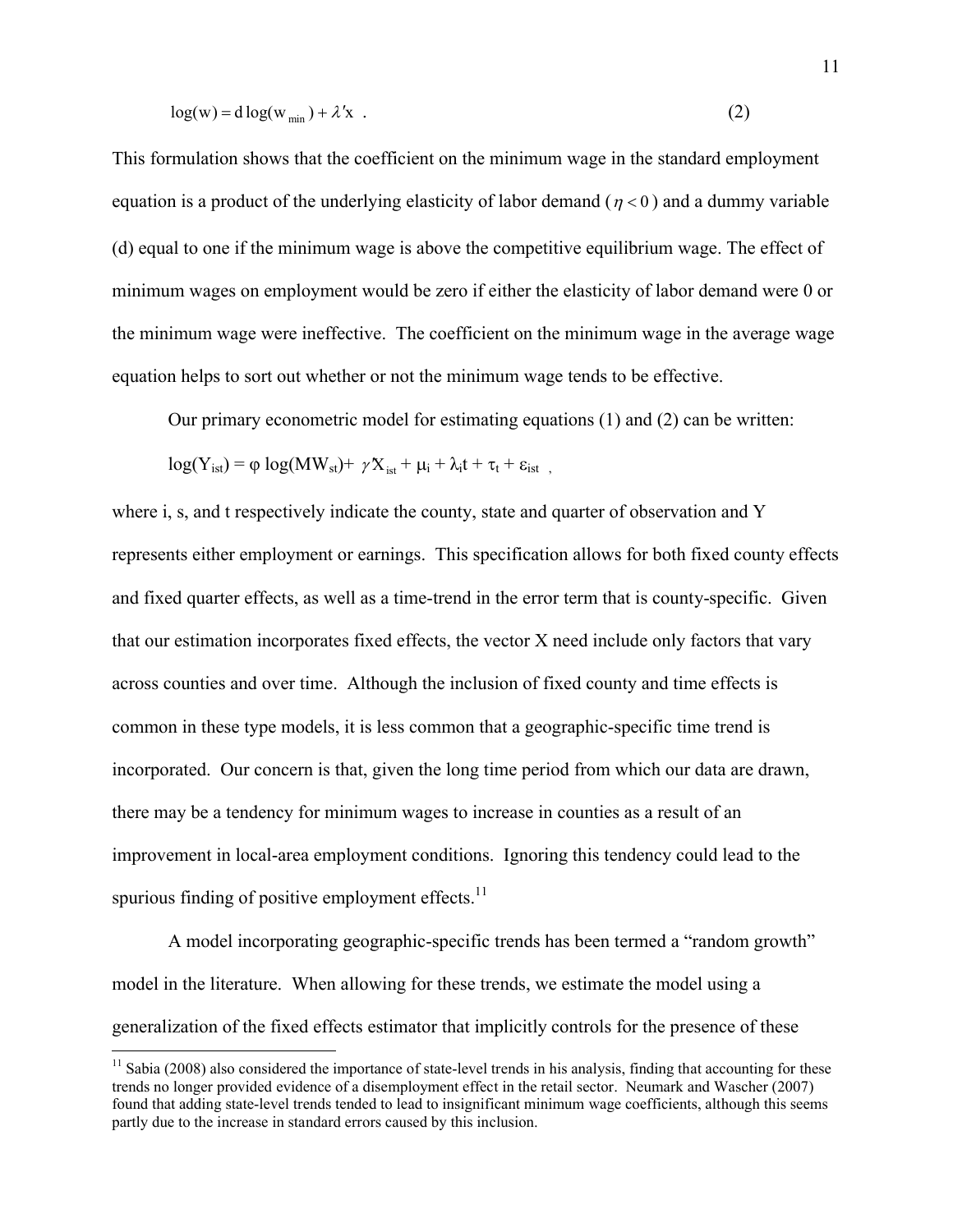trends in the error term (see Wooldridge, 2002, pp. 317-322). The method involves sweeping out a county-specific linear trend in the independent variables, and using the detrended data to estimate the model. There remains the potential for the idiosyncratic error terms( $\varepsilon$ ) to be correlated across observations. Such correlation is a particular concern for error terms in the same state (given that the minimum wage is measured at the state level), so we provide "clustered standard errors" for the coefficient estimates which allows for an arbitrary pattern of correlation in the error terms across different observations from the same state. In estimating our models, we weight each observation by the average population size (across the 64 quarters) for that county. Population varies considerably across counties in the United States – at least partly because some states have more finely-defined county disaggregations than others – and we want counties that are a larger proportion of the overall labor market to be given more importance in estimating the coefficients.

The independent variables included in our equations are intended to capture influences on demand and/or supply in low-wage labor markets. As our dependent variable in the employment equations is total employment in a particular sector, we include two different controls for the size of the labor market (total employment across all industries, and population). Given that our regressions include population in logarithmic form as a control, they can be thought of as a model in which the dependent variable is the log of employment per capita. The total average weekly earnings variable (across all sectors) controls for the equilibrium wage being high or low, which could have both demand and supply effects. Business-cycle effects are accounted for by the county-level unemployment rate, while the enrollment rate captures potential supply influences in low-wage labor markets. $^{12}$ 

<sup>12</sup> The inclusion of this variable in minimum-wage models has been controversial**,** it being argued that the enrollment choice may itself be a function of the decision to work (see Card, Katz, and Krueger, 1994). However,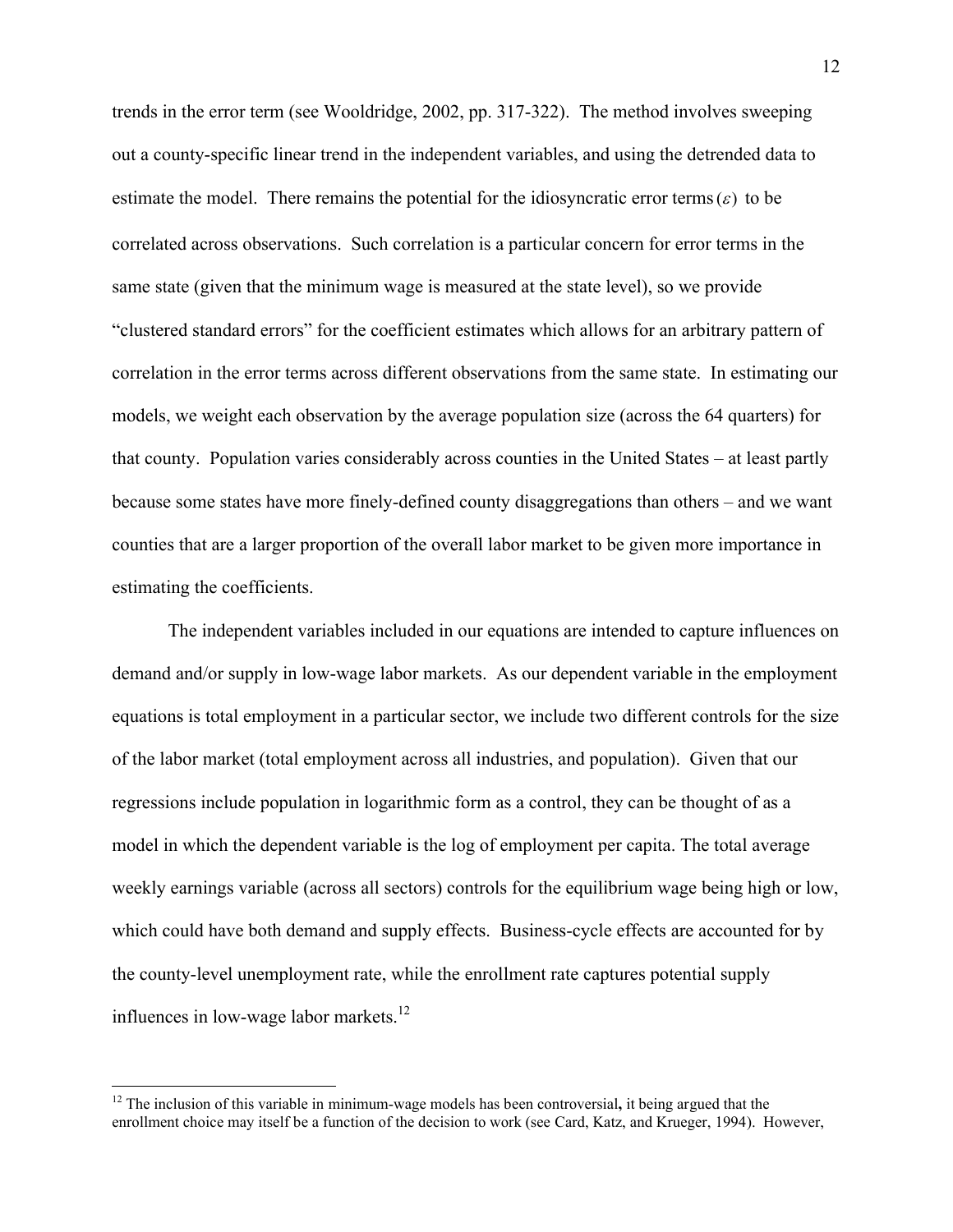Disemployment effects from minimum wages are likely to be more evident in lowerwage labor markets. Although the retail trade sector is well known to be a low-wage sector, the general sector is perhaps too broad – with too many workers earning more that the minimum wage – to anticipate strong effects from minimum wages. One advantage of the QCEW as a data source is that it is often possible to look at disaggregated subsectors of a main sector such as retail trade. As we have noted, the QCEW does not contain information on hourly wages. We therefore use data from the Outgoing Rotations Group sample of the Current Population Survey (CPS-ORG) from 2005 to identify particular sectors on which to focus our analysis.<sup>13</sup>

The CPS-ORG provides sufficient information to identify the hourly wage of workers paid by the hour, along with the detailed industry codes for the worker based on the 2002 Census coding system. A crosswalk is provided which makes it easier to match up Census industry codes with NAICS codes (the coding system used in the QCEW), so we can usually link hourly wages by detailed industry in the CPS-ORG to sectors provided in the QCEW. To identify lowwage sectors that might be most affected by minimum wages, we calculated for each detailed industry the percentage of all workers who were paid by the hour and who had a wage that was (a) equal to or less than their minimum wage, (b) no more than \$1 above their minimum wage, or (c) no more than \$2 above their minimum wage.<sup>14</sup> Table 2 provides a listing of every detailed industry where the percentage within \$2 of the minimum wage was at least 20 percent.

When these percentages are calculated across all workers in the United States, we find that 2 percent are at or below the minimum, 5 percent at no more than \$1 above the minimum, and 9 percent no more than \$2 above the minimum. The general retail trade sector does exhibit a

1

this reverse causality effect is likely to be considerably less important when examining employment in more disaggregated sectors of the economy.

<sup>&</sup>lt;sup>13</sup> Note that the real value of the minimum wage was not high in 2005, as the federal minimum wage had not been increased since 1997. In particular, the average (population-weighted) minimum wage in 2005 was \$5.78 (in 2006 dollars), while over the 16-year period it was \$5.77. We thereby avoid selecting a year in which minimum wage percentages would be particularly high (or low) because of high (or low) minimum wages.

 $14$  In these calculations, we used the prevailing minimum wage in the state of residence of the worker.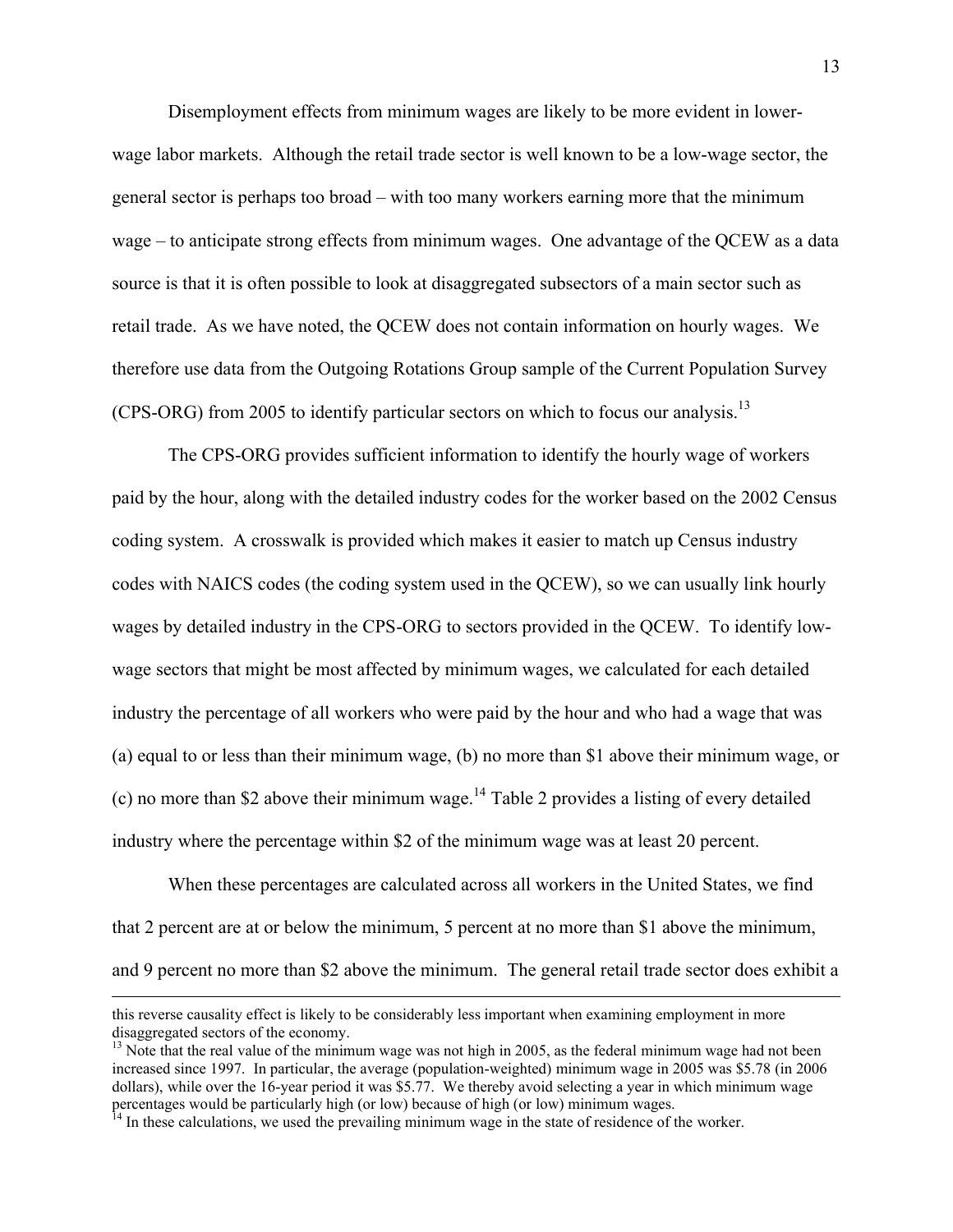somewhat greater prevalence of low-wage workers, as the respective percentages here are 2 percent, 8 percent, and 17 percent. And roughly one-half of the detailed industries that we identify in Table 2 are in the retail sector. Not surprisingly, the restaurant and other food services sector has some of the highest percentages of low-wage workers. But Table 2 also makes it clear that there are high concentrations of low-wage workers within particular subsectors of the retail trade industry as well.

Our particular choices of sectors for study attempts to balance concerns about a sufficient prevalence of low-wage workers with concerns that the QCEW also provide a sufficient number of counties for examination. The fact that both grocery stores and specialty food stores exhibit a high number of low-wage workers led us to examine the general food and beverage store sector (NAICS code 445), as well as its particular subsectors. Given the relatively large employment size in the grocery store sector, we decided to examine the separate supermarket and convenience store breakdown of that sector. Although the beer, wine, and liquor store sector did not meet the cutoffs for inclusion in Table 2, we nevertheless thought it would provide a useful comparison for the other subsectors of the food and beverage store sector.

Although the initial focus of our estimated models is upon food and beverage stores, we will subsequently address minimum wage effects in other parts of the retail trade sector that tend to have a high number of low-wage workers. Within the retail trade sector, gasoline stations actually have one of the highest percentages of workers within \$2 of the minimum wage.<sup>15</sup> We group the sporting goods, hobby, book, and music stores together as one sector (NAICS 451) as each tends to display relatively high numbers of low-wage workers. This sector also makes for an interesting comparison with some of the others, as the demand for its products might be substantially affected if minimum wage increases primarily lead to an expansion in the

<sup>&</sup>lt;sup>15</sup> We calculate that only shoe stores have higher percentages, but the small size of the subsector makes it impractical to study using QCEW data because of censoring.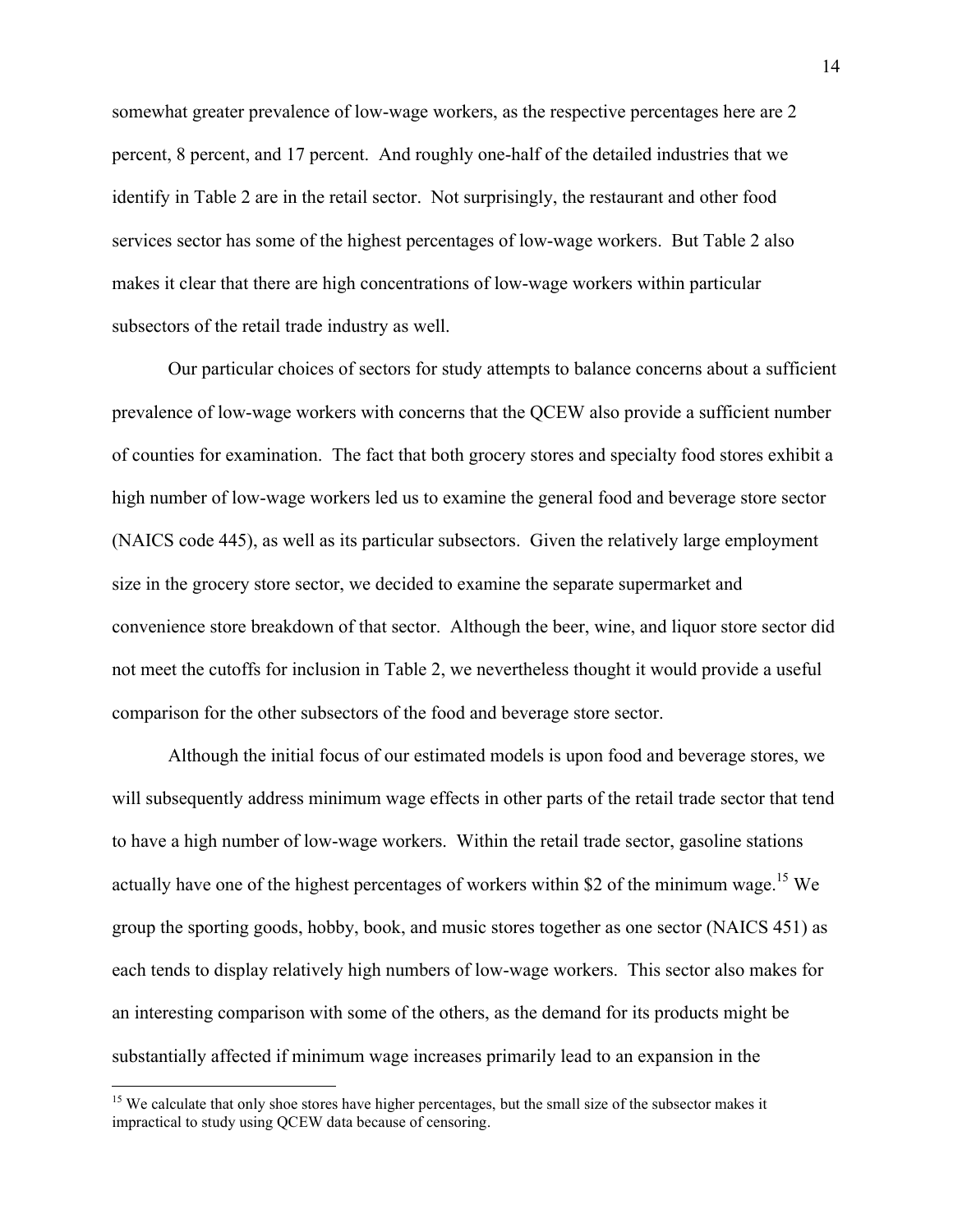discretionary budgets of teenagers. Both general merchandise and other store retailers show some evidence of a prevalence of low-wage workers, too, so we shall also examine them at a later stage in the paper.

There are a handful of other detailed industries outside the retail trade sector that meet our low-wage cutoff, but we chose not to examine them here. Cases in point are bowling centers, retail bakeries, videotape and disc rental stores, and car washes. These generally have such a small number of establishments per county that a good-sized sample was not obtainable from the QCEW. Similarly, the private household service sector is not suitable for study with the QCEW given the informal nature of much of the employment in this sector. For its part, cut and sew apparel manufacturing raises an interesting possibility for future study, although our sense is that modeling the mobility of firms across counties becomes important when examining industries in which the firm does not need to be located in the same county as its consumer base.

All of our estimates are calculated using a balanced panel of counties for that sector. This requires that there be a sufficient number of establishments in that county such that the number of establishments never falls below the censoring point for that sector. We chose to consider only the balanced panel, as we were concerned that the movements in and out of censored status could themselves be determined by the minimum wage: variation in the minimum wage could cause old establishments to close down or new ones to open (an issue we address in section IV). Again, the actual size of the sample will vary with the particular sector, as more finely-defined sectors will cause censoring to increase.<sup>16</sup>

 $16$  As sample sizes do vary significantly depending on the level of disaggregation involved, there may be concerns that this difference in the counties included in the sample will lead to differences in estimation results between sectors, hence complicating inference. In order to test for this potential bias, we re-estimated the equations for larger-sample sectors using the same group of counties used in much smaller-sample sectors. The results were robust, indicating that differences in county samples do not drive differences in results observed across sectors.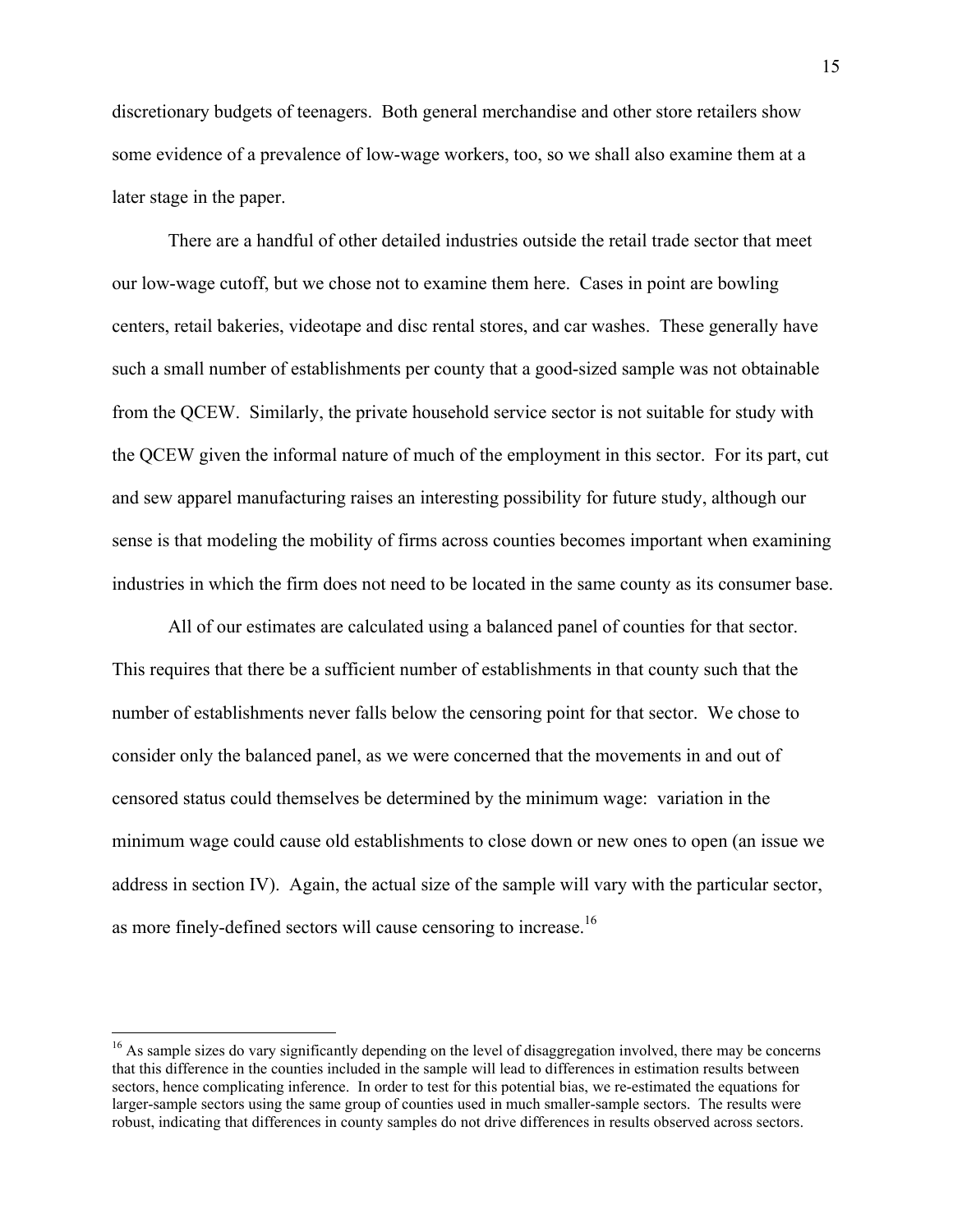#### **IV. Empirical Results**

# A. *Basic Results for the Food and Beverage Store Sector*

Our first set of estimated equations examine employment and earnings outcomes in the food and beverage store sector, along with the four subsectors that make up that sector. So as to demonstrate the importance of accounting for county-specific trends, we first present results using fixed-effects estimates that do not incorporate these trends. The fixed-effects results are presented in Table 3. In our estimations, we weight by the average population size of the county and cluster standard errors at the state level.

As noted in the discussions of equation (1) and (2), the prediction from competitivemarket theory is that we should observe negative coefficient estimates for the minimum wage variable in employment equations and positive coefficients in earnings equations. As can be seen from the table, only two of the five sectors meet this expectation (convenience stores together with beer, wine, and liquor stores), and in each case one of the coefficient estimates is not statistically significant.

The general sense of the results in Table 3 is not supportive of the predictions of the competitive model. Evidence of a positive earnings effect is expected, but the coefficient estimate is positive and statistically significant in only one case (beer, wine, and liquor stores). Indeed, the estimate is actually negative in two of the equations. Given that the coefficient in this equation should reflect the percentage of employees in the market affected by the minimum wage (see equation 2), it would be surprising if minimum wages would not show some effect on average earnings. It is also noteworthy that three of the minimum wage coefficient estimates in the employment equations are actually positive (although these are not statistically significant). Of course, this pattern of results might be indicative of the irrelevance of minimum wages to this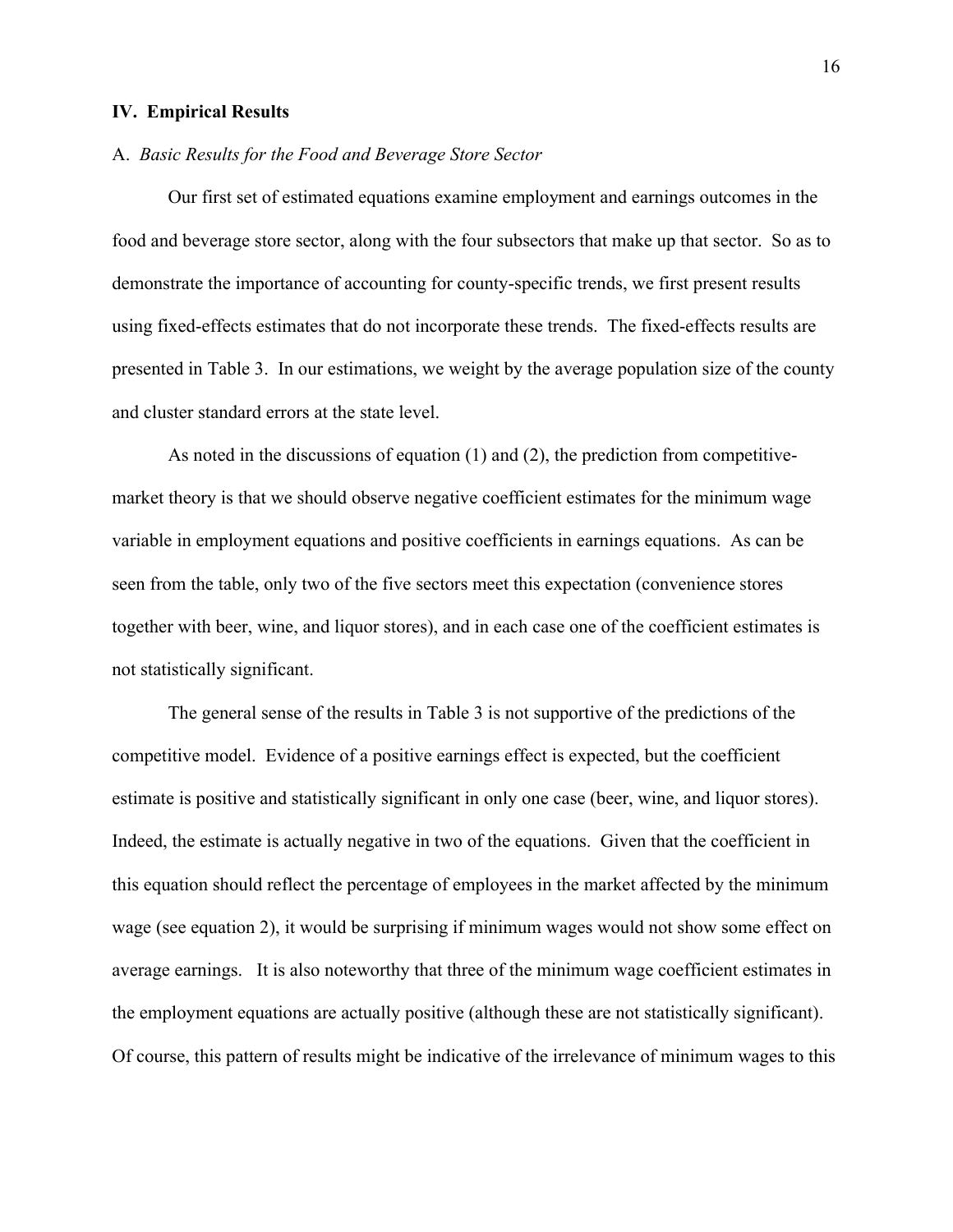sector (and subsectors), although this seems unlikely given the percentage of workers potentially affected by minimum wage increases reflected in Table 2.

Estimates obtained from equations that allow for a county-specific trend in the error term are provided in Table 4, and show the importance of accounting for these trends. As noted above, if minimum wages are effective in the food and beverage retail sector (grocery stores, etc.), then we should expect to find increasing effects on average earnings. For the sector as a whole, however, the estimated coefficient is only slightly positive, and is statistically insignificant. This result seems to be largely driven by the negative, but small and statistically insignificant coefficient estimate in the "supermarket and other grocery store" subsector that makes up the large majority of employment in the sector. Coefficient estimates in the earnings equations for the other subsectors are all positive and statistically significant, and the larger coefficient estimates in convenience stores and specialty food stores compared to beer, wine, and liquor stores are sensible given the greater prevalence of low-wage workers in those two sectors.

The nature of the estimated employment effects from minimum wage changes are quite similar across the five equations – all coefficient estimates are positive, and four are statistically significant. Note, too, that estimated effects are non-negligible: a ten percent increase in the minimum wage is estimated to have a one to two percent increase in employment in these sectors. This is at odds with the conventional prediction of disemployment effects. But, as was observed earlier, much of the prior sector-specific research on fast foods has failed to find evidence of disemployment effects. Of course, disemployment effects are more commonly pointed to in the examination of the general retail-trade sector.

Is it obvious that the results with county-specific trends are to be preferred to the simpler fixed-effects results? While we find the positive earnings effects estimated in specifications with county-specific trends to be supportive of the former estimation approach, it may be that the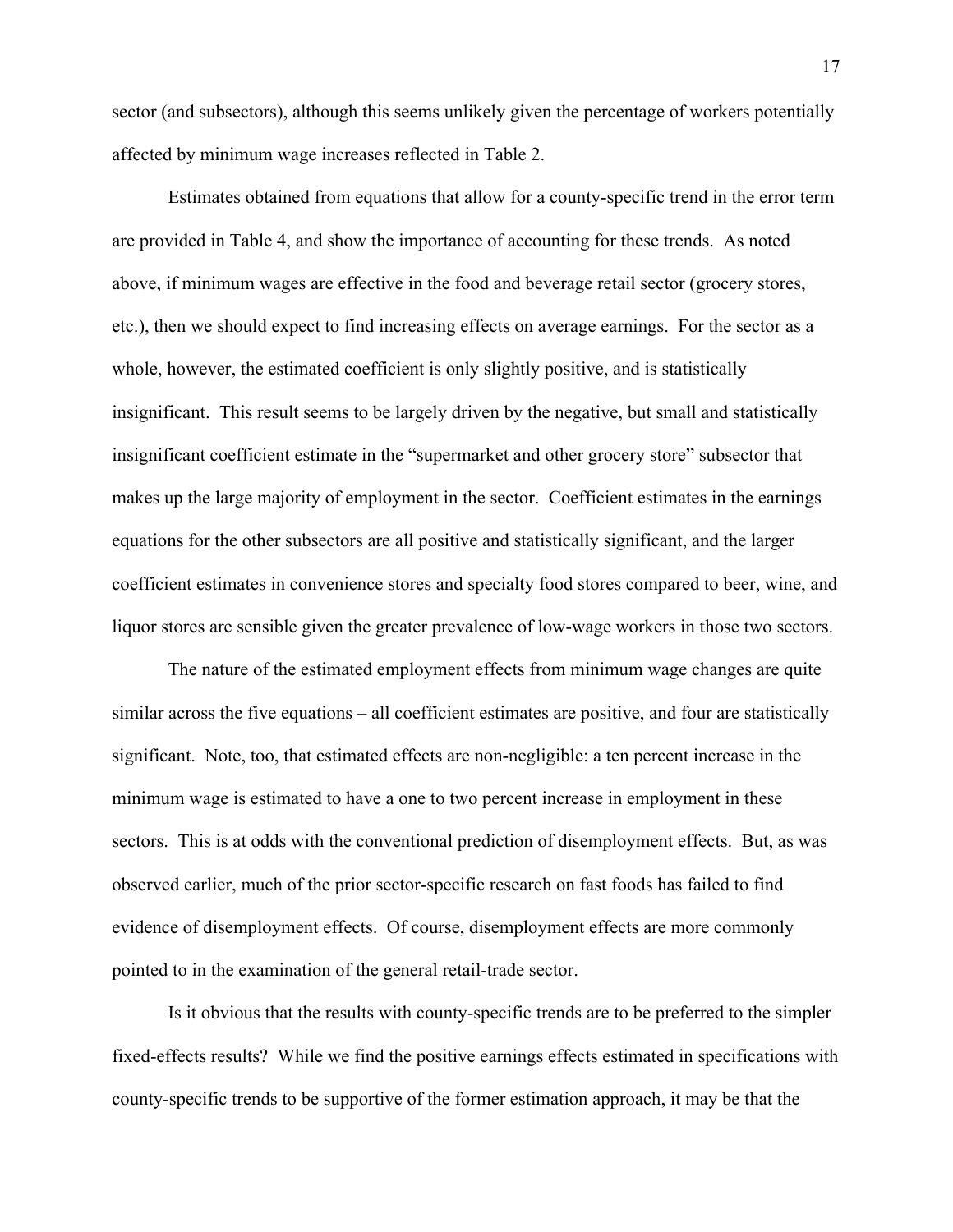results without trends are more appropriate, and that the minimum wages are just not binding in the counties we examine. Since the fixed-effects specification is nested within the specification that includes trend effects, if the results differ significantly between these specifications it would be appropriate to focus on results that incorporate the trends. A Hausman test that the probability limits of the coefficient estimates differ between the two specifications is provided in Table 4, and the results (in 7 out of 10 cases) allow us to reject that the coefficients are the same.<sup>17</sup> In fact, the standard errors of the coefficient estimates generally tend to be lower in the specifications that incorporate trends compared to those without them, suggesting that a loss in efficiency is not a reason to consider estimates without trends.<sup>18</sup>

What might explain the positive employment effects suggested by the results in Table 4? The modern literature on minimum wages has offered alternative theoretical predictions to those of the competitive model. Both efficiency wage and monopsony models have been stylized to illustrate situations in which mandated wage increases would lead to employment increases. Admittedly, these arguments have not attracted a great degree of support.<sup>19</sup> An alternative explanation may well reside in product demand shifts resulting from the increased earnings ceded low-wage workers by minimum wage increases.

 $17$  This test focuses on the coefficients for the six continuous variables only. A standard Hausman test is not appropriate, as the potential correlation in error terms (recognized in the use of clustered standard errors) implies that the fixed-effects estimator is not efficient under the null. Instead, we use a variance estimator (for the difference in coefficient estimates) that allows the two sets of coefficient estimates to be correlated (see Cameron and Trivedi, 2005, pp.271-273).

<sup>&</sup>lt;sup>18</sup> Neumark and Wascher (2007) also perform a Hausman test for state-specific trends in their models estimated using CPS data, and find evidence of such trends being important. For this reason, they decide to estimate most of their models including these trends**.** Sabia (2008) argues against the inclusion of such trends in his model because they may reduce "potentially important identifying variation." The fact that standard errors in our estimation fall after incorporating these trends alleviates this concern.

<sup>&</sup>lt;sup>19</sup> See the discussion in Chapter 11 of Card and Krueger (1995). The monopsony explanation has been criticized for the lack of evidence that increases in minimum wages lead to price reductions, as would be predicted by that model (see, for example, Aaronson, French, and MacDonald, 2008). Likewise, an efficiency wage explanation that involved employment increases would also predict price decreases. What evidence there is on prices is confined to the restaurant sector, and it is not clear whether the same result would be forthcoming in the retail trade sector.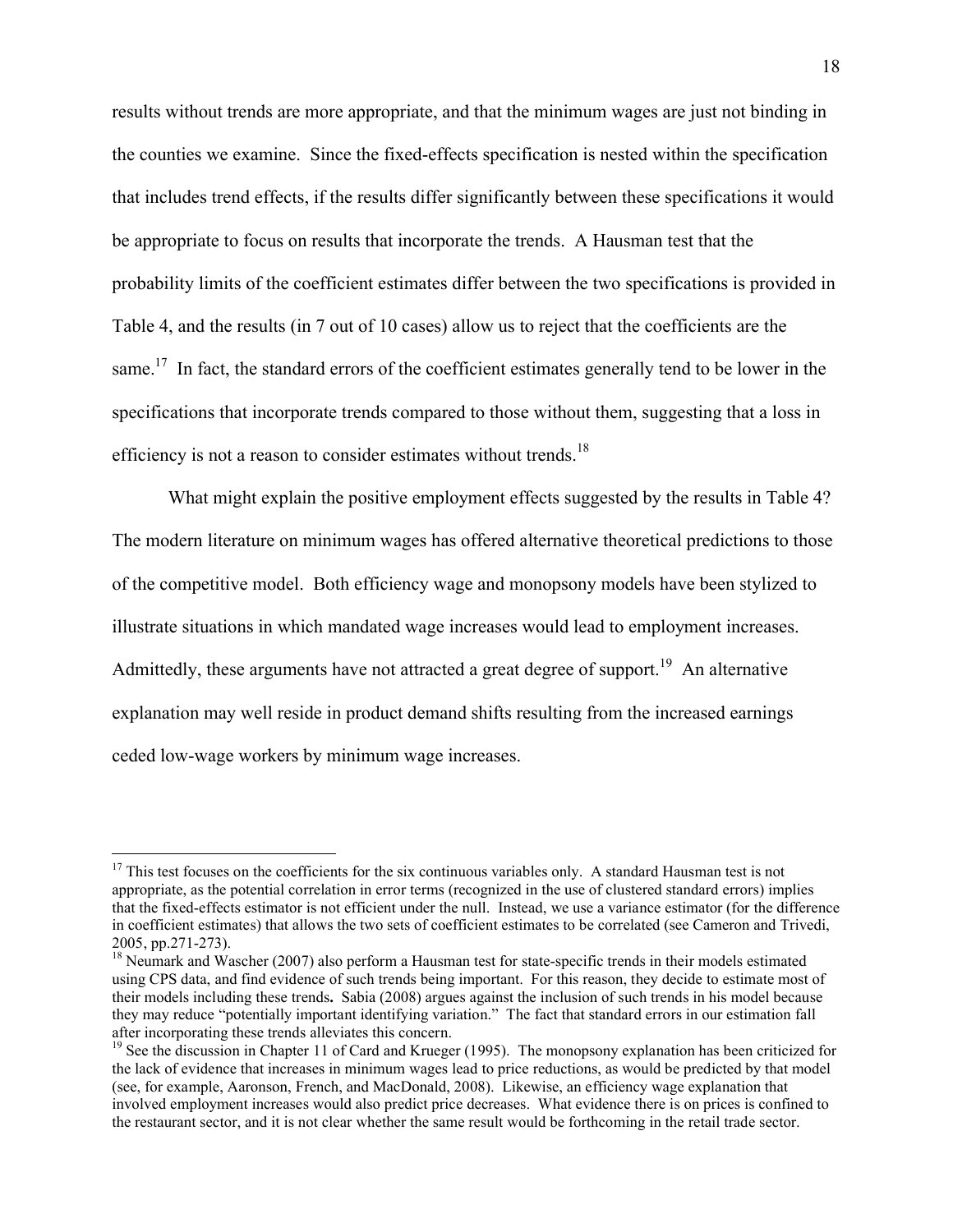The pattern of employment effects in Table 4 is particularly intriguing in this regard. Overall product-demand effects from minimum wage increases might be modest given the small number of minimum-wage workers, but such product-demand effects as there are are likely to be concentrated in sectors of the economy that make up a greater part of consumption for low-wage workers. Income effects in food purchases are likely to be large at the low end of the income distribution, and additional food purchases by low-wage workers are more likely in supermarkets and convenience stores than they are in specialty-food stores that cater more to high-income individuals. Finally, although the estimated employment effects in alcoholic beverage stores are smaller, it seems reasonable to surmise that the marginal propensity to consume alcoholic beverages among low-wage workers could be non-negligible. These patterns are at best speculative, although we think they would be a fruitful avenue for future consideration using data on consumer expenditures. $20$ 

#### B. *Robustness Checks*

1

The failure to find evidence of a positive earnings effect in supermarkets is puzzling, especially given that the results with state-specific trends suggest a positive employment effect for that sector. We offer one potential explanation in the next subsection, but first it is perhaps useful to consider the extent to which our results are sensitive to the specification and sample choices that we make in constructing the Table 4 estimates.

The first issue we address is the potential endogeneity of the minimum wage with respect to employment conditions in the county. We believe these problems are somewhat mitigated by the time-varying county-specific economic controls we include in the regression, namely**,** total

 $20$  One theoretical limitation of the product-demand story is the possibility that minimum wage increases may be passed on fully as price increases in the long-run, thereby dampening any product-demand effects. However, to the extent that minimum wages actually represent transfers from firms to workers, rather than from consumers to workers, increased product demand could still occur. The fact that minimum-wage workers (such as teenagers) may have a higher marginal propensity to consume than consumers in general could also affect whether product demand effects are relevant.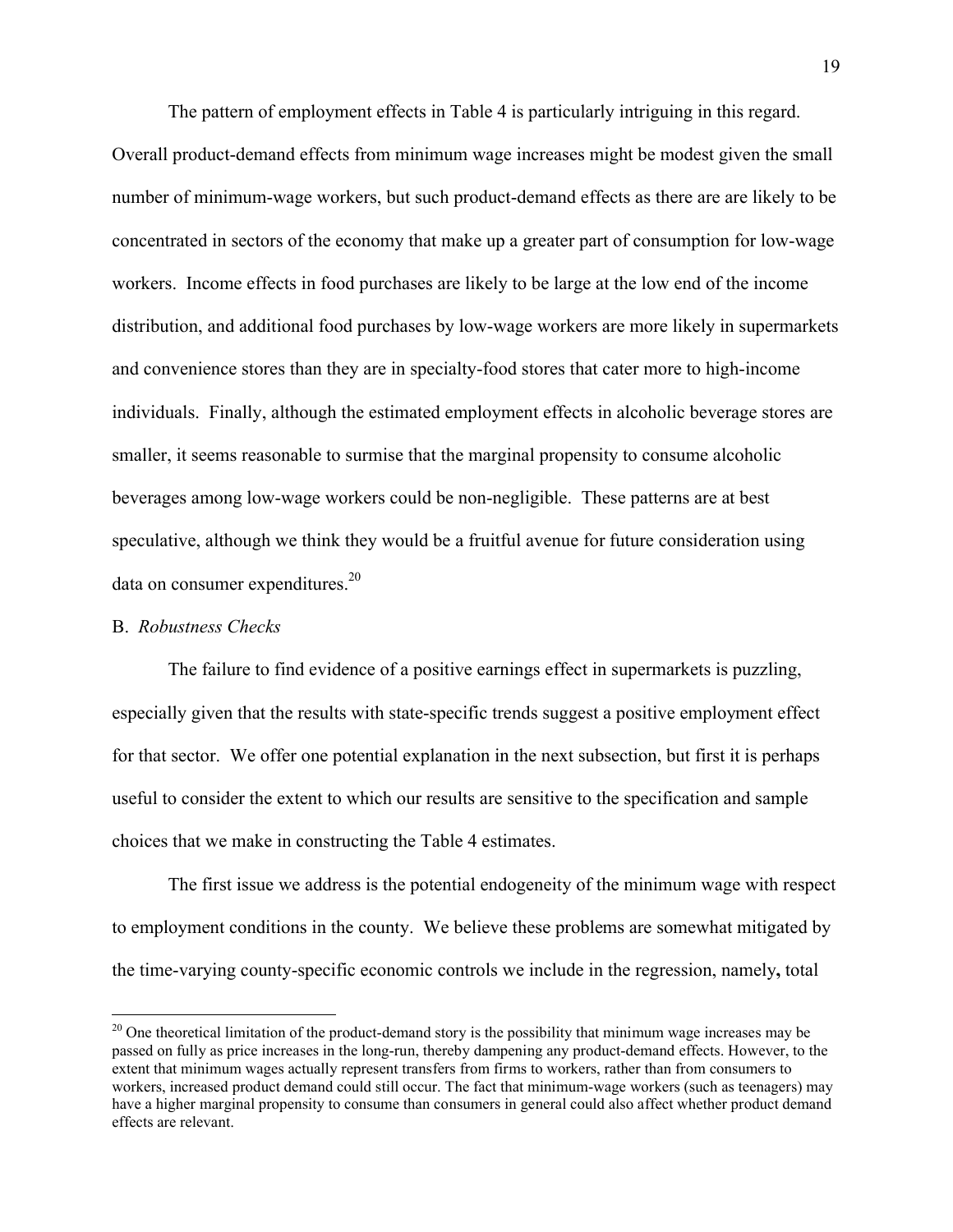employment and the unemployment rate. In order for endogeneity to be a problem, it would need to be the case that minimum wages tend to be raised not just when employment conditions are good (relative to trend) but when employment conditions for retail trade in particular are good. Nevertheless, as a check for this problem we considered what would happen to our estimated models if we identified our minimum-wage effects using only that part of the sample made up of states that raised their minimum wage above the federal minimum at some point over the period examined. These are the states that are most likely to be susceptible to potential endogeneity, so if this is a problem we should expect a larger bias among this population.<sup>21</sup> Results from this subsample are reported in row 1 of both panel (a) and panel (b) of Table 5. In fact, the estimated minimum wage coefficients on employment tend to be smaller using this subsample relative to those reported for the full sample in Table 4, suggesting endogeneity may not be a serious problem.

A second potential cause of concern with our estimated models is that large counties may dominate our regression results, while the minimum wage has its largest "bite" in small counties with low wages. Even though we do have controls for the average wage in the model, we do not consider whether the minimum wage effect varies with the size or average wage of the county.<sup>22</sup> A simple extension of our model addresses this concern by incorporating an interaction term of the minimum wage with population size; these results are presented in row 2 of the two panels in

1

 $21$  For example, assume that the true coefficient on minimum wages varies across states. Then our expectation is that states that endogenously choose to raise their minimum wage will be those with a higher coefficient (zero, or even positive) on minimum wages, as these states do not experience the disemployment effect felt by **t**heir counterpart states with lower minimum wage coefficients. If this supposition is correct, estimation using just these states should reveal a higher coefficient on the minimum wage.

 $22$  It might be thought that a good way to address this concern is to estimate models in which the (log of) the minimum-wage/average-wage ratio is the independent variable. This formulation has often been estimated in the literature, and is actually a special case of the functional form we estimate (in which the minimum wage and average wage variables have equal but opposite signs). We view the average wage as potentially having effects on retail employment independent of its "scaling" effect for the minimum wage, and believe the less-restricted form should be estimated. Indeed, while the minimum wage and average wage coefficients do tend to be of opposite sign in the employment equations, they are often quite different in magnitude.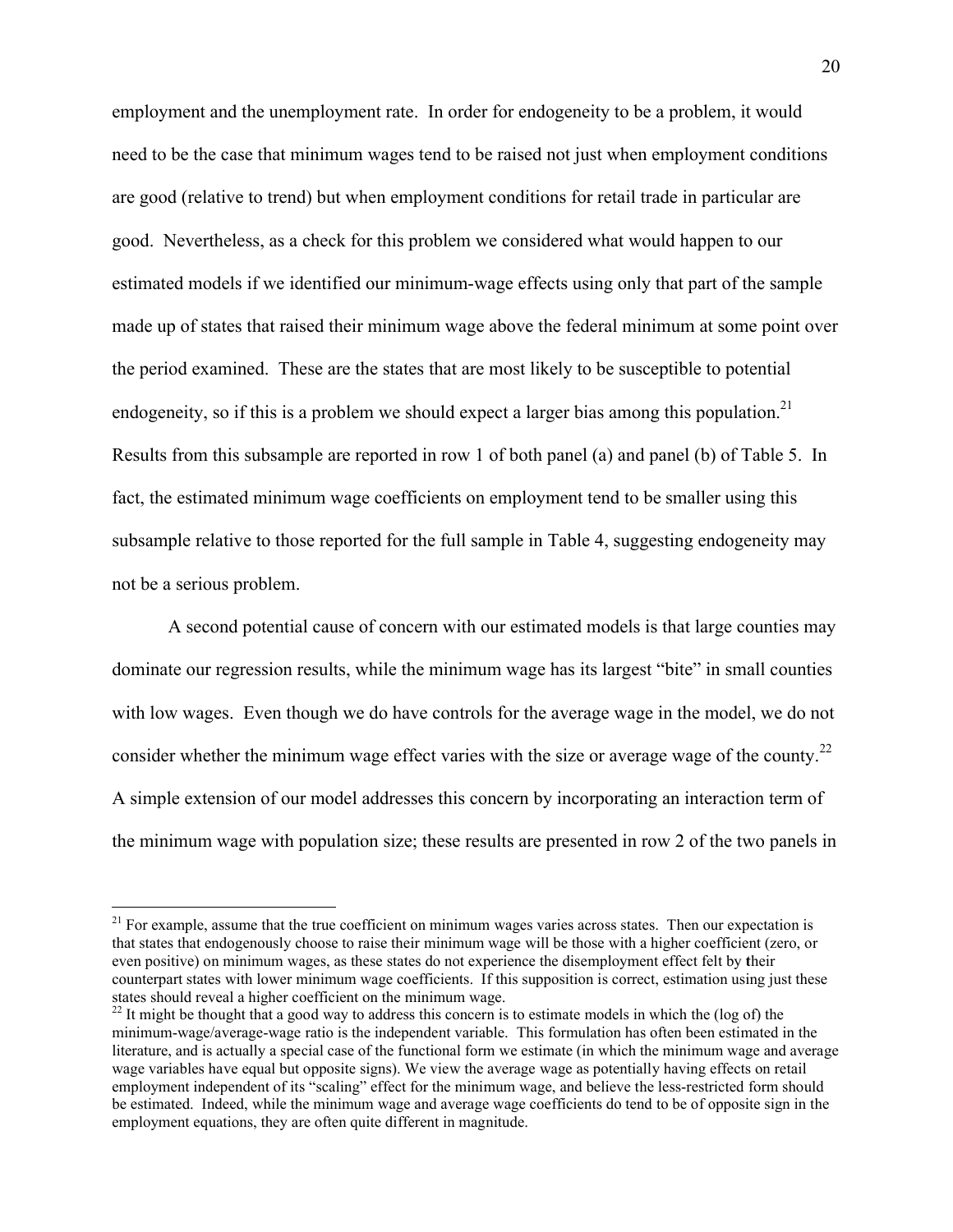Table 5<sup>23</sup>. The estimated interaction coefficients are never statistically significant in either the earnings or employment equations. Furthermore, the signs of the estimated coefficients do not follow any pattern. Although the interactions are clearly imprecisely estimated, there appears to be no clear evidence suggesting minimum wage effects vary with the population of the county.

A final concern has to do with the potential selectivity of choosing to use a balanced panel, as counties drop out of the sample if the number of establishments in the county drop below the censoring level (see the discussion in II.B). We tackle this issue in two ways. First, using the sample of counties that are sometimes in and sometimes out of the sample (because of censoring), we estimated a linear probability model for the probability that the county was censored in the QCEW in any given quarter. These specifications were estimated as linear probability models so as to incorporate county-specific trends, and are reported in the bottom panel of Table 5. If increases in the minimum wage were leading to increased censoring because of stores shutting down in response, we would expect a positive coefficient on the minimum wage in these models. In fact, all of the estimated coefficients are negative, and are actually statistically significant in two of the five cases. Second, as a similar check, we re-estimated our earnings and employment equations artificially raising the censoring level for inclusion to 10 establishments in the county. These results are reported in row 3 of the top two panels of Table 5, and provide very similar results to those in Table 4. We can see no evidence that the censoring of data in the QCEW leads to a selection bias in our models.

#### C. *Right-to-Work Laws and the Supermarket Sector*

 $\overline{a}$ 

We earlier alluded to the absence of a positive earnings impact from minimum wages in the supermarket sector as puzzling. The presence of this puzzle may in turn cast doubt on our

 $23$  The interactions are formed as the product of the minimum wage and population, where population is expressed as deviation from the overall mean of population in the sample. So the coefficient on the non-interacted minimum wage variable can be interpreted as the impact of minimum wages when population is at its mean value.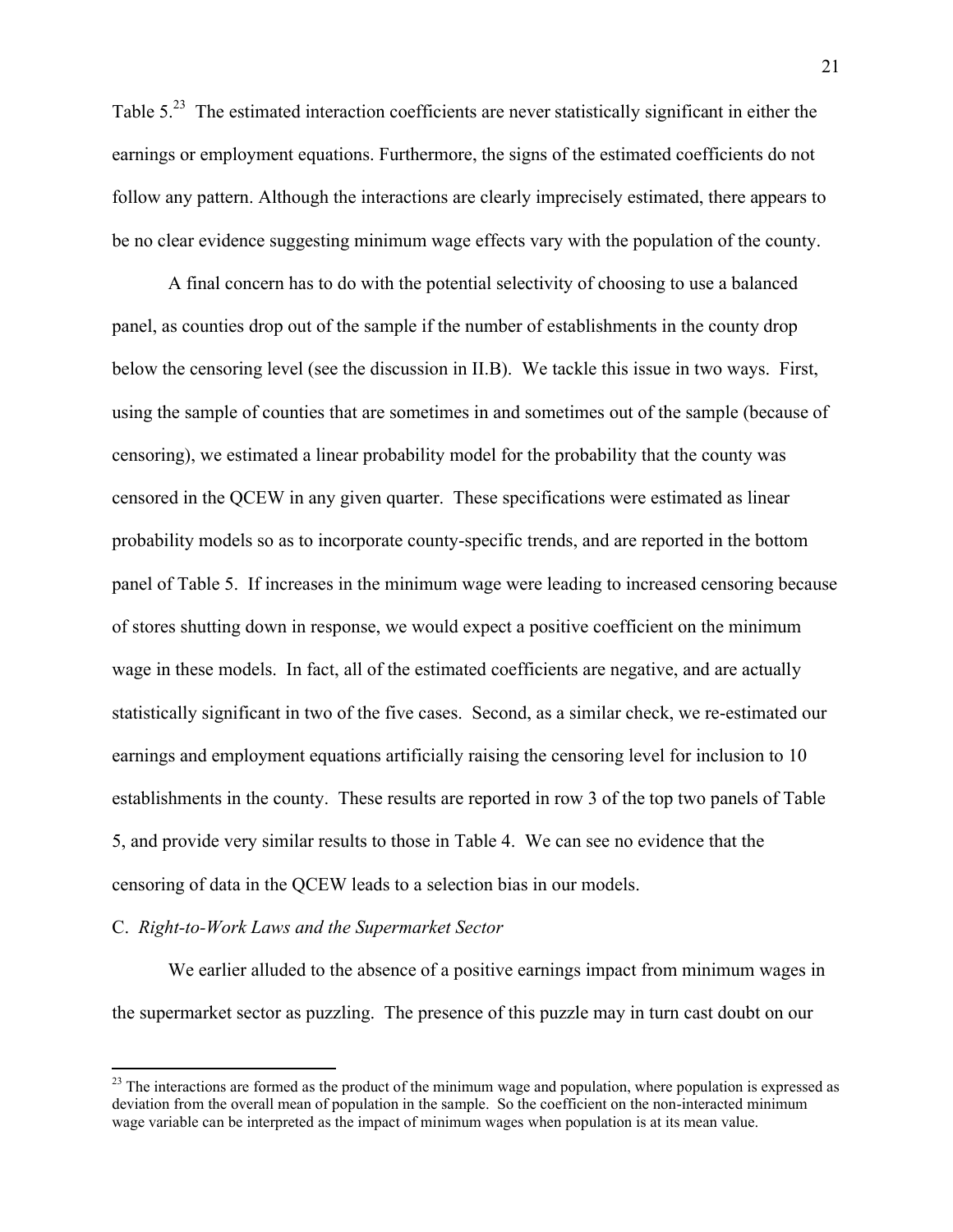empirical approach for estimating minimum wage effects from the QCEW data. For example, supermarkets may respond to minimum wage increases not by decreasing employment but by decreasing hours per week for their workers, thereby causing both employment and weekly earnings to be unaffected by minimum wages. Unfortunately, the QCEW does not allow us to evaluate this explanation directly. On the other hand, it may be that minimum-wage workers are so unimportant in the supermarket sector that it is difficult to uncover the small positive effect on earnings given the precision of the estimates. We do not find this latter explanation convincing in general, given the large numbers of low-wage workers in the general grocery store sector reported in Table 2 (and the fact that the supermarket subsector makes up the large majority of employment in the grocery store sector in any given county). However, this explanation might hold in certain states if institutional forces help to keep wages of hourly workers consistently above the minimum wage.

An interesting characteristic of the grocery store sector is its high unionization rate. While the overall unionization rate in retail trade is only 6 percent, within the grocery store sector it is 20 percent.<sup>24</sup> The grocery store sector is again exceptional in this regard, as none of the other sectors that we consider has a unionization rate in excess of 8 percent. A strong union presence in a particular state should lead to higher average wages for workers in the grocery sector, as well as a less dispersed wage distribution that is likely to limit the number of workers being paid at (or close to) the minimum. In an attempt to address the importance of the union impact, we separated our sample into states with and without right-to-work laws.<sup>25</sup> Our

<u>.</u>

<sup>24</sup> These values are union coverage rates for 2005, and are taken from the *Union Membership and Coverage Database* of Barry Hirsch and David Macpherson (available at http://unionstats.com). Separate figures are not available for the supermarket and convenience store sectors, although our expectation is that union coverage is considerably higher in the supermarket wing of the grocery store sector.

<sup>&</sup>lt;sup>25</sup> According to the CPS-ORG, during our sample period unionization in the grocery store sector in right-to-work states is 7 percent, while in non-right-to-work states union coverage is 29 percent. Moreover, the average hourly wage in the grocery store sector in right-to-work states (\$8.58 in 2005 dollars) is lower than that in non-right-towork states (\$9.89). Also, the average difference between a worker's hourly wage and the relevant minimum wage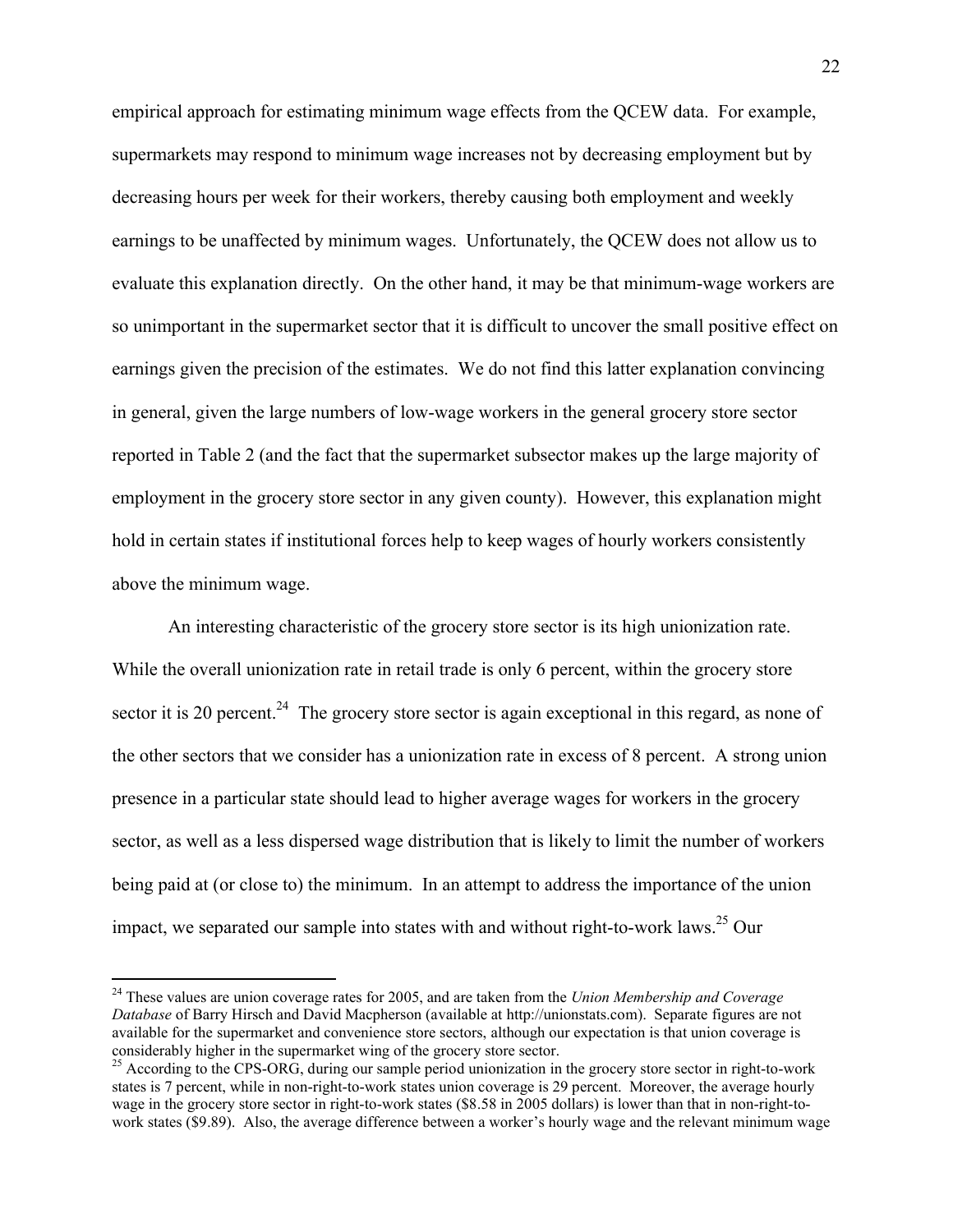expectation is that the absence of a right-to-work law typically indicates a strong union environment in a state that should show up both in higher union percentages and a greater concern about potential unionization among grocery store employers.<sup>26</sup> Our expectation, then, is that the evidence for the usual effects of minimum wages should be concentrated in the right-towork states.

Estimated regressions with county-specific trends are reported separately for right-towork and non-right-to-work states in Table 6. We provide estimates for the general food and beverage store sector, as well as for the two subsectors that make up grocery stores. As is apparent, we now find statistically significant evidence of a disemployment effect in supermarkets, albeit restricted to states with right-to-work laws. This result is mirrored in the general food and beverage store sector results. The results also suggest a positive earnings effect in supermarkets, again consistent with a high proportion of workers in that sector being directly affected by the minimum wage increase. In non-right-to-work states, we do not find statistically significant evidence for either employment or earnings – consistent with minimum wages not being generally effective in those states.

The results for the convenience store subsector are considerably more similar between the two types of states, perhaps reflecting a low union threat in that sector, even in non-right-to-work states. Positive earnings effects are found for both types of states, and the positive employment effect (statistically significant only in non-right-to-work states) may indicate a demand effect from the increase in the income of minimum wage workers.

### D. *Regression Estimates Using Border Counties*

is higher by more than a dollar in non-right-to-work states, demonstrating that minimum wages are much more likely to be effective in right-to-work states.

<sup>&</sup>lt;sup>26</sup> Whether right-to-work laws directly inhibit unionization attempts, or simply reflect a general negative attitude towards the union movement in that state, has long been debated in the literature (see, for example, Moore, 1998). This debate is not important to our use of right-to-work status as an indicator of the general health of the union movement.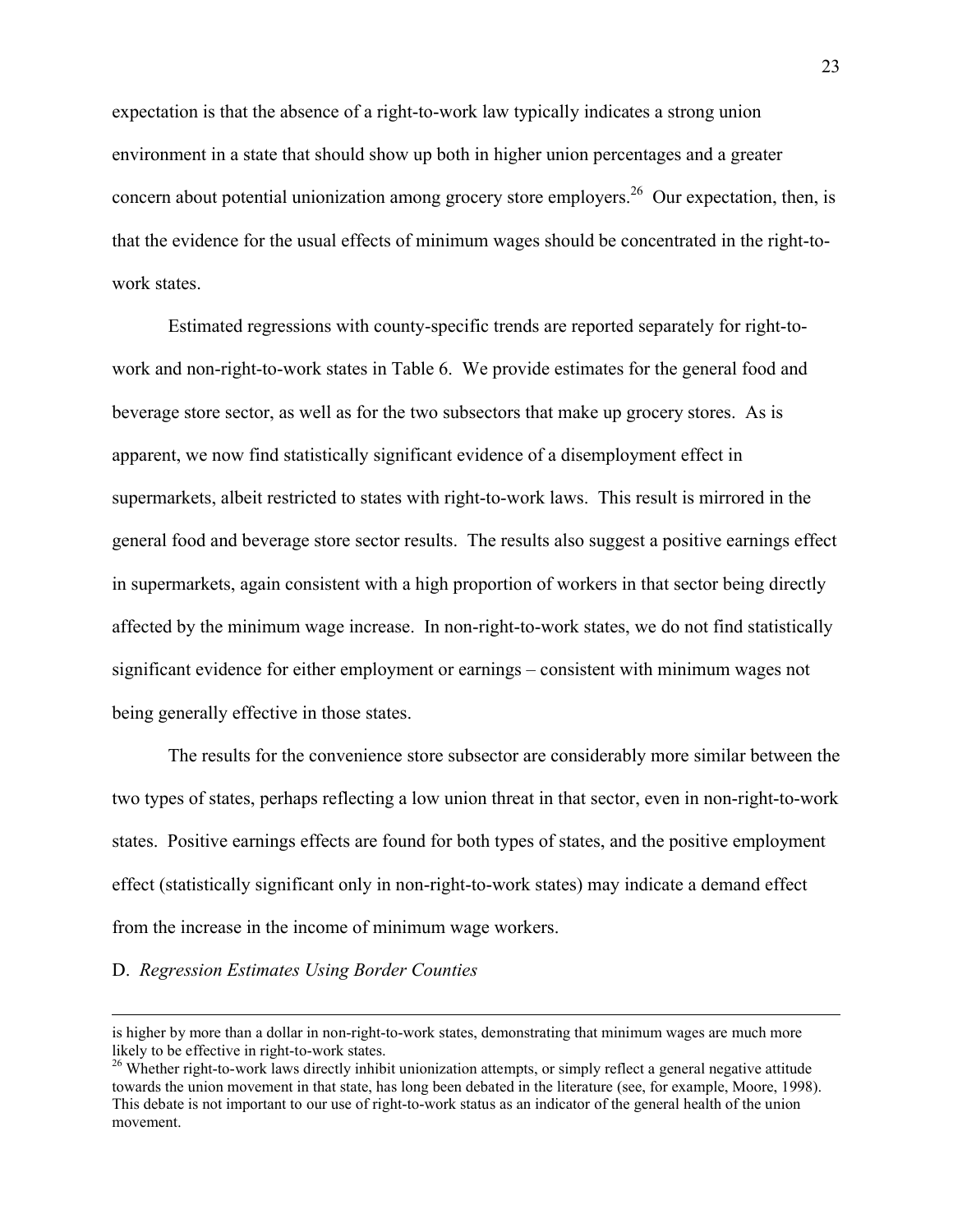Our analysis controls for influences on retail trade employment that may evolve over time by incorporating county-specific trends in our model. A recent paper by Dube, Lester, and Reich (2007) suggests an alternative approach for controlling for trends that does not involve a functional form assumption about that trend. Specifically, the authors assume a common trend for counties that border each other but are located in different states, and then allow this trend to follow any possible pattern over time. The fact that minimum wages will often differ between border counties allows for identification of a minimum wage effect. As a consideration of the robustness of our findings to the method for handling trend effects, we applied this bordercounty approach to our data from the food and beverage sector.

Estimation of the regression model allowing border-county effects would be straightforward if each border county in a given state bordered only one county from the border state. In practice, this is not the usual case, so that any given border county will share a border with up to eight counties in the other state. We follow the approach of Dube, Lester, and Reich (2007) by including a given county in the regression analysis multiple times, once for each county it borders. For example, suppose a given county has two border counties. The 64 observations (over time) for that county will be included in the sample the first time with a fixed effect that is shared with one of the border counties. This fixed effect is allowed to be different in each quarter, which in essence serves to difference all the variables between the two counties. Then, the same 64 observations for that county will be included a second time, on this occasion with a fixed effect shared with the other border county. **(**The observations for a given county are weighted by the inverse of the number of border counties for that county in the sample, to attempt to account for the repeated entries of the observation for a given county.**)**

There are some obvious problems with this approach. For instance, a large number of observations are sacrificed given the large number of non-border counties in the United States.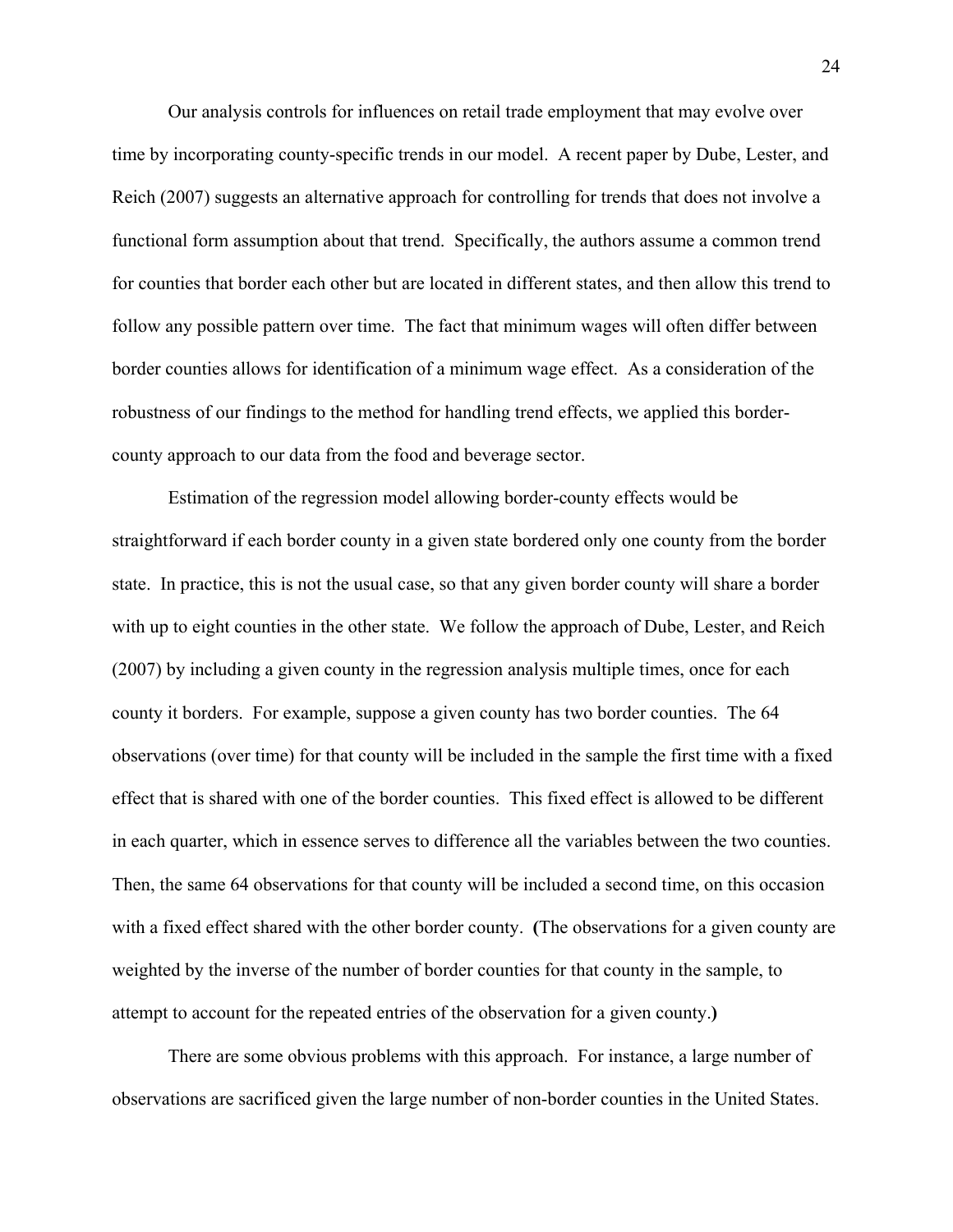Of more concern is the modeling inconsistency involved in assuming that any given border county observation can be modeled several times, each time with a different fixed effect. In the example noted above, the observed employment in a county is modeled once with a dummy variable effect shared with one border county. Then, that same observation is modeled omitting this effect but now including a separate effect shared with another border county (an effect not included when that observation was modeled the first time). As a concrete example, Horry county in South Carolina (a tourist coastal county containing Myrtle Beach) borders both Brunswick county (another coastal county) and Columbus county (a rural inland county) in North Carolina. While Brunswick may be a reasonable comparison county for Horry, the nature of the economies in Columbus and Horry County are very different.<sup>27</sup> Yet, the border-county approach will include two observations **–** one for Horry County and one for Columbus County **–** that assumes that these two counties share a common economic effect. Arguably, there is no common effect between these counties, so these observations appear in the regressions essentially without any trend controls. Given the differences across states in the average size of counties, such examples of poor matches across state borders could be rather common.

While we find this kind of modeling inconsistency as a limiting feature of the bordercounty approach, we do note that it has the advantage that the assumed trends in any country do not have to follow a linear form over time. So as an additional robustness consideration, we explore whether employing this alternative approach leads to conclusions different from those using our detrended analysis.

Regression estimates for the food and beverage retail sector using the Dube, Lester, and Reich border county approach are reported in Table 7. The general pattern of results is largely similar to the pattern observed using the detrended data (Table 4), although there are some

 $27$  For example, in 2000 the unemployment rate was 3.5 percent in Horry and 4.6 percent in Brunswick, suggesting similar economic conditions. But it was 7.7 percent in Columbus.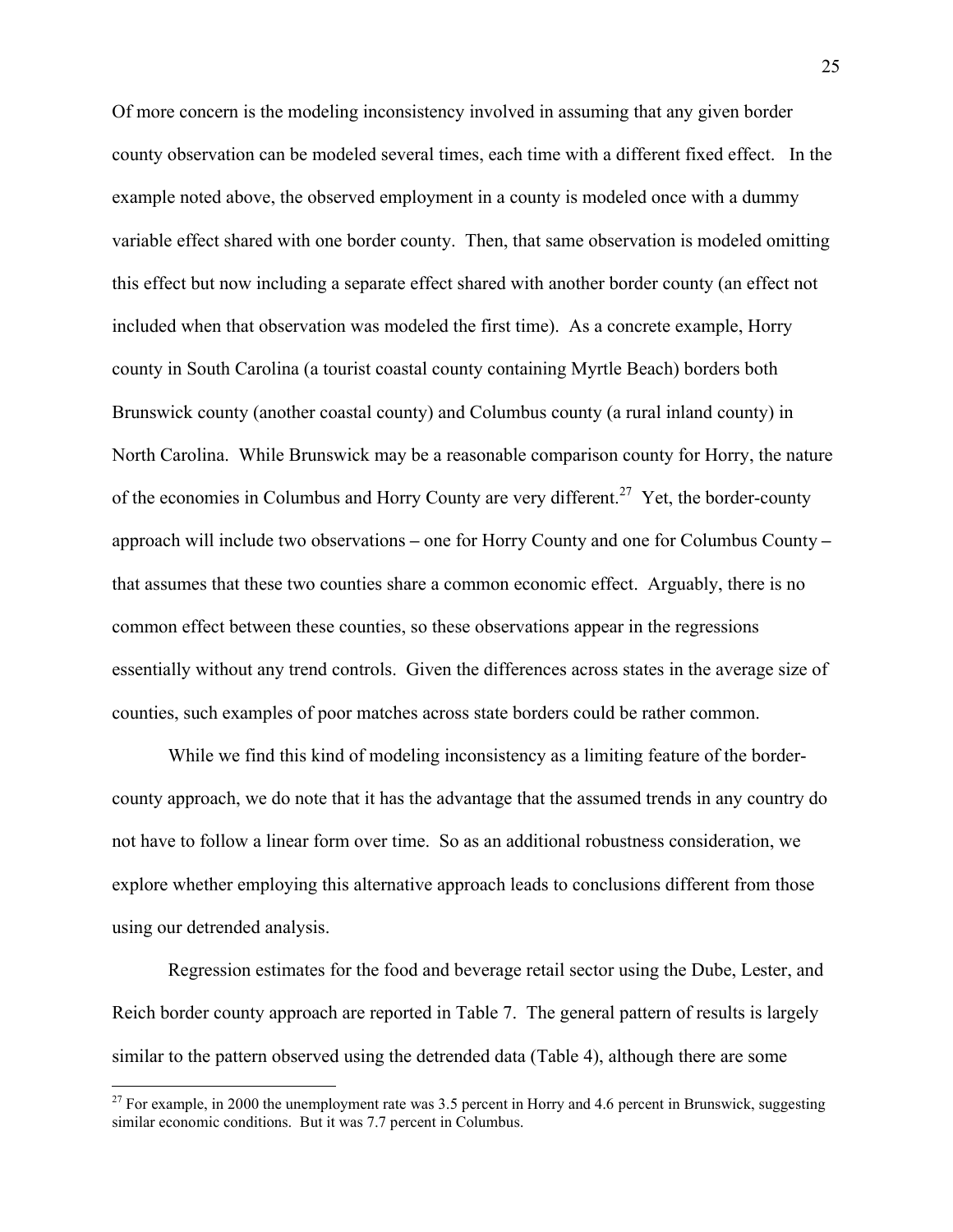differences in the magnitude of the effects. Using the border-county approach, there is little indication of any disemployment effects, with some of the sectors providing large positive employment effects. Indeed, the estimated employment elasticities of roughly 0.5 in the convenience store and alcoholic-beverage store subsectors are difficult to believe. On the other hand, the magnitude of the estimated effects on average earnings is quite similar in Tables 4 and 6, especially for convenience, specialty food, and alcoholic-beverage stores. However, due to a higher imprecision in the border-county estimates, the estimates from the border-county analysis are not statistically significant in two of those sectors.

#### E. *Minimum Wage Effects in Other Retail Trade Sectors*

As noted in the discussion of Table 2, there are several other sectors of the retail trade industry with a relatively high frequency of low-wage workers. As before, we are limited in examining some of the more detailed sectors (such as shoe stores) by the county-level censoring in the QCEW. However, in Table 8, we present results – using our detrended data approach – for some of the more frequently available subsectors that also tend to have a high prevalence of low-wage workers.

Given its typically small establishment size and high product demand, the gasoline station sector offers a natural focus**.** Moreover, it also has one of the highest percentages of workers earning within \$2 of the minimum wage in the entire retail trade. Our minimum-wage coefficient estimate in the employment equation for this sector is positive but statistically insignificant, while the minimum-wage effect on average earnings in the sector appears to be positive. This pattern of results is as we would expect were minimum wages to have essentially no effect on employment and so increase the earnings of workers in that sector. The positive employment effect from minimum wages suggested for the sporting goods, hobby, book, and music stores agglomeration is consistent with a strong product demand effect in that sector,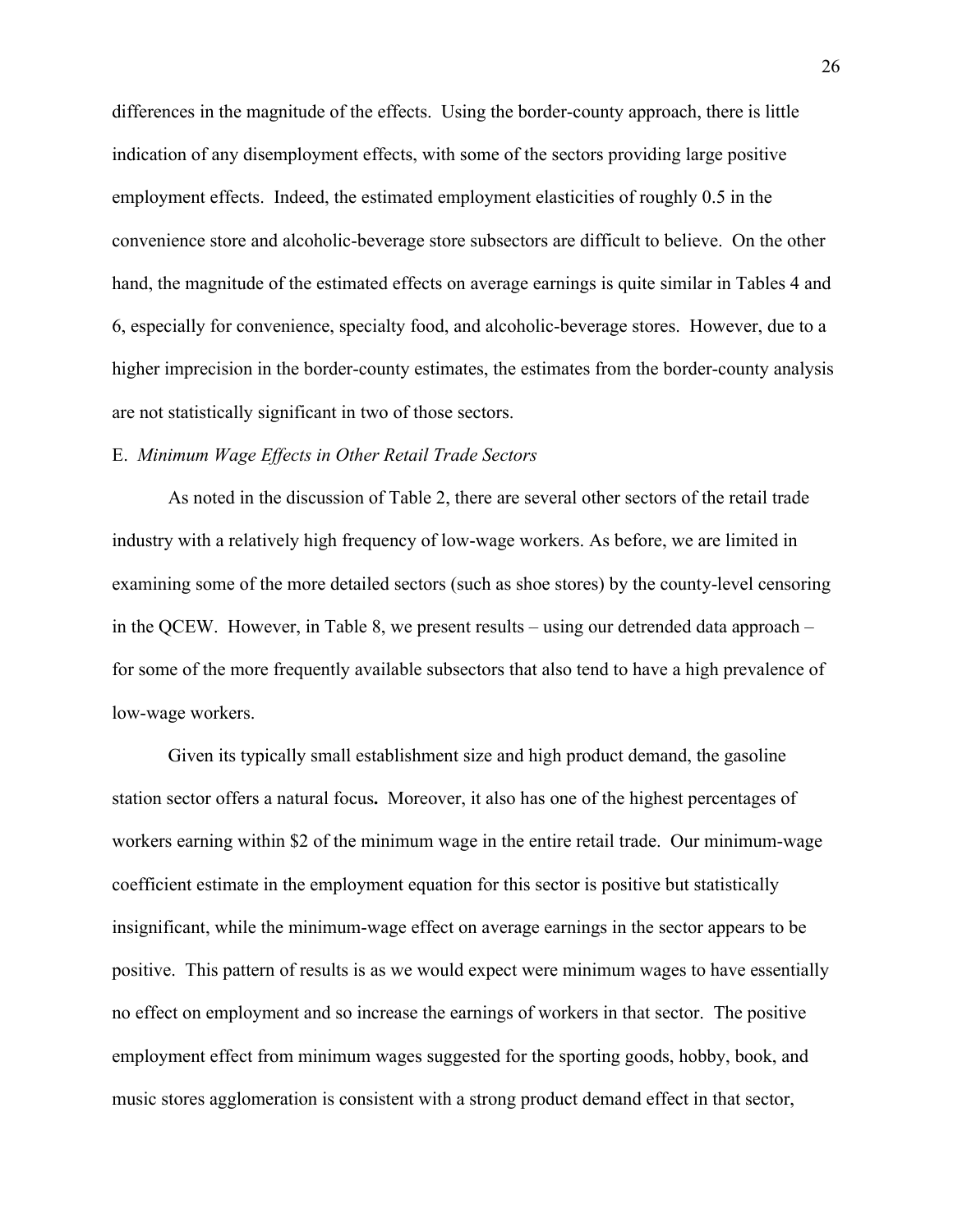which might be expected given the large number of teenagers among minimum-wage workers. Again, the estimated effects are consistent with a positive average earnings effect in that sector – one that appears to be smaller than among gasoline stations, as might be expected given the somewhat high prevalence of low-wage workers in the latter branch.

Table 8 also presents estimates for the general merchandise store sector, as well as for the department store subsector. The general merchandise sector is actually made up of two primary subsectors: department stores; and miscellaneous general merchandise. While Table 2 only identifies the latter subsector as low-wage, the department-store sector only narrowly misses the cutoff (19 percent of workers are at a wage no more than \$2 above the minimum). For general merchandise, and for department stores, we find the expected positive earnings impact. We find it somewhat surprising, however, that there are such strong suggested positive employment effects indicated in these regressions, especially the large estimated effect for department stores. Department stores are increasingly made up of discount stores (such as Wal-Mart) over this period, so some positive employment effect is perhaps not altogether surprising.

Finally, we examined establishments classified as part of miscellaneous store retailers. This hodgepodge includes florists, office supplies, gift and novelty shops, used merchandise, pet supplies, art dealers, and even home dealers. Given this composition, strong product demand effects are not likely, and our estimates do not suggest that minimum wages increase employment in this sector. It will be recalled that **t**here was some indication in Table 2 that at least some of the subsectors within this sector had a high prevalence of low-wage workers – particularly workers in used merchandise stores, where 7 percent of workers were paid at the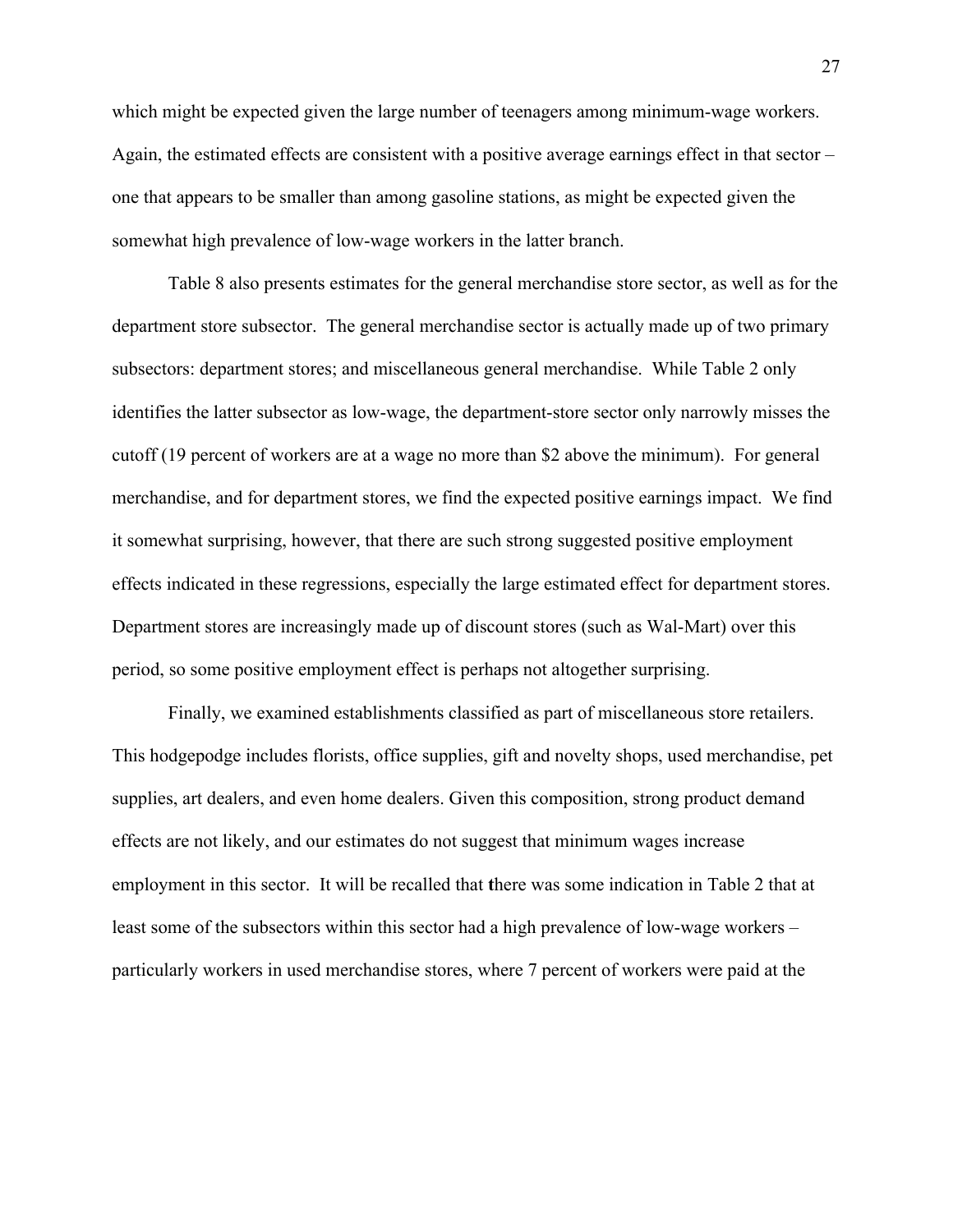minimum wage in 2005. To this extent, the evidence of an increasing impact on earnings in this sector is not unexpected.<sup>28</sup>

### **V. Summary and Discussion**

 $\overline{a}$ 

We have used county-level employment statistics in low-wage retail-trade sectors to examine whether or not employment in these sectors responds to changes in the minimum wage specific to that county. Our estimated regression models do not suggest that increasing the minimum wage tends to reduce employment levels in the sectors we examine, and in many cases we find evidence pointing to increased employment from increasing the minimum wage. A crucial component of our empirical models is the inclusion of county-level trends in our regressions, a specification generalization often ignored in previous research. In our results, there is some suggestion that the minimum wage effect may vary across location – for example, a finding of no employment effect from the minimum wage in the grocery store sector in general masks the fact that there appears to be a small reducing impact of the minimum wage in right-towork law states. That said, the general impact of the minimum wage in the retail trade sectors is *not* consistent with the reductions in employment suggested in prior research for the retail trade sector as a whole.

The census-type QCEW data we analyze is arguably preferable to the sample-based individual-level or establishment-level data deployed in much prior research on the retail trade sector. Nevertheless, it is not without blemish: although the QCEW does provide information on number of employees, it does not provide any indication of the work hours of those employees. One of the possible explanations for our findings of positive employment effects in some retail trade sectors is that increases in the minimum wage cause firms to reduce work hours per

 $28$  A separate analysis of the used merchandise sector was not feasible, however, given the typically small number of such establishments in most counties.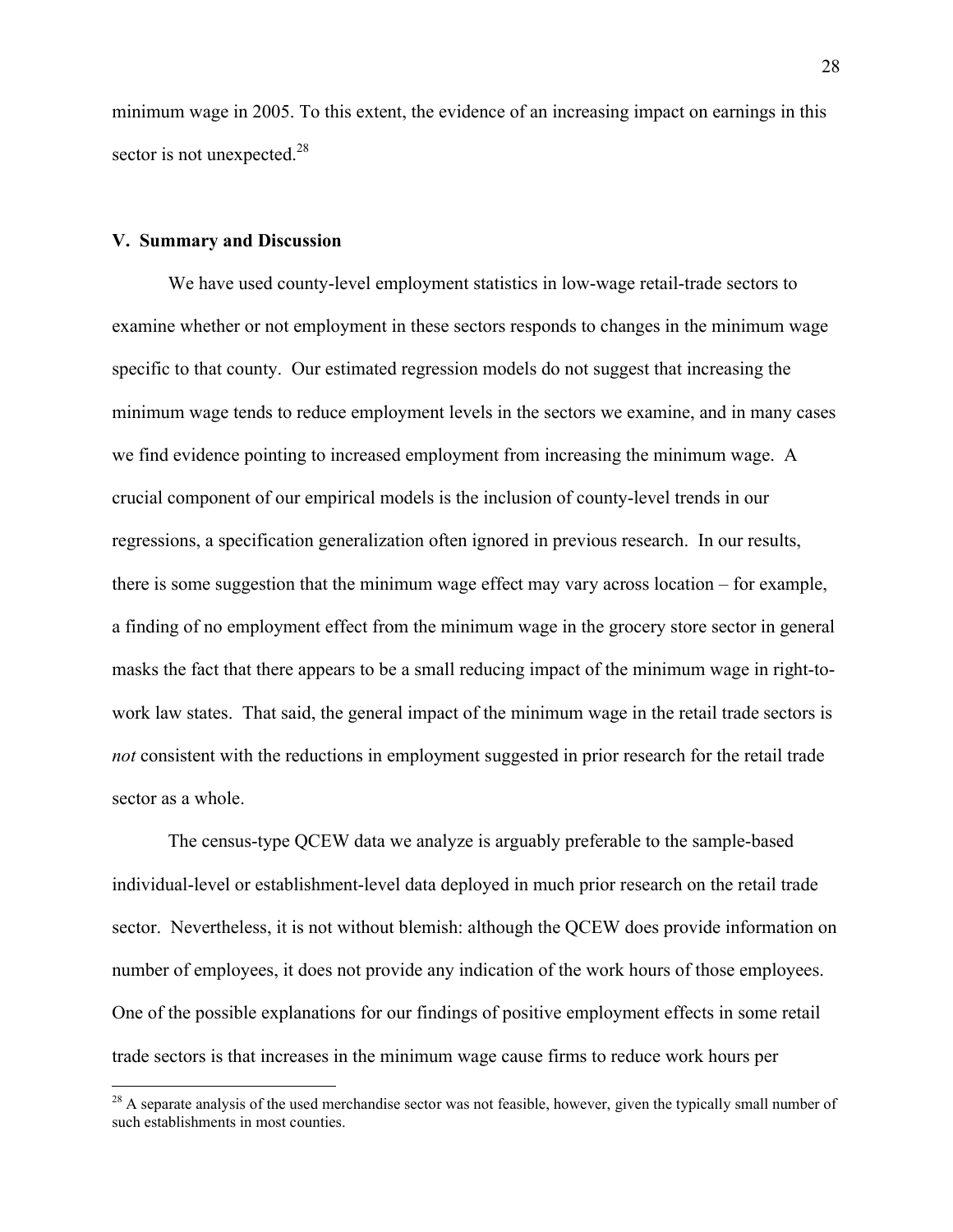worker. We doubt this explanation, for two reasons. First, Zavodny (1999) has carefully examined the impact of minimum wages on the work hours of teenagers in general, failing to find reliable evidence that minimum wages reduce hours.<sup>29</sup> Second, and more importantly, our own estimates suggest that minimum wages tend to increase the weekly earnings of workers in most sectors, with estimated effects that are of similar magnitude to the percentages that might be directly affected by minimum wages in those sectors. If minimum wages were leading to reductions in work hours, we would anticipate that the minimum wage impact on weekly earnings per worker would be small (or even negative).  $30<sup>30</sup>$ 

What can explain a positive employment effect of minimum wages in some sectors? Both monopsony and efficiency-wage arguments have been offered for this phenomenon, and may be of some relevance here. For example, efficiency-wage arguments might be particularly persuasive given that we are studying sectors where employee theft is always a concern of firms. We have also suggested the possibility of a product-demand effect. Positive employment effects are observed for convenience, alcoholic-beverage, and hobby-type stores, even though in most cases the prevalence of low-wage workers in these sectors is not particularly high. If minimumwage increases do tend to increase the purchasing power of low-wage workers, then this pattern of product-demand shifts would seem likely. We readily concede that our evidence is at best suggestive in this regard, and that a more complete evaluation of this explanation requires additional data on actual consumer behavior in these sectors.

<sup>&</sup>lt;sup>29</sup>As noted earlier, Sabia (2008) also studies effects on work hours in the retail trade sector, and finds no evidence that minimum wages reduce the working hours of retail-trade employees (among those who remain employed after a minimum wage change).

<sup>&</sup>lt;sup>30</sup> The one exception is the lack of evidence of any effect from minimum wage increases on weekly earnings in grocery stores in non-right-to-work law states. Although this finding might reflect a decrease in hours for workers in those states, we think the more compelling explanation is that the minimum wage is so unlikely to be effective in those states that any increasing impact on earnings is necessarily difficult to isolate in our data.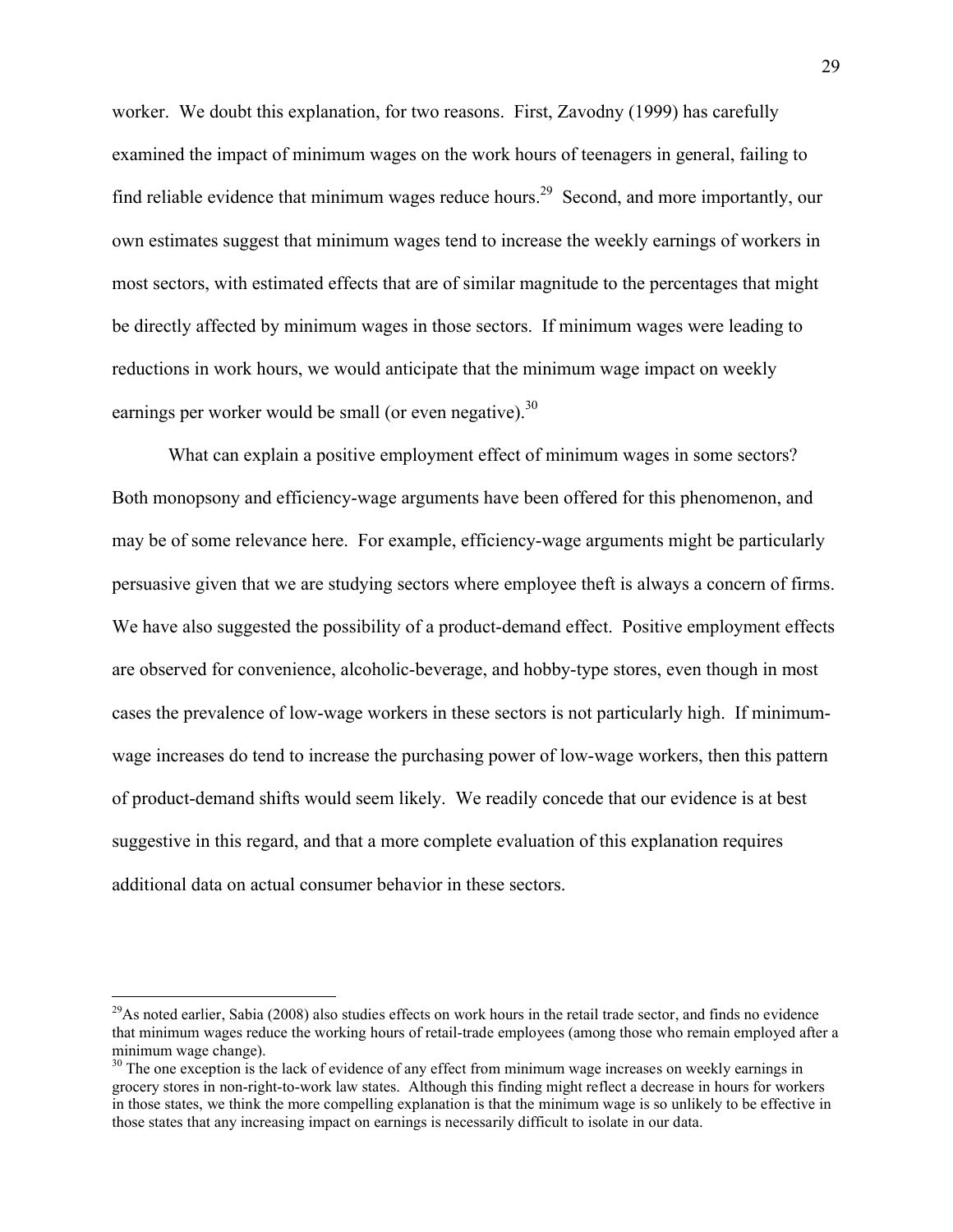#### **References**

Aaronson, Daniel, Eric French, and James MacDonald. 2008. "The Minimum Wage, Restaurant Prices, and Labor Market Structure." *Journal of Human Resources*, 43(8): 688-720.

Addison, John T. and McKinley L. Blackburn. 1999. "Minimum Wages and Poverty." *Industrial and Labor Relations Review,* 52(3): 393-409.

Addison, John T., McKinley L. Blackburn, and Chad D. Cotti. 2008. "County-Level Estimates of the Effects of Minimum Wages on Labor Market Outcomes." IZA Discussion Paper No. 3300. Bonn: Institute for the Study of Labor.

Cameron, A. Colin and Pravin K. Trivedi. 2005. *Microeconometrics*. Cambridge: Cambridge University Press.

Card, David. 1992. "Do Minimum Wages Reduce Employment? A Case Study of California, 1987-1989." *Industrial and Labor Relations Review,* 46(1): 38-54.

Card, David, Lawrence F. Katz, and Alan B. Krueger. 1994. "Comment on David Neumark and William Wascher: 'Employment Effects of Minimum and Subminimum Wages: Panel Data on State Minimum Wage Laws." *Industrial and Labor Relations Review,* 47(3): 487-496.

Card, David and Alan B. Krueger. 1994. "Minimum Wages and Employment: A Case study of the Fast-Food Industry in New Jersey and Pennsylvania." *American Economic Review,* 84(5): 772-793.

Card, David and Alan B. Krueger. 1995. *Myth and Measurement: The New Economics of the Minimum Wage*. Princeton, NJ: Princeton University Press.

Card, David and Alan B. Krueger. 2000. "Minimum Wages and Employment: A Case Study of the Fast-Food Industry in New Jersey and Pennsylvania: Reply." *American Economic Review,* 90(5): 1397-1420.

Dube, Andrajit, T., William Lester, and Michael Reich. 2007. "Minimum Wage Effects Across State Borders: Estimates Using Contiguous Counties." Working Paper, Institute for Research on Labor and Employment, University of California, Berkeley.

Katz, Lawrence F. and Alan B. Krueger. 1992. "The Effect of the Minimum Wage on the Fast Food Industry." *Industrial and Labor Relations Review*, 46(1): 6-21.

Kim, Taeil and Lowell J. Taylor. 1995. "The Employment Effect in Retail Trade of California's 1988 Minimum Wage Increase." *Journal of Business and Economic Statistics,* 13(2): 175-182.

Moore, William J. 1998. "The Determinants and Effects of Right-to-Work Laws: A Review of the Recent Literature." *Journal of Labor Research*, 19(3): 445-469.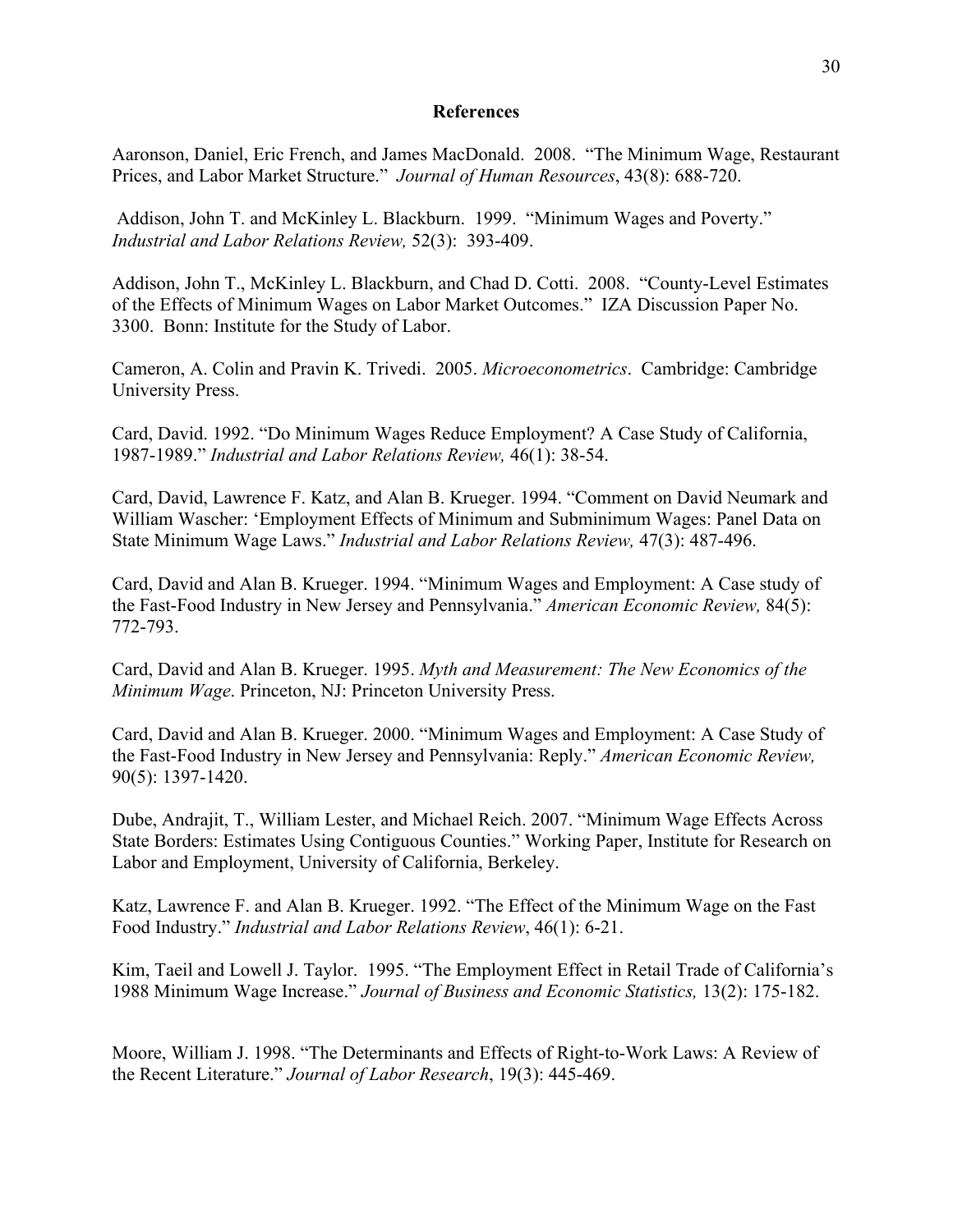Neumark, David and William Wascher. 1992. "Employment Effects of Minimum and Subminimum Wages: Panel Data on State Minimum Wage Laws." *Industrial and Labor Relations Review,* 46(1): 55-81.

Neumark, David and William Wascher. 2000. "The Effect of New Jersey's Minimum Wage Increase on Fast-Food Employment: A Reevaluation Using Payroll Records." *American Economic Review,* 90(5): 1362-1396.

Neumark, David and William Wascher. 2007**.** "Minimum Wages, the Earned Income Tax Credit and Employment: Evidence from the Post-Welfare Reform Era." NBER Working Paper No. 12915. Cambridge, MA: National Bureau of Economic Research.

Orazem, Peter and F., and J. Peter Mattila. 2002. "Minimum Wage Effects on Hours, Employment, and Number of Firms: The Iowa Case." *Journal of Labor Research,* 23(4): 3-23

Partridge, Mark D. and Jamie S. Partridge. 1999. "Do Minimum Wage Hikes Reduce Employment? State-Level Evidence from the Low-Wage Retail Sector." *Journal of Labor Research,* 20(3): 393-413.

Sabia, Joseph J. 2008. "The Effect of Minimum Wage Increases on Retail Employment and Hours: New Evidence from Monthly CPS Data." *Journal of Labor Research (Forthcoming).*

Wooldridge, Jeffrey M. 2002. *Econometric Analysis of Cross Section and Panel Data*. Cambridge, MA: MIT Press.

Zavodny, Madeline. 2000. "The Effect of the Minimum Wage on Employment and Hours." *Labour Economics***,** 7(4): 729-750.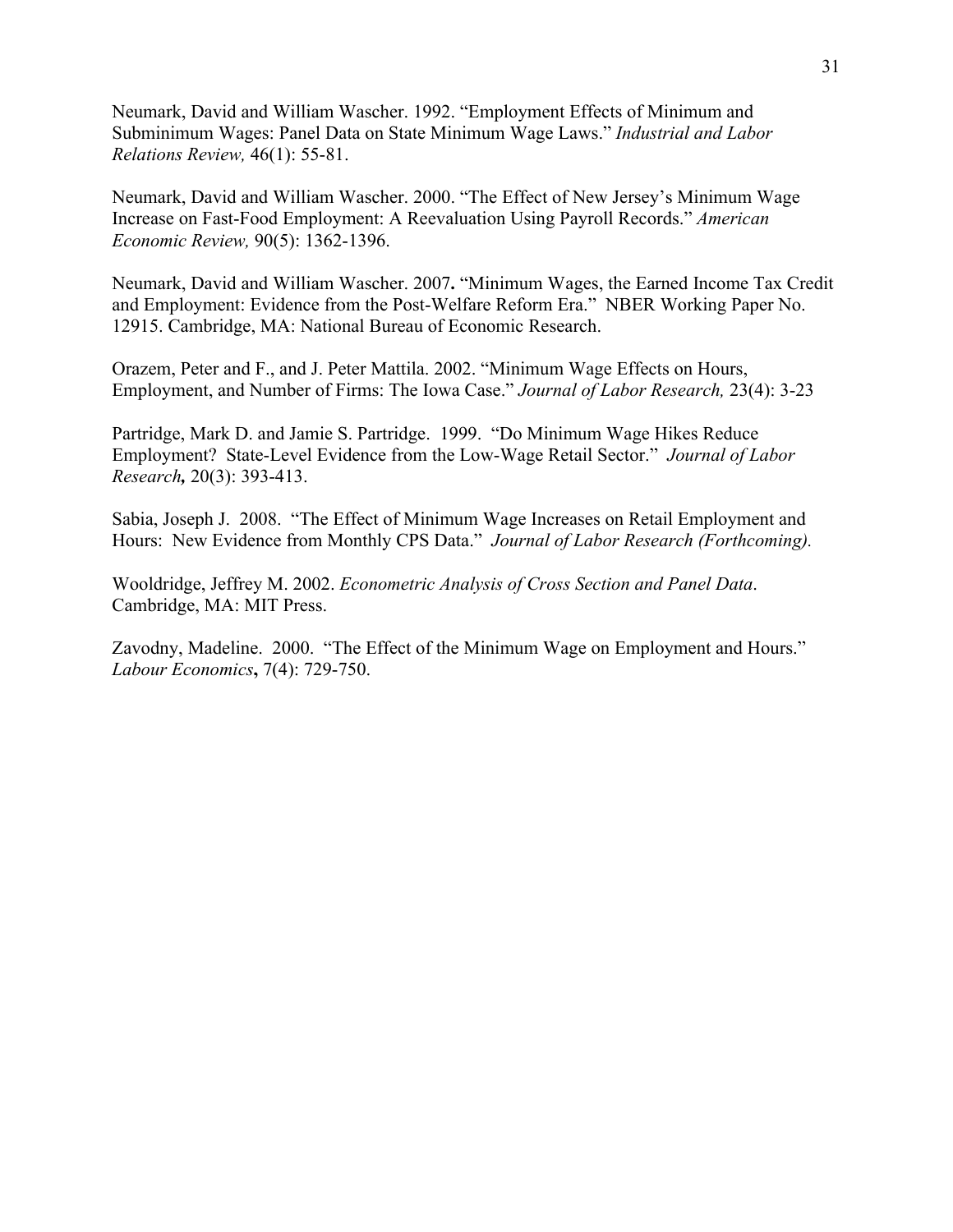| Table 1                                       | <b>Descriptive Statistics for the County Sample: 1990-2005</b> |                    |                                         |  |  |  |  |
|-----------------------------------------------|----------------------------------------------------------------|--------------------|-----------------------------------------|--|--|--|--|
|                                               |                                                                | County Level Means |                                         |  |  |  |  |
| Variable                                      | Mean                                                           | Std. Dev.          | Number of Counties<br>(balanced sample) |  |  |  |  |
| <b>Total Employment in Sector</b>             |                                                                |                    |                                         |  |  |  |  |
| Food and Beverage Stores                      | 1,267                                                          | 3,344              | 2,158                                   |  |  |  |  |
| <b>Grocery Stores</b>                         | 1,691                                                          | 3,538              | 1,269                                   |  |  |  |  |
| Supermarkets and Other Grocery Stores         | 2,628                                                          | 4,481              | 620                                     |  |  |  |  |
| Convenience Stores                            | 276                                                            | 389                | 412                                     |  |  |  |  |
| <b>Specialty Food Stores</b>                  | 746                                                            | 837                | 403                                     |  |  |  |  |
| Beer, Wine, and Liquor Stores                 | 262                                                            | 371                | 398                                     |  |  |  |  |
| <b>Gasoline Stations</b>                      | 360                                                            | 644                | 2,371                                   |  |  |  |  |
| Sporting Goods, Hobby, Book, and Music Stores | 659                                                            | 1,339              | 877                                     |  |  |  |  |
| <b>General Merchandise Stores</b>             | 2,119                                                          | 3,864              | 1,132                                   |  |  |  |  |
| <b>Department Stores</b>                      | 3,303                                                          | 4,275              | 361                                     |  |  |  |  |
| <b>Miscellaneous Store Retailers</b>          | 536                                                            | 1,345              | 1,565                                   |  |  |  |  |
| <b>Average Weekly Earnings</b>                |                                                                |                    |                                         |  |  |  |  |
| Food and Beverage Stores                      | 311                                                            | 77                 | 2,158                                   |  |  |  |  |
| <b>Grocery Stores</b>                         | 323                                                            | 80                 | 1,269                                   |  |  |  |  |
| Supermarkets and Other Grocery Stores         | 348                                                            | 91                 | 620                                     |  |  |  |  |
| Convenience Stores                            | 266                                                            | 72                 | 412                                     |  |  |  |  |
| <b>Specialty Food Stores</b>                  | 405                                                            | 136                | 403                                     |  |  |  |  |
| Beer, Wine, and Liquor Stores                 | 369                                                            | 149                | 398                                     |  |  |  |  |
| <b>Gasoline Stations</b>                      | 278                                                            | 64                 | 2,371                                   |  |  |  |  |
| Sporting Goods, Hobby, Book, and Music Stores | 290                                                            | 81                 | 877                                     |  |  |  |  |
| <b>General Merchandise Stores</b>             | 311                                                            | 62                 | 1,132                                   |  |  |  |  |
| <b>Department Stores</b>                      | 326                                                            | 60                 | 361                                     |  |  |  |  |
| Miscellaneous Store Retailers                 | 334                                                            | 105                | 1,565                                   |  |  |  |  |
| <b>Other Variables</b>                        |                                                                |                    |                                         |  |  |  |  |
| <b>Total Private Employment</b>               | 44,824                                                         | 140,296            | 2,158                                   |  |  |  |  |
| Total Private Average Weekly Earnings         | 533                                                            | 132                | 2,158                                   |  |  |  |  |
| Population (annual)                           | 122,086                                                        | 339,023            | 2,158                                   |  |  |  |  |
| Unemployment Rate (all industries)            | 5.93                                                           | 2.67               | 2,158                                   |  |  |  |  |
| Real Minimum Wage                             | 5.65                                                           | 0.42               | 2,158                                   |  |  |  |  |
| Enrollment Rate (State-level)                 | 0.46                                                           | 0.11               | 2,158                                   |  |  |  |  |

*Note*: All wage and earnings variables are in 2005 dollars.

*Sources*: Bureau of Labor Statistics, Quarterly Census of Employment and Wages (QCEW); Bureau of Labor Statistics, Monthly Labor Review; Bureau of Labor Statistics, Local Area Unemployment Survey (LAUS); U.S. Bureau of the Census, Population Estimates Program; and U.S. Bureau of the Census, Current Population Survey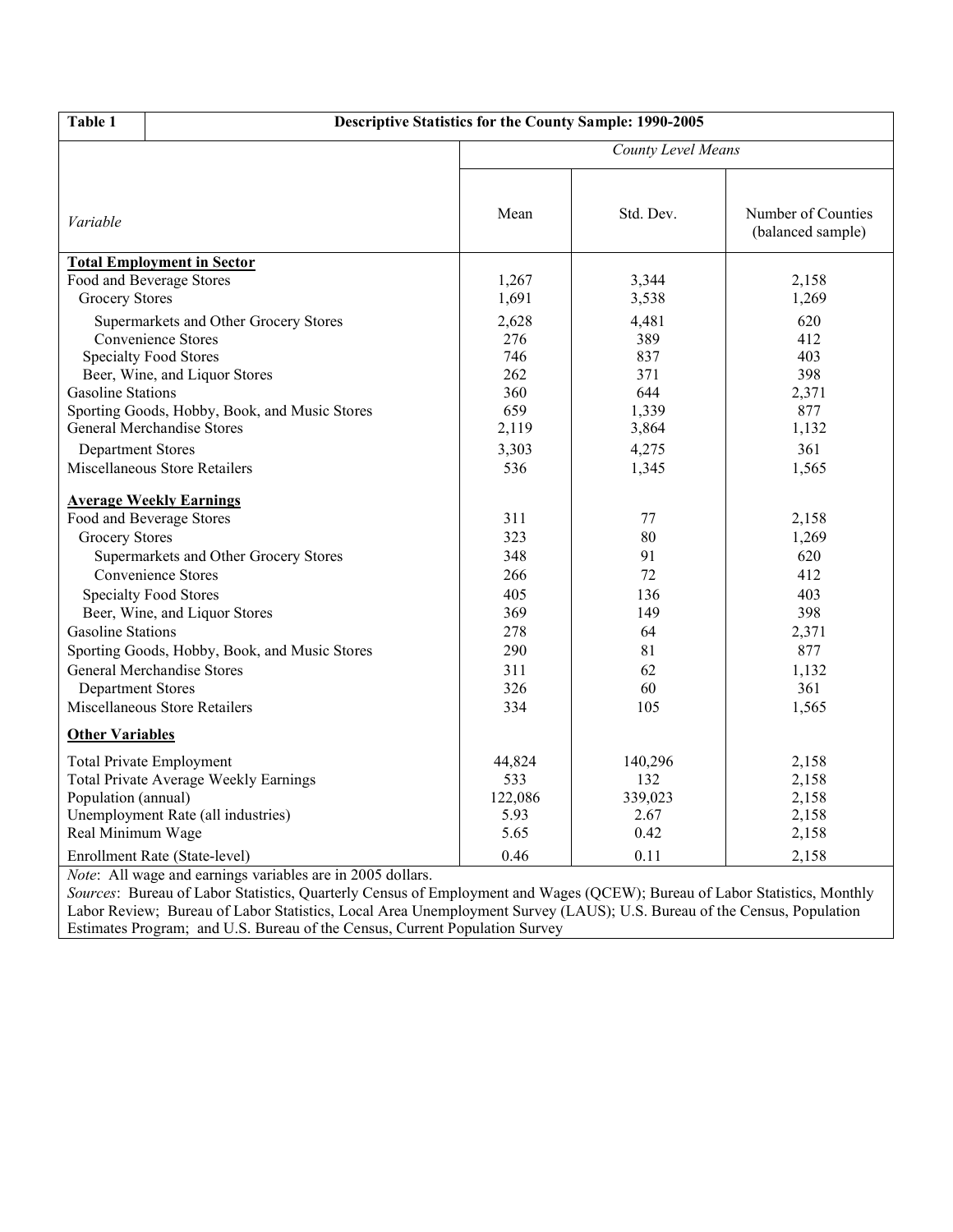| <b>Table 2</b>                                                    | Industries with at least 20 Percent of Workers Earning No More than |                  |              |              |  |  |  |  |
|-------------------------------------------------------------------|---------------------------------------------------------------------|------------------|--------------|--------------|--|--|--|--|
|                                                                   | \$2 Above the Minimum Wage in 2005                                  |                  |              |              |  |  |  |  |
|                                                                   | Percentage of                                                       | Percentage at or | Percentage   | Percentage   |  |  |  |  |
|                                                                   | Work Force                                                          | below the        | below the    | below the    |  |  |  |  |
| <b>Industry (NAICS Code)</b>                                      |                                                                     | Minimum Wage     | Minimum Wage | Minimum Wage |  |  |  |  |
|                                                                   |                                                                     |                  | plus \$1     | plus \$2     |  |  |  |  |
| Manufacturing                                                     |                                                                     |                  |              |              |  |  |  |  |
| Retail bakeries (311811)                                          | 0.1%                                                                | $6.0\%$          | 14.6%        | 27.6%        |  |  |  |  |
| Cut and sew apparel (3152)                                        | 0.2                                                                 | 7.1              | 15.1         | 21.9         |  |  |  |  |
| Retail Trade                                                      |                                                                     |                  |              |              |  |  |  |  |
| Grocery stores (4451)                                             | 2.2                                                                 | 3.0              | 12.6         | 26.9         |  |  |  |  |
| Specialty food stores (4452)                                      | 0.2                                                                 | $\overline{5.1}$ | 14.7         | 23.5         |  |  |  |  |
| Gasoline stations (447)                                           | 0.4                                                                 | 2.9              | 13.4         | 30.9         |  |  |  |  |
| Clothing and accessories,                                         | 0.6                                                                 | 4.3              | 11.8         | 23.9         |  |  |  |  |
| except shoes (most of 448)                                        |                                                                     |                  |              |              |  |  |  |  |
| Shoe stores (44821)                                               | 0.1                                                                 | 2.6              | 14.7         | 31.8         |  |  |  |  |
| Sporting goods, camera, and                                       | 0.3                                                                 | 1.5              | 10.1         | 23.6         |  |  |  |  |
| hobby stores                                                      |                                                                     |                  |              |              |  |  |  |  |
| (44313, 45111, 45112)                                             |                                                                     |                  |              |              |  |  |  |  |
| Sewing, needlework, and                                           | 0.04                                                                | 1.4              | 12.2         | 23.0         |  |  |  |  |
| piece goods stores (45113)                                        |                                                                     |                  |              |              |  |  |  |  |
| Music stores (45114,45122)                                        | 0.1                                                                 | 3.5              | 15.7         | 26.7         |  |  |  |  |
| Book stores and news dealers                                      | 0.1                                                                 | 4.6              | 13.2         | 22.9         |  |  |  |  |
| (45121)                                                           |                                                                     |                  |              |              |  |  |  |  |
| Misc. general merchandise                                         | $\overline{0.4}$                                                    | 4.4              | 17.7         | 27.8         |  |  |  |  |
| (4529)                                                            |                                                                     |                  |              |              |  |  |  |  |
| Used merchandise (4533)                                           | 0.1                                                                 | 6.9              | 16.4         | 28.5         |  |  |  |  |
| Gift, novelty, and souvenir                                       | 0.2                                                                 | $\overline{3.1}$ | 13.7         | 29.0         |  |  |  |  |
| shops (45322)                                                     |                                                                     |                  |              |              |  |  |  |  |
| Information                                                       |                                                                     |                  |              |              |  |  |  |  |
| Motion picture and video                                          | 0.2                                                                 | 2.9              | 13.8         | 22.7         |  |  |  |  |
| industries (5121)                                                 |                                                                     |                  |              |              |  |  |  |  |
| Real Estate and Rental and Leasing                                |                                                                     |                  |              |              |  |  |  |  |
| Video tape and disc rental                                        | 0.1                                                                 | 6.2              | 28.9         | 45.5         |  |  |  |  |
| (53223)                                                           |                                                                     |                  |              |              |  |  |  |  |
| Arts, Entertainment, Recreation, Accommodation, and Food Services |                                                                     |                  |              |              |  |  |  |  |
| Bowling Centers (71395)                                           | 0.04                                                                | 6.4              | 17.4         | 28.0         |  |  |  |  |
| Other amusement, gambling                                         | 1.2                                                                 | 4.0              | 11.9         | 21.3         |  |  |  |  |
| and recreation (most of 713)                                      |                                                                     |                  |              |              |  |  |  |  |
| Restaurants and other Food                                        | 6.0                                                                 | 14.4             | 29.0         | 42.0         |  |  |  |  |
| Services (most of 722)                                            |                                                                     |                  |              |              |  |  |  |  |
| Drinking places, alcoholic                                        | 0.2                                                                 | 9.7              | 17.5         | 26.1         |  |  |  |  |
| beverages (7224)                                                  |                                                                     |                  |              |              |  |  |  |  |
| <b>Other Services</b>                                             |                                                                     |                  |              |              |  |  |  |  |
| Car washes (811192)                                               | 0.1                                                                 | 7.5              | 20.8         | 35.5         |  |  |  |  |
| Private household (814)                                           | 0.7                                                                 | $\overline{6.3}$ | 13.2         | 23.9         |  |  |  |  |
| Source: 2005 CPS-ORG                                              |                                                                     |                  |              |              |  |  |  |  |

*Notes:* Excludes workers in the agriculture, forestry, and fishing industries. The prevailing minimum wage in the worker's state is used in constructing the percentages. The statistics represent the percentage of workers that are both paid by the hour and have a wage in the stated range. These percentages are taken across all workers, both hourly and salaried.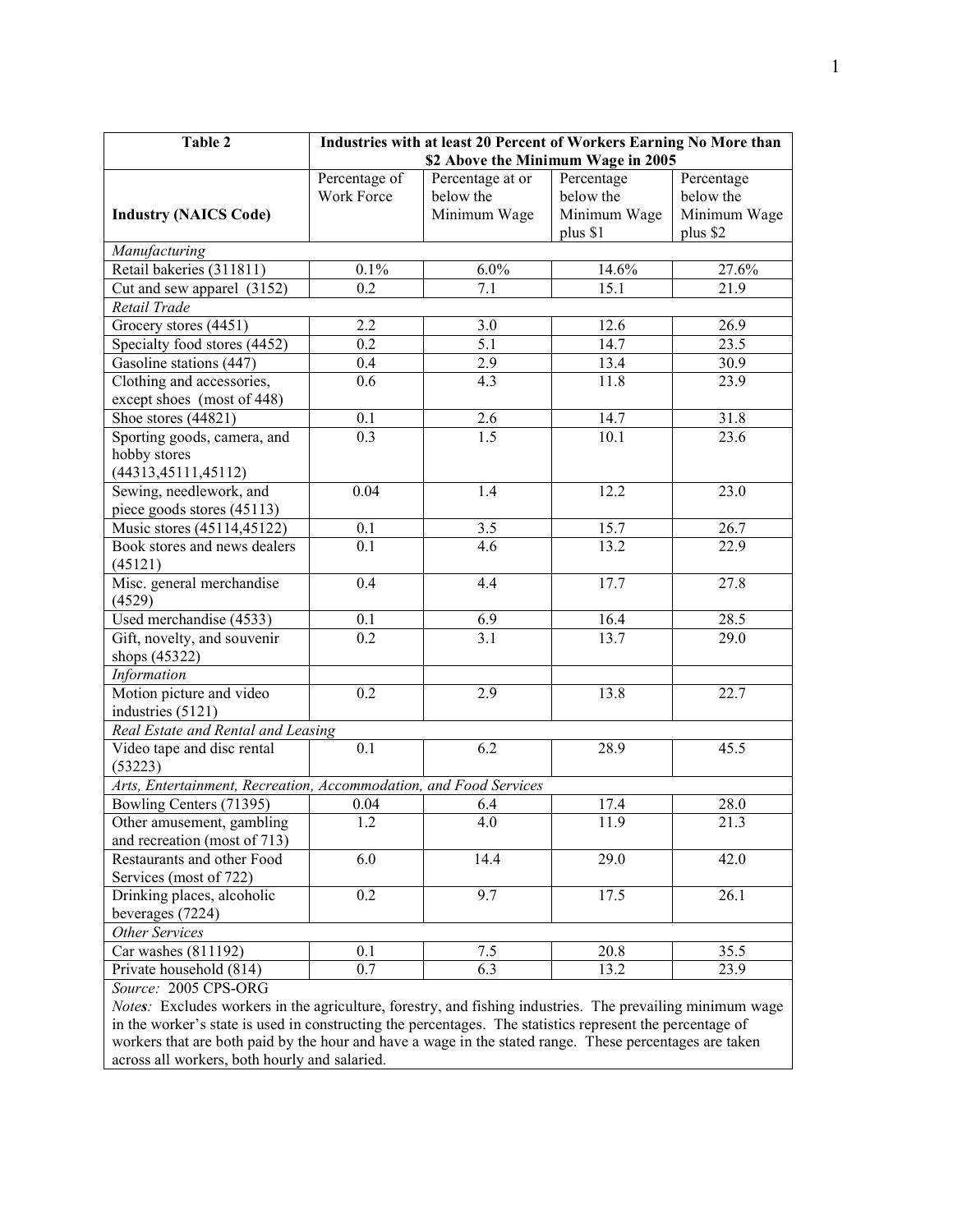| Table 3                     | Fixed Effects Regression Estimates for the Food and Beverage Store Sector |                                                                                                                                                              |                           |                              |                                         |  |
|-----------------------------|---------------------------------------------------------------------------|--------------------------------------------------------------------------------------------------------------------------------------------------------------|---------------------------|------------------------------|-----------------------------------------|--|
| Industry                    | Food and Beverage<br><b>Stores</b>                                        | Supermarkets and Other<br>Grocery Stores                                                                                                                     | <b>Convenience Stores</b> | <b>Specialty Food Stores</b> | Beer, Wine, and<br><b>Liquor Stores</b> |  |
| <b>NAICS Code</b>           | 445                                                                       | 44511                                                                                                                                                        | 44512                     | 4452                         | 4453                                    |  |
| Dep. Variable               |                                                                           |                                                                                                                                                              | $\overline{a}$ ) Earnings |                              |                                         |  |
| Minimum Wage                | $-0.077$                                                                  | $-0.130$                                                                                                                                                     | 0.039                     | 0.045                        | $0.168**$                               |  |
|                             | (0.094)                                                                   | (0.110)                                                                                                                                                      | (0.074)                   | (0.160)                      | (0.076)                                 |  |
| Population                  | $0.104**$                                                                 | 0.089                                                                                                                                                        | $-0.098$                  | $-0.262**$                   | 0.156                                   |  |
|                             | (0.044)                                                                   | (0.074)                                                                                                                                                      | (0.120)                   | (0.111)                      | (0.186)                                 |  |
| <b>Total Employment</b>     | 0.038                                                                     | 0.068                                                                                                                                                        | 0.147                     | $0.235**$                    | 0.094                                   |  |
|                             | (0.027)                                                                   | (0.056)                                                                                                                                                      | (0.094)                   | (0.073)                      | (0.074)                                 |  |
| <b>Total Average Weekly</b> | $0.082**$                                                                 | 0.037                                                                                                                                                        | $0.126**$                 | 0.074                        | 0.175                                   |  |
| Earnings                    | (0.025)                                                                   | (0.038)                                                                                                                                                      | (0.064)                   | (0.070)                      | (0.071)                                 |  |
| <b>Unemployment Rate</b>    | $0.007**$                                                                 | $0.011**$                                                                                                                                                    | 0.001                     | $-0.004$                     | $0.011**$                               |  |
|                             | (0.002)                                                                   | (0.003)                                                                                                                                                      | (0.003)                   | (0.005)                      | (0.004)                                 |  |
| <b>Enrollment Rate</b>      | $-0.022$                                                                  | $-0.040$                                                                                                                                                     | $-0.148**$                | 0.040                        | 0.036                                   |  |
|                             | (0.026)                                                                   | (0.039)                                                                                                                                                      | (0.064)                   | (0.062)                      | (0.068)                                 |  |
| Dep. Variable               |                                                                           |                                                                                                                                                              | (b) Employment            |                              |                                         |  |
| Minimum Wage                | 0.170                                                                     | 0.128                                                                                                                                                        | $-0.314*$                 | 0.197                        | $-0.183$                                |  |
|                             | (0.134)                                                                   | (0.167)                                                                                                                                                      | (0.177)                   | (0.201)                      | (0.194)                                 |  |
| Population                  | $0.334**$                                                                 | 0.151                                                                                                                                                        | $0.911**$                 | 0.238                        | $-0.246$                                |  |
|                             | (0.113)                                                                   | (0.265)                                                                                                                                                      | (0.359)                   | (0.199)                      | (0.176)                                 |  |
| <b>Total Employment</b>     | $0.400**$                                                                 | $0.418**$                                                                                                                                                    | 0.234                     | $0.672**$                    | $0.683**$                               |  |
|                             | (0.055)                                                                   | (0.146)                                                                                                                                                      | (0.257)                   | (0.132)                      | (0.130)                                 |  |
| <b>Total Average Weekly</b> | $0.064*$                                                                  | 0.052                                                                                                                                                        | $-0.141$                  | $-0.090$                     | 0.014                                   |  |
| Earnings                    | (0.037)                                                                   | (0.059)                                                                                                                                                      | (0.136)                   | (0.096)                      | (0.096)                                 |  |
| <b>Unemployment Rate</b>    | $-0.001$                                                                  | $-0.003$                                                                                                                                                     | $-0.010$                  | 0.003                        | 0.012                                   |  |
|                             | (0.004)                                                                   | (0.006)                                                                                                                                                      | (0.013)                   | (0.009)                      | (0.008)                                 |  |
| <b>Enrollment Rate</b>      | $-0.020$                                                                  | $-0.004$                                                                                                                                                     | $-0.289**$                | $-0.170**$                   | $-0.103$                                |  |
|                             | (0.550)                                                                   | (0.095)                                                                                                                                                      | (0.135)                   | (0.077)                      | (0.097)                                 |  |
|                             |                                                                           | Notes: All dependent variable and independent variables are in logarithmic form, except the unemployment rate and enrollment rate. Standard errors are given |                           |                              |                                         |  |

in parentheses and are corrected to allow for possible non-independence of observations within a state through clustering. All regressions included fixedeffects for county and quarter, and are weighted by the average population size of the county. \*\*,\* denote statistical significance at the 0.05 and 0.10 levels, respectively.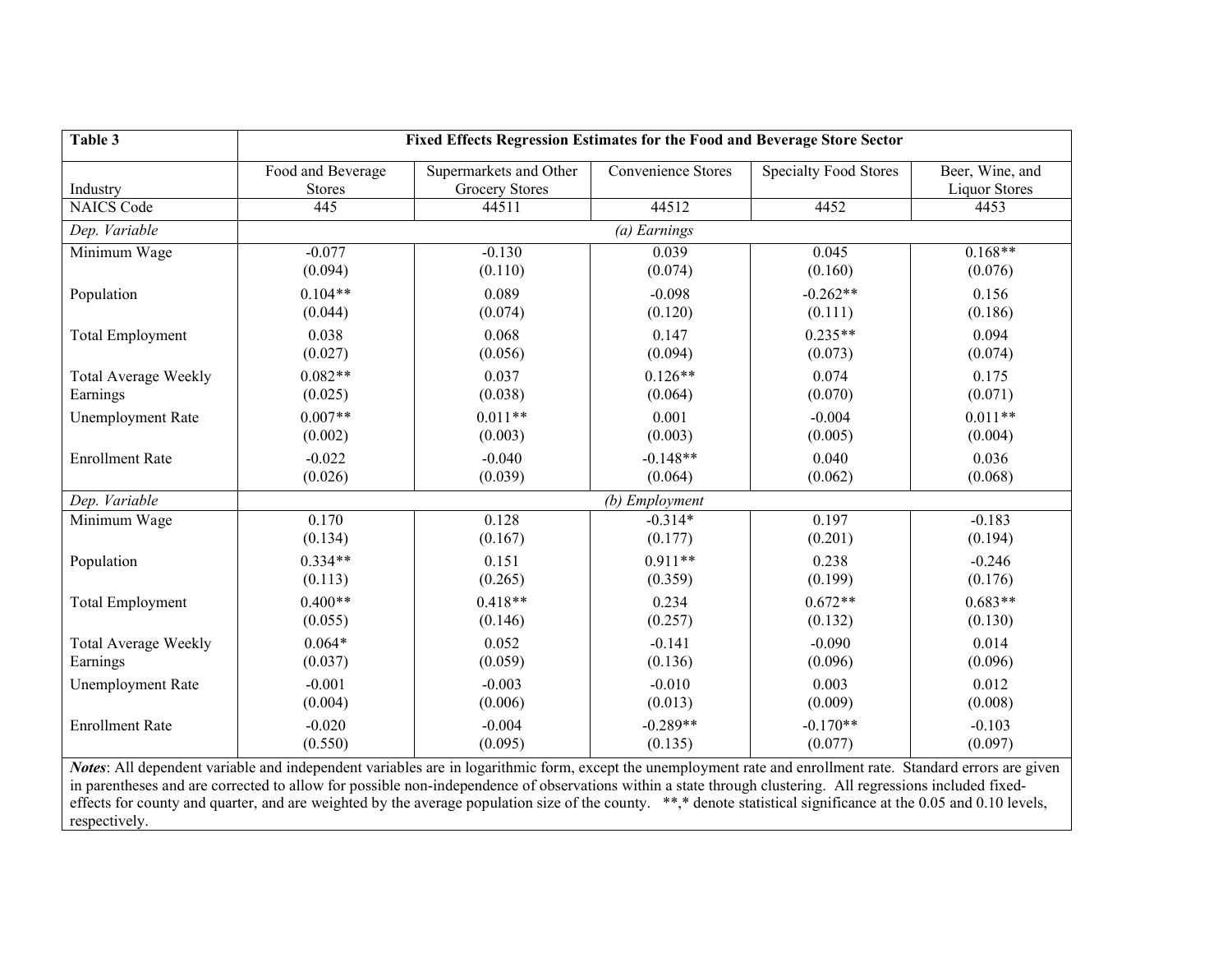| Table 4                     | Regression Estimates with County-Level Trends: Food and Beverage Store Sector |                        |                           |                              |                        |  |
|-----------------------------|-------------------------------------------------------------------------------|------------------------|---------------------------|------------------------------|------------------------|--|
|                             | Food and Beverage Stores                                                      | Supermarkets and Other | <b>Convenience Stores</b> | <b>Specialty Food Stores</b> | Beer, Wine, and Liquor |  |
| Industry                    |                                                                               | <b>Grocery Stores</b>  |                           |                              | <b>Stores</b>          |  |
| <b>NAICS Code</b>           | 445                                                                           | 44511                  | 44512                     | 4452                         | 4453                   |  |
| Dep. Variable               |                                                                               |                        | (a) Earnings              |                              |                        |  |
| Minimum Wage                | 0.021                                                                         | $-0.006$               | $0.300**$                 | $0.266**$                    | $0.100**$              |  |
|                             | (0.046)                                                                       | (0.052)                | (0.059)                   | (0.049)                      | (0.042)                |  |
| Population                  | 0.118                                                                         | 0.085                  | $0.794**$                 | 0.123                        | 0.420                  |  |
|                             | (0.144)                                                                       | (0.224)                | (0.166)                   | (0.311)                      | (0.261)                |  |
| <b>Total Employment</b>     | $-0.021$                                                                      | $-0.043$               | $0.161**$                 | $-0.008$                     | 0.030                  |  |
|                             | (0.039)                                                                       | (0.067)                | (0.055)                   | (0.056)                      | (0.066)                |  |
| <b>Total Average Weekly</b> | $0.098**$                                                                     | $0.069**$              | 0.101                     | $0.161**$                    | 0.049                  |  |
| Earnings                    | (0.019)                                                                       | (0.027)                | (0.075)                   | (0.066)                      | (0.039)                |  |
| <b>Unemployment Rate</b>    | $0.005**$                                                                     | $0.007**$              | $-0.003$                  | $-0.003$                     | $0.006**$              |  |
|                             | (0.001)                                                                       | (0.002)                | (0.003)                   | (0.002)                      | (0.002)                |  |
| <b>Enrollment Rate</b>      | $-0.020$                                                                      | $-0.020$               | $-0.054**$                | $0.080**$                    | $-0.010$               |  |
|                             | (0.018)                                                                       | (0.024)                | (0.028)                   | (0.049)                      | (0.045)                |  |
| P-Value: Hausman Test       | $0.0781*$                                                                     | 0.1116                 | $0.0000**$                | $0.0031**$                   | 0.2882                 |  |
| Dep. Variable               |                                                                               |                        | (b) Employment            |                              |                        |  |
| Minimum Wage                | $0.225**$                                                                     | $0.210*$               | $0.227**$                 | 0.067                        | $0.101**$              |  |
|                             | (0.114)                                                                       | (0.128)                | (0.116)                   | (0.110)                      | (0.048)                |  |
| Population                  | $0.414**$                                                                     | $0.526**$              | 0.821                     | $-0.693$                     | $-0.035$               |  |
|                             | (0.154)                                                                       | (0.231)                | (0.581)                   | (0.521)                      | (0.273)                |  |
| <b>Total Employment</b>     | $0.468**$                                                                     | $0.520**$              | $0.509**$                 | $0.903**$                    | $0.468**$              |  |
|                             | (0.053)                                                                       | (0.090)                | (0.138)                   | (0.176)                      | (0.112)                |  |
| <b>Total Average Weekly</b> | $-0.052$                                                                      | $-0.043$               | $-0.122**$                | $-0.179**$                   | $-0.036$               |  |
| Earnings                    | (0.032)                                                                       | (0.056)                | (0.060)                   | (0.058)                      | (0.033)                |  |
| <b>Unemployment Rate</b>    | $-0.002$                                                                      | $-0.003$               | $-0.006$                  | $-0.005$                     | $-0.000$               |  |
|                             | (0.003)                                                                       | (0.004)                | (0.008)                   | (0.008)                      | (0.005)                |  |
| <b>Enrollment Rate</b>      | $-0.052$                                                                      | $-0.057$               | 0.050                     | $-0.219**$                   | $-0.032$               |  |
|                             | (0.032)                                                                       | (0.056)                | (0.067)                   | (0.064)                      | (0.038)                |  |
| P-Value: Hausman Test       | $0.0062**$                                                                    | 0.2277                 | $0.0001**$                | $0.0202**$                   | $0.0678*$              |  |

*Notes:* See Notes to Table 3. These regressions also include a linear trend variable with a county-specific coefficient. The Hausman test p-value is for a test of the null hypothesis that the probability limits of the coefficient estimates for the six continuous independent variables in each specification are the same in specifications with and without county-specific trends.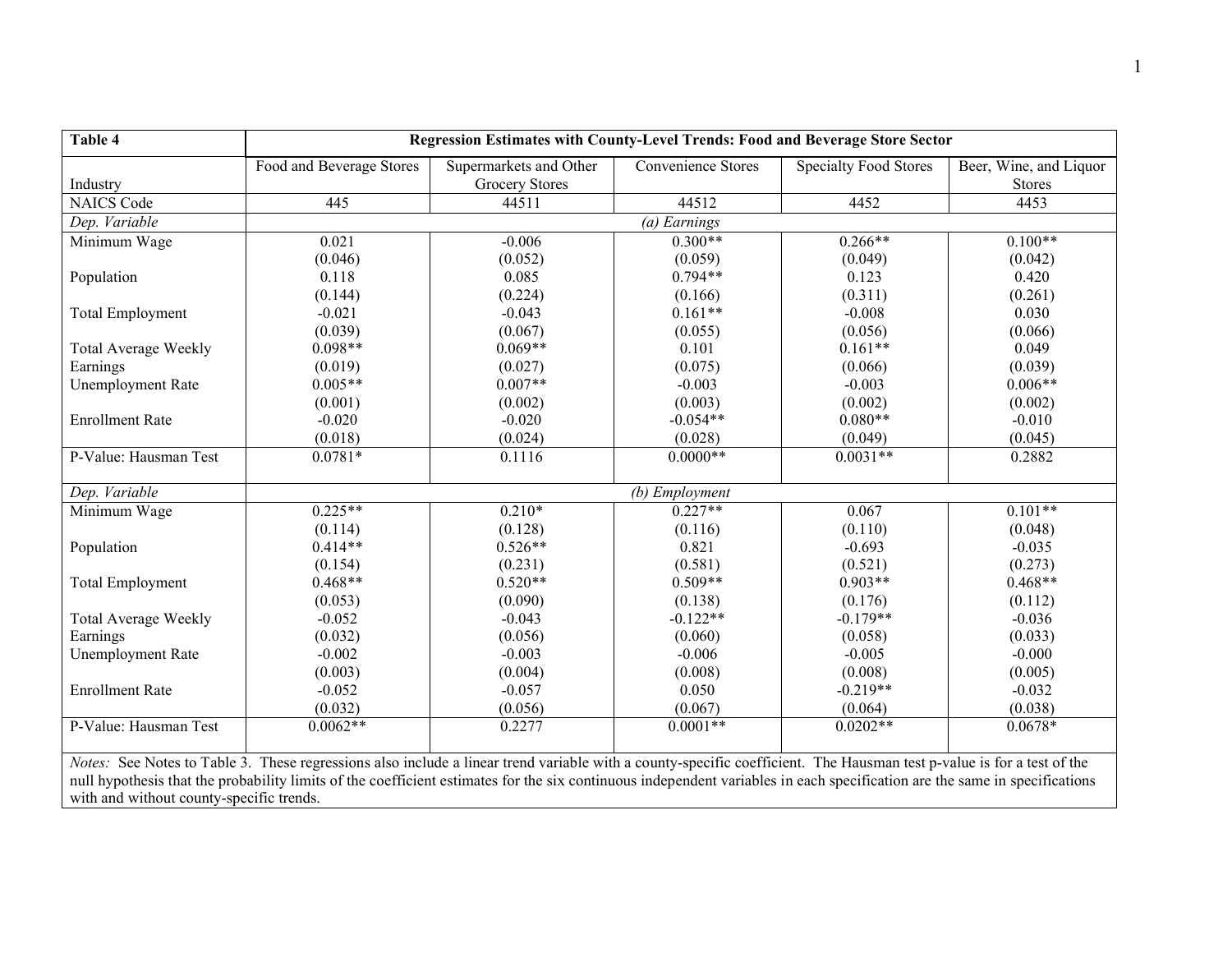| Table 5                                           |              |                   | Estimated Employment and Earnings Effects under Alternative Samples and Specifications: Food and Beverage Store Sector |                              |                       |                      |  |  |
|---------------------------------------------------|--------------|-------------------|------------------------------------------------------------------------------------------------------------------------|------------------------------|-----------------------|----------------------|--|--|
|                                                   |              | Food and Beverage | Supermarkets and                                                                                                       | <b>Convenience Stores</b>    | <b>Specialty Food</b> | Beer, Wine, and      |  |  |
|                                                   | Industry     | <b>Stores</b>     | Other Grocery Stores                                                                                                   |                              | <b>Stores</b>         | <b>Liquor Stores</b> |  |  |
|                                                   | NAICS Code   | 445               | 44511                                                                                                                  | 44512                        | 4452                  | 4453                 |  |  |
| <b>Sensitivity</b>                                |              |                   | (a) Earnings                                                                                                           |                              |                       |                      |  |  |
| 1) Sample of States that                          | Minimum Wage | 0.004             | 0.017                                                                                                                  | $0.253**$                    | $0.203**$             | 0.013                |  |  |
| Change their Minimum                              |              | (0.041)           | (0.044)                                                                                                                | (0.034)                      | (0.066)               | (0.033)              |  |  |
| 2) Models with Minimum                            | Minimum Wage | 0.021             | $-0.007$                                                                                                               | $0.296**$                    | $0.268**$             | $0.099**$            |  |  |
| Wage/Population<br><b>Interactions</b>            |              | (0.046)           | (0.052)                                                                                                                | (0.059)                      | (0.047)               | (0.042)              |  |  |
|                                                   | MW*Pop       | 0.022             | $-0.830$                                                                                                               | $-2.670$                     | 1.817                 | $-0.611$             |  |  |
|                                                   | Interaction  | (1.056)           | (1.722)                                                                                                                | (1.632)                      | (2.360)               | (1.892)              |  |  |
| 3) County Sample with at                          | Minimum Wage | 0.021             | $-0.006$                                                                                                               | $0.295**$                    | $0.260**$             | $0.103**$            |  |  |
| Least 10 Establishments                           |              | (0.458)           | (0.052)                                                                                                                | (0.059)                      | (0.048)               | (0.043)              |  |  |
|                                                   |              |                   |                                                                                                                        | (b) Employment               |                       |                      |  |  |
| 1) Sample of States that                          | Minimum Wage | 0.105             | 0.100                                                                                                                  | 0.153                        | 0.075                 | $-0.023$             |  |  |
| Change their Minimum                              |              | (0.090)           | (0.101)                                                                                                                | (0.143)                      | (0.083)               | (0.048)              |  |  |
| 2Models with Minimum                              | Minimum Wage | $0.225**$         | $0.209*$                                                                                                               | $0.232**$                    | 0.068                 | $0.101**$            |  |  |
| Wage/Population<br><b>Interactions</b>            |              | (0.113)           | (0.126)                                                                                                                | (0.117)                      | (0.110)               | (0.047)              |  |  |
|                                                   | MW*Pop       | 0.520             | $-0.236$                                                                                                               | 4.749                        | 0.608                 | $-0.023$             |  |  |
|                                                   | Interaction  | (1.12)            | (2.136)                                                                                                                | (4.001)                      | (2.215)               | (1.660)              |  |  |
| 3) County Sample with at                          | Minimum Wage | $0.221**$         | 0.206                                                                                                                  | $0.223**$                    | 0.063                 | $0.099**$            |  |  |
| Least 10 Establishments                           |              | (0.112)           | (0.126)                                                                                                                | (0.114)                      | (0.110)               | (0.047)              |  |  |
|                                                   |              |                   |                                                                                                                        | (c) Dummy for Being Censored |                       |                      |  |  |
| 4) Linear Probability                             | Minimum Wage | $-0.643**$        | $-0.119$                                                                                                               | $-0.227$                     | $-0.143$              | $-0.459*$            |  |  |
| Models for Occurrence of<br><b>OCEW Censoring</b> |              | (0.163)           | (0.220)                                                                                                                | (0.186)                      | (0.160)               | (0.259)              |  |  |
| Note: See Notes to Table 4.                       |              |                   |                                                                                                                        |                              |                       |                      |  |  |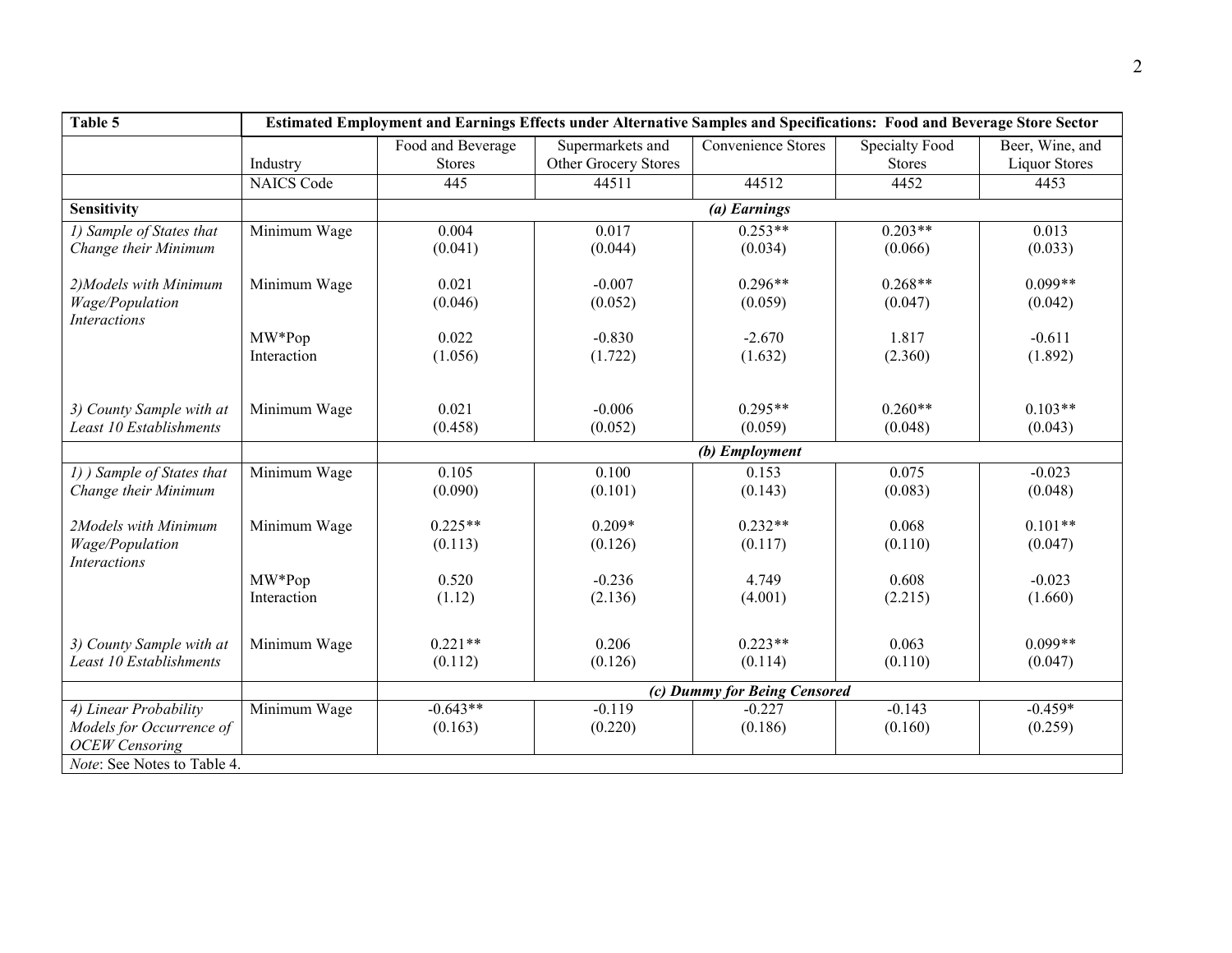| Table 6                     | Estimates with County-Level Trends for the Food and Beverage Store Sector, by Right-To-Work Status |                                                 |                    |                                    |                                                    |                              |  |  |
|-----------------------------|----------------------------------------------------------------------------------------------------|-------------------------------------------------|--------------------|------------------------------------|----------------------------------------------------|------------------------------|--|--|
|                             | <b>Right-to-Work States</b>                                                                        |                                                 |                    |                                    | <b>Non-Right-to-Work States</b>                    |                              |  |  |
| Industry                    | Food and Beverage<br><b>Stores</b>                                                                 | Supermarkets and<br><b>Other Grocery Stores</b> | Convenience Stores | Food and<br><b>Beverage Stores</b> | Supermarkets and<br>Other Grocery<br><b>Stores</b> | Convenience<br><b>Stores</b> |  |  |
| <b>NAICS Code</b>           | 445                                                                                                | 44511                                           | 44512              | 445                                | 44511                                              | 44512                        |  |  |
| Dep. Variable               |                                                                                                    | $\overline{(a)}$ Earnings                       |                    |                                    | (b) Earnings                                       |                              |  |  |
| Minimum Wage                | $0.387**$                                                                                          | $0.523**$                                       | $0.238*$           | 0.050                              | 0.017                                              | $0.257**$                    |  |  |
|                             | (0.079)                                                                                            | (0.053)                                         | (0.140)            | (0.033)                            | (0.043)                                            | (0.043)                      |  |  |
| Population                  | $0.335**$                                                                                          | $0.638**$                                       | $0.759**$          | $-0.045$                           | $-0.287$                                           | $0.837**$                    |  |  |
|                             | (0.104)                                                                                            | (0.169)                                         | (0.296)            | (0.166)                            | (0.201)                                            | (0.209)                      |  |  |
| <b>Total Employment</b>     | 0.027                                                                                              | 0.042                                           | 0.106              | $-0.026$                           | $-0.044$                                           | $0.130**$                    |  |  |
|                             | (0.041)                                                                                            | (0.077)                                         | (0.106)            | (0.050)                            | (0.075)                                            | (0.049)                      |  |  |
| <b>Total Average</b>        | $0.118**$                                                                                          | 0.091                                           | $0.166**$          | $0.093**$                          | $0.067**$                                          | 0.090                        |  |  |
| <b>Weekly Earnings</b>      | (0.030)                                                                                            | (0.079)                                         | (0.074)            | (0.020)                            | (0.022)                                            | (0.084)                      |  |  |
| <b>Unemployment Rate</b>    | $0.004**$                                                                                          | $0.004*$                                        | 0.001              | $0.005**$                          | $0.007**$                                          | $-0.005$                     |  |  |
|                             | (0.001)                                                                                            | (0.003)                                         | (0.005)            | (0.002)                            | (0.003)                                            | (0.003)                      |  |  |
| <b>Enrollment Rate</b>      | $-0.088**$                                                                                         | $-0.066$                                        | $-0.090$           | 0.001                              | $-0.009$                                           | $-0.020$                     |  |  |
|                             | (0.034)                                                                                            | (0.058)                                         | (0.077)            | (0.023)                            | (0.029)                                            | (0.035)                      |  |  |
| Dep. Variable               |                                                                                                    | (c) Employment                                  |                    |                                    | (d) Employment                                     |                              |  |  |
| Minimum Wage                | $-0.186*$                                                                                          | $-0.391**$                                      | 0.292              | 0.167                              | 0.171                                              | $0.244*$                     |  |  |
|                             | (0.111)                                                                                            | (0.124)                                         | (0.249)            | (0.120)                            | (0.150)                                            | (0.145)                      |  |  |
| Population                  | $-0.089$                                                                                           | $-0.138$                                        | 1.168              | $0.626**$                          | $0.835**$                                          | 0.664                        |  |  |
|                             | (0.207)                                                                                            | (0.396)                                         | (0.855)            | (0.170)                            | (0.293)                                            | (0.866)                      |  |  |
| <b>Total Employment</b>     | $0.338**$                                                                                          | $0.349**$                                       | $0.360*$           | $0.506**$                          | $0.519**$                                          | $0.586**$                    |  |  |
|                             | (0.059)                                                                                            | (0.165)                                         | (0.202)            | (0.054)                            | (0.098)                                            | (0.162)                      |  |  |
| <b>Total Average</b>        | $-0.074$                                                                                           | $-0.099$                                        | 0.038              | $-0.036$                           | $-0.023$                                           | $-0.163**$                   |  |  |
| <b>Weekly Earnings</b>      | (0.036)                                                                                            | (0.083)                                         | (0.111)            | (0.041)                            | (0.062)                                            | (0.062)                      |  |  |
| <b>Unemployment Rate</b>    | $-0.003*$                                                                                          | $-0.005$                                        | $-0.009$           | $-0.003$                           | $-0.005$                                           | $-0.005$                     |  |  |
|                             | (0.002)                                                                                            | (0.003)                                         | (0.015)            | (0.004)                            | (0.006)                                            | (0.009)                      |  |  |
| <b>Enrollment Rate</b>      | 0.028                                                                                              | 0.069                                           | 0.130              | $-0.078$                           | $-0.110$                                           | 0.066                        |  |  |
|                             | (0.049)                                                                                            | (0.085)                                         | (0.217)            | (0.052)                            | (0.107)                                            | (0.092)                      |  |  |
| Note: See Notes to Table 4. |                                                                                                    |                                                 |                    |                                    |                                                    |                              |  |  |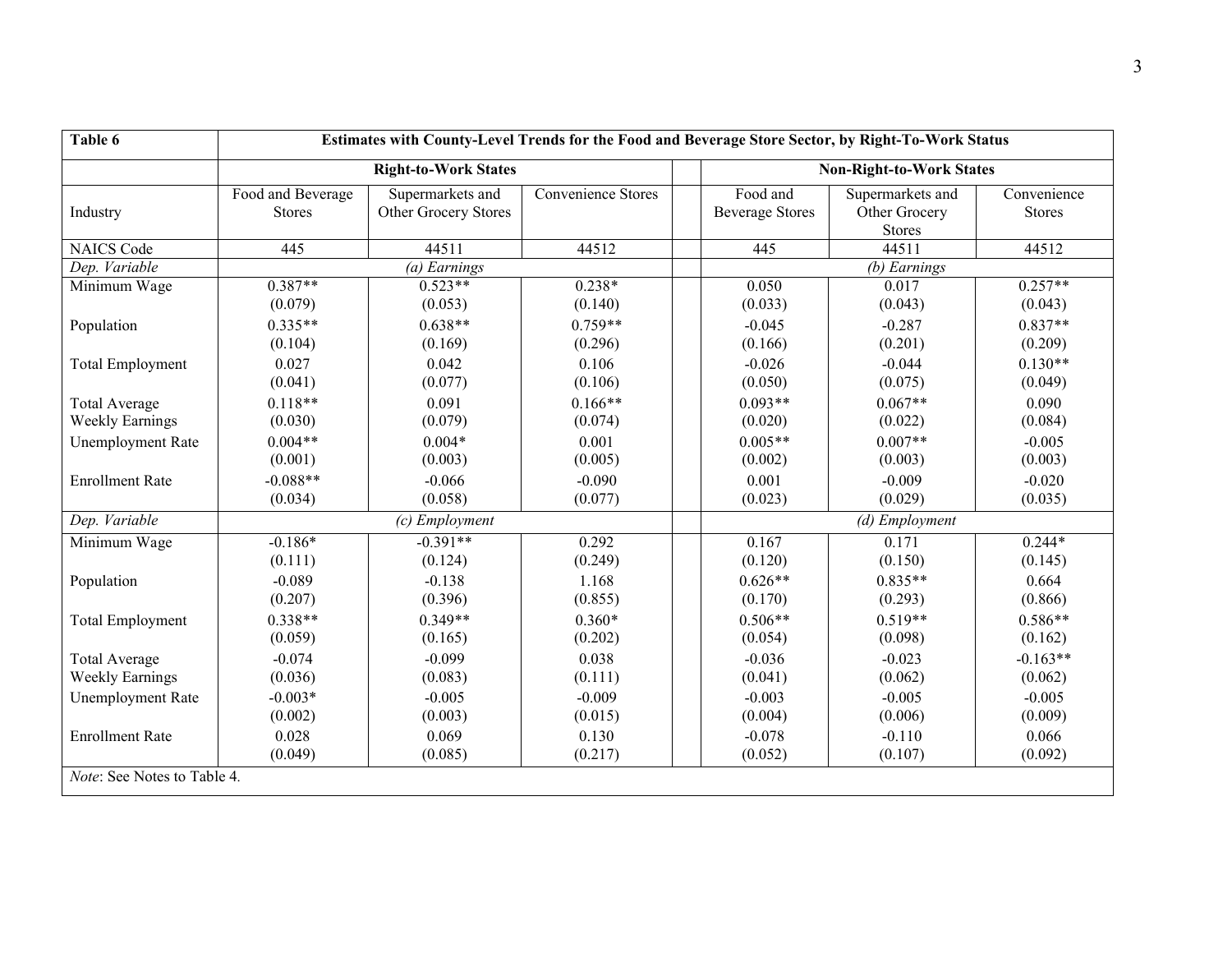| Table 7                                                                                                                                                                | <b>Regression Estimates for the Food and Beverage Store Sector: Border County Analysis</b>                                                                              |                                                 |                          |                              |                                         |  |
|------------------------------------------------------------------------------------------------------------------------------------------------------------------------|-------------------------------------------------------------------------------------------------------------------------------------------------------------------------|-------------------------------------------------|--------------------------|------------------------------|-----------------------------------------|--|
| Industry                                                                                                                                                               | Food and Beverage Stores                                                                                                                                                | Supermarkets and Other<br><b>Grocery Stores</b> | Convenience Stores       | <b>Specialty Food Stores</b> | Beer, Wine, and Liquor<br><b>Stores</b> |  |
| <b>NAICS Code</b>                                                                                                                                                      | 445                                                                                                                                                                     | 44511                                           | 44512                    | 4452                         | 4453                                    |  |
| Dep. Variable                                                                                                                                                          |                                                                                                                                                                         |                                                 | $\overline{(a)$ Earnings |                              |                                         |  |
| Minimum Wage                                                                                                                                                           | $0.080*$                                                                                                                                                                | 0.087                                           | $0.319**$                | 0.240                        | 0.107                                   |  |
|                                                                                                                                                                        | (0.046)                                                                                                                                                                 | (0.081)                                         | (0.071)                  | (0.174)                      | (0.098)                                 |  |
| Population                                                                                                                                                             | 0.003                                                                                                                                                                   | 0.025                                           | $-0.096**$               | $-0.163*$                    | $0.164*$                                |  |
|                                                                                                                                                                        | (0.015)                                                                                                                                                                 | (0.039)                                         | (0.026)                  | (0.089)                      | (0.085)                                 |  |
| <b>Total Employment</b>                                                                                                                                                | $0.066**$                                                                                                                                                               | 0.001                                           | $0.082**$                | $0.299**$                    | 0.057                                   |  |
|                                                                                                                                                                        | (0.011)                                                                                                                                                                 | (0.029)                                         | (0.021)                  | (0.078)                      | (0.076)                                 |  |
| <b>Total Average Weekly</b>                                                                                                                                            | 0.047                                                                                                                                                                   | $0.163**$                                       | $0.157**$                | $-0.193$                     | 0.050                                   |  |
| Earnings                                                                                                                                                               | (0.024)                                                                                                                                                                 | (0.043)                                         | (0.062)                  | (0.140)                      | (0.115)                                 |  |
| <b>Unemployment Rate</b>                                                                                                                                               | $0.003*$                                                                                                                                                                | $0.006*$                                        | 0.006                    | $0.015*$                     | $-0.009$                                |  |
|                                                                                                                                                                        | (0.002)                                                                                                                                                                 | (0.003)                                         | (0.005)                  | (0.008)                      | (0.008)                                 |  |
| <b>Enrollment Rate</b>                                                                                                                                                 | $-0.029$                                                                                                                                                                | $-0.017$                                        | $-0.017$                 | 0.053                        | $-0.171$                                |  |
|                                                                                                                                                                        | (0.033)                                                                                                                                                                 | (0.047)                                         | (0.084)                  | (0.095)                      | (0.105)                                 |  |
| Dep. Variable                                                                                                                                                          |                                                                                                                                                                         |                                                 | (b) Employment           |                              |                                         |  |
| Minimum Wage                                                                                                                                                           | $0.262**$                                                                                                                                                               | 0.023                                           | $0.484*$                 | $-0.013$                     | $0.466*$                                |  |
|                                                                                                                                                                        | (0.129)                                                                                                                                                                 | (0.182)                                         | (0.290)                  | (0.341)                      | (0.277)                                 |  |
| Population                                                                                                                                                             | $0.497**$                                                                                                                                                               | $0.656**$                                       | $0.381*$                 | $0.461**$                    | $-0.057$                                |  |
|                                                                                                                                                                        | (0.027)                                                                                                                                                                 | (0.072)                                         | (0.227)                  | (0.126)                      | (0.227)                                 |  |
| <b>Total Employment</b>                                                                                                                                                | $0.482**$                                                                                                                                                               | $0.312**$                                       | $0.254*$                 | $0.631**$                    | $0.563**$                               |  |
|                                                                                                                                                                        | (0.024)                                                                                                                                                                 | (0.047)                                         | (0.153)                  | (0.094)                      | (0.128)                                 |  |
| <b>Total Average Weekly</b>                                                                                                                                            | $-0.320**$                                                                                                                                                              | $-0.005$                                        | $-0.377$                 | $-0.708**$                   | $0.729**$                               |  |
| Earnings                                                                                                                                                               | (0.054)                                                                                                                                                                 | (0.046)                                         | (0.242)                  | (0.176)                      | (0.361)                                 |  |
| <b>Unemployment Rate</b>                                                                                                                                               | 0.004                                                                                                                                                                   | $-0.021**$                                      | $-0.011$                 | $0.033**$                    | 0.008                                   |  |
|                                                                                                                                                                        | (0.004)                                                                                                                                                                 | (0.007)                                         | (0.020)                  | (0.015)                      | (0.019)                                 |  |
| <b>Enrollment Rate</b>                                                                                                                                                 | $0.295**$                                                                                                                                                               | 0.027                                           | 0.471                    | $-0.176$                     | 0.387                                   |  |
|                                                                                                                                                                        | (0.077)                                                                                                                                                                 | (0.081)                                         | (0.301)                  | (0.116)                      | (0.316)                                 |  |
|                                                                                                                                                                        | Notes: Sample includes only counties that border another state. These regressions include a fixed effect that varies over time and is specific to the two counties in a |                                                 |                          |                              |                                         |  |
| border-county matched pair. Standard errors are calculated robust to arbitrary correlation in the error terms for any observations from the same state. A given county |                                                                                                                                                                         |                                                 |                          |                              |                                         |  |

observation is weighted by the average population in the county multiplied by the inverse of the number of border counties also in the sample.